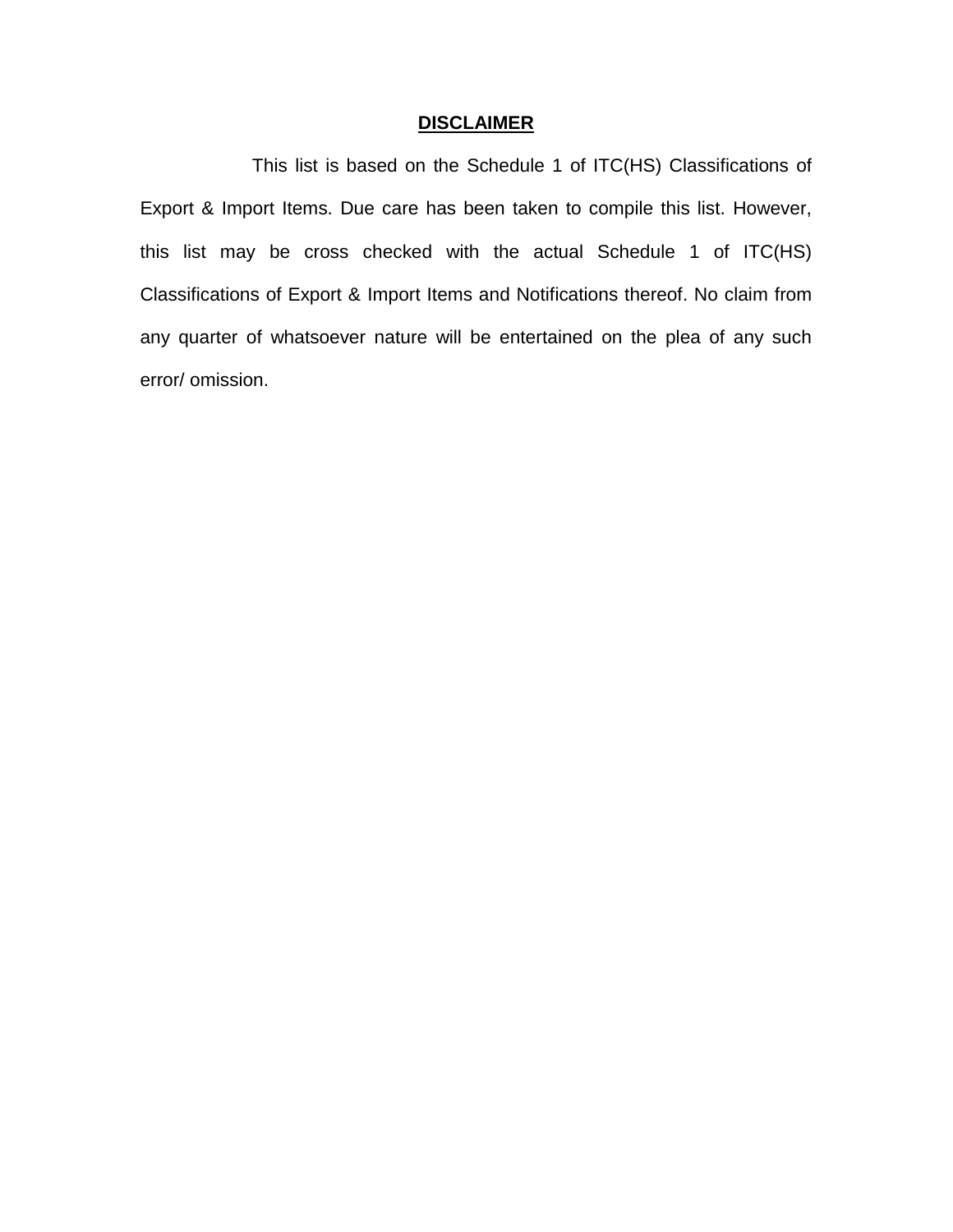## **Restricted Items for Imports**

## **Total ITC (HS) Codes: 428**

| 1.               | 0101 10 10              | Horses                      | Restricted |                                      |
|------------------|-------------------------|-----------------------------|------------|--------------------------------------|
| $\overline{2}$ . | 0101 10 20              | Asses                       | Restricted |                                      |
| 3.               | 0101 10 90              | Other                       | Restricted |                                      |
| 4.               | 0101 90 10              | Horses for Polo             | Restricted |                                      |
| 5.               | 0101 90 20              | Asses, Mules and hinnies    | Restricted |                                      |
|                  |                         | livestock                   |            |                                      |
| 6.               | 0101 90 90              | Other                       | Restricted |                                      |
| $\overline{7}$ . | $\overline{0102}$ 10 10 | Bulls, adult                | Restricted |                                      |
| 8.               | 0102 10 20              | Cows, adult                 | Restricted |                                      |
| 9.               | 0102 10 30              | Buffaloes, adult and calves | Restricted |                                      |
| 10.              | 0102 10 90              | Other                       | Restricted |                                      |
| 11.              | 0102 90 10              | Bulls, adult                | Restricted |                                      |
| 12.              | 0102 90 20              | Buffaloes, adults and       | Restricted |                                      |
|                  |                         | calves                      |            |                                      |
| 13.              | 0102 90 90              | Other                       | Restricted |                                      |
| 14.              | 0103 10 00              | Pure bred breeding animals  | Restricted |                                      |
| 15.              | 0103 91 00              | Weighing less than 50 Kg.   | Restricted |                                      |
| 16.              | 0103 92 00              | Weighing 50 Kg or more      | Restricted |                                      |
| 17.              | 0104 10 10              | Sheep including lamb for    | Restricted |                                      |
|                  |                         | breeding purpose            |            |                                      |
| 18.              | 0104 10 90              | Other                       | Restricted |                                      |
| 19.              | 0104 20 00              | Goats                       | Restricted |                                      |
| 20.              | 0105 11 00              | Fowls of the species Gallus | Restricted | Grand parent stock of poultry is,    |
|                  |                         | domesticus                  |            | however, freely importable.          |
| 21.              | 0105 12 00              | <b>Turkeys</b>              | Restricted | Grand parent stock of poultry is,    |
|                  |                         |                             |            | however, freely importable.          |
| 22.              | 0105 19 00              | Other                       | Restricted | Grand parent stock of poultry is,    |
|                  |                         |                             |            | however, freely importable.          |
|                  |                         |                             |            |                                      |
| 23.              | 0105 94 00              | Fowls of the species Gallus | Restricted |                                      |
|                  |                         | domesticus                  |            |                                      |
| 24.              | 0105 99 00              | Other                       | Restricted |                                      |
| 25.              | 0106 11 00              | <b>Primates</b>             | Restricted | Import of Wild Animals (including    |
|                  |                         |                             |            | their parts and products) as         |
|                  |                         |                             |            | defined<br>the<br>Wild<br>Life<br>ın |
|                  |                         |                             |            | 1972<br>(Protection)<br>Act,<br>is   |
|                  |                         |                             |            | prohibited.                          |
|                  |                         |                             |            |                                      |
| 26.              | 0106 12 00              | dolphins<br>Whales,<br>and  | Restricted | Wild<br>Animals<br>Import<br>of      |
|                  |                         | porpoises (mammals of the   |            | (including)<br>their<br>parts<br>and |
|                  |                         | order cetacea); manatees    |            | products) as defined in the Wild     |
|                  |                         | and dugongs (mammals of     |            | Life (Protection) Act, 1972 is       |
|                  |                         | the order Sirenia)          |            | prohibited.                          |
|                  |                         |                             |            |                                      |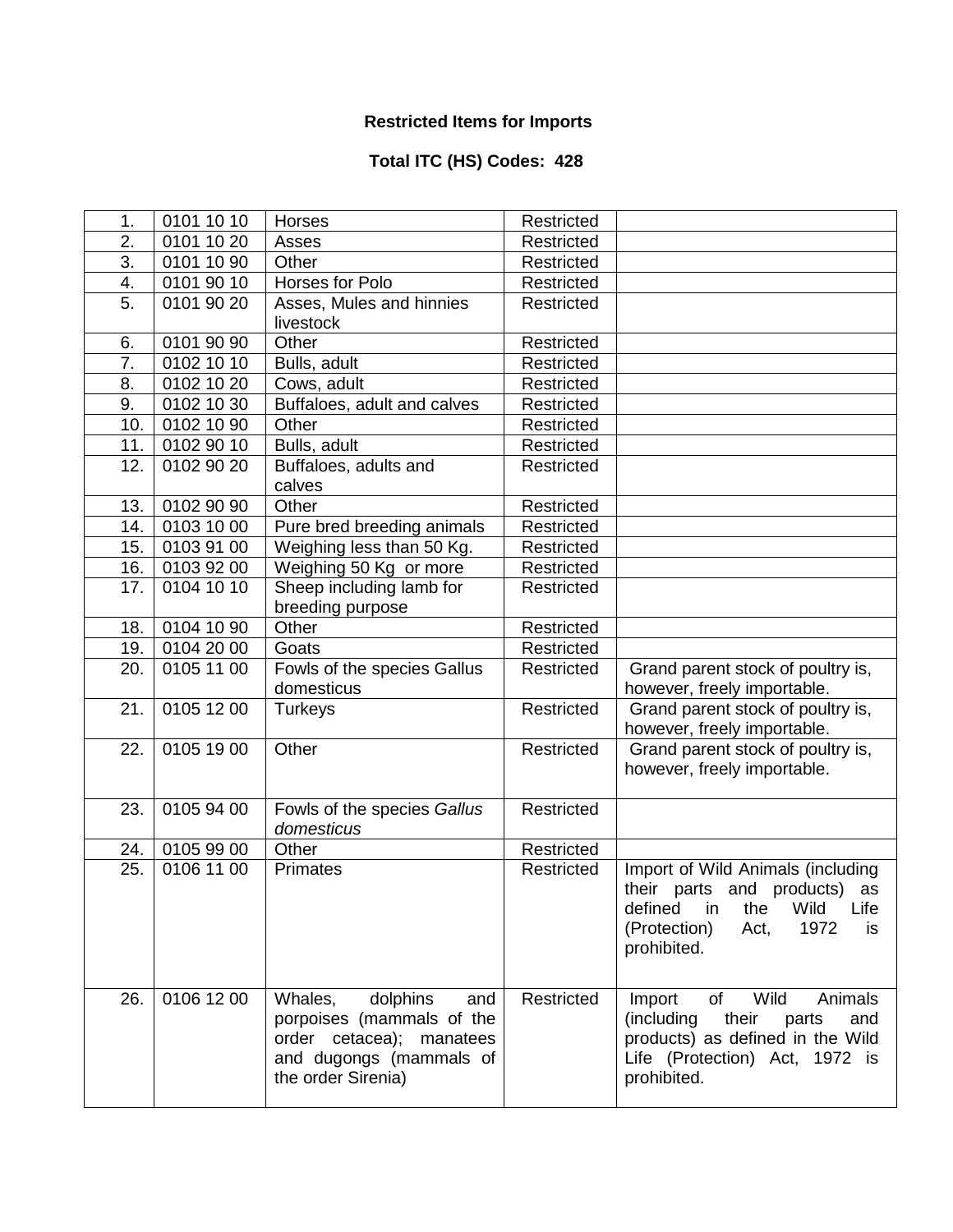| 27. | 0106 19 00 | Other                                                                        | Restricted | Wild<br>Animals<br>of<br>Import<br>(including<br>their<br>parts<br>and<br>products) as defined in the Wild<br>Life (Protection) Act, 1972 is<br>prohibited.                                         |
|-----|------------|------------------------------------------------------------------------------|------------|-----------------------------------------------------------------------------------------------------------------------------------------------------------------------------------------------------|
| 28. | 0106 20 00 | Reptiles<br>(including<br>snakes<br>and turtles)                             | Restricted | Subject to Import Licensing Note<br>No. 6 of the chapter. Import of<br>Wild Animals (including their<br>parts and products) as defined in<br>the Wild Life (Protection) Act,<br>1972 is prohibited. |
| 29. | 0106 31 00 | Birds of prey                                                                | Restricted | Wild<br>Animals<br>Import<br>of<br>(including<br>their<br>parts<br>and<br>products) as defined in the Wild<br>Life (Protection) Act, 1972 is<br>prohibited.                                         |
| 30. | 0106 32 00 | Psittaciformes<br>(including<br>parrots, parakeets, macaws<br>and cockatoos) | Restricted | Subject to Import Licensing Note<br>No. 6 of the chapter. Import of<br>Wild Animals (including their<br>parts and products) as defined in<br>the Wild Life (Protection) Act,<br>1972 is prohibited. |
| 31. | 0106 39 00 | Other                                                                        | Restricted | Subject to Import Licensing Note<br>No. 6 of the chapter. Import of<br>Wild Animals (including their<br>parts and products) as defined in<br>the Wild Life (Protection) Act,<br>1972 is prohibited. |
| 32. | 0106 90 10 | Bees and other insects, not<br>elsewhere<br>included<br>or<br>specified      | Restricted | Subject to Import Licensing Note<br>No. 6 of the chapter. Import of<br>Wild Animals (including their<br>parts and products) as defined in<br>the Wild Life (Protection) Act,<br>1972 is prohibited. |
| 33. | 0106 90 20 | <b>Pure-line Stock</b>                                                       | Restricted | Import of Wild Animals (including<br>their parts and products) as<br>defined<br>in<br>the<br>Wild<br>Life<br>(Protection) Act                                                                       |
| 34. | 0106 90 90 | Other                                                                        | Restricted | Import of Wild Animals (including<br>their parts and products) as<br>defined<br>in<br>the<br>Wild<br>Life<br>(Protection) Act                                                                       |
| 35. | 0201 10 00 | Carcasses and half-<br>carcasses(chilled)                                    | Restricted |                                                                                                                                                                                                     |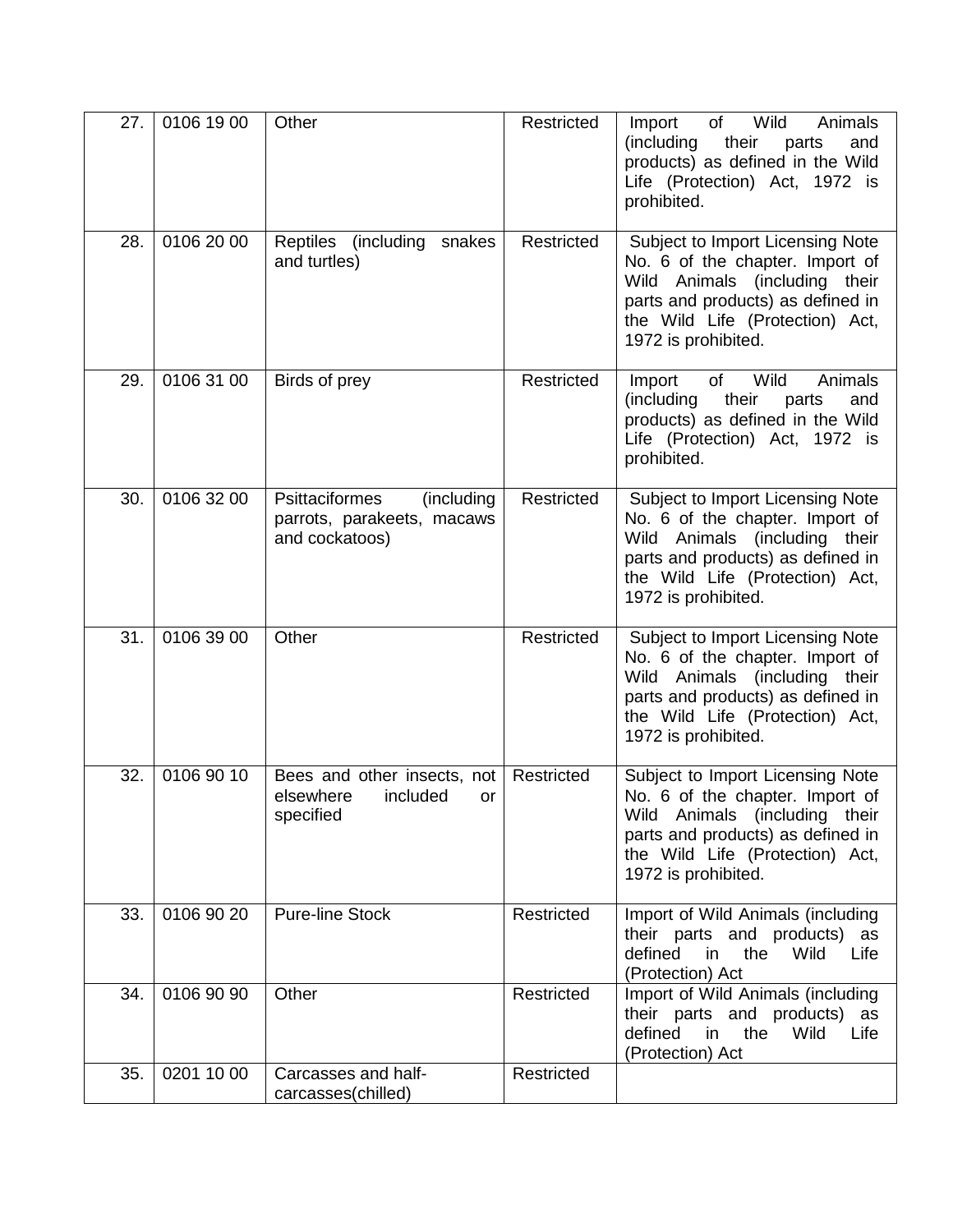| 36.        | 0201 20 00               | Other cuts with bone in                             | Restricted |  |
|------------|--------------------------|-----------------------------------------------------|------------|--|
|            |                          | (chilled)                                           |            |  |
| 37.        | 0201 30 00               | Boneless (chilled)                                  | Restricted |  |
| 38.        | 0202 10 00               | Carcasses and half-                                 | Restricted |  |
|            |                          | carcasses(frozen)                                   |            |  |
| 39.        | 0202 20 00               | Other cuts with bone                                | Restricted |  |
|            |                          | in(frozen)                                          |            |  |
| 40.<br>41. | 0202 30 00<br>0206 10 00 | Boneless(frozen)                                    | Restricted |  |
|            |                          | Of bovine animals, fresh or<br>chilled              | Restricted |  |
|            |                          |                                                     |            |  |
| 42.        | 0206 21 00               | Tongues                                             | Restricted |  |
| 43.        | 0206 22 00               | Livers                                              | Restricted |  |
| 44.        | 0206 29 00               | Other                                               | Restricted |  |
| 45.        | 0206 30 00               | Edible affal of swine, fresh or                     | Restricted |  |
|            |                          | chilled                                             |            |  |
| 46.        | 0210 20 00               | Meat of bovine animals                              | Restricted |  |
| 47.        | 0301 10 00               | <b>Ornamental Fish</b>                              | Restricted |  |
| 48.        | 0301 91 00               | Salmo<br>trutta,<br>Trout                           | Restricted |  |
|            |                          | Oncorhynchus<br>mykiss,                             |            |  |
|            |                          | Oncorhynchus<br>clarki,                             |            |  |
|            |                          | Oncorhynchus<br>aguabonita,                         |            |  |
|            |                          | Oncorhynchus<br>gilae,                              |            |  |
|            |                          | Oncorhynchus apache and                             |            |  |
|            |                          | Oncorhynchus chrysogaster)                          |            |  |
| 49.        | 0301 92 00               | Eels (Anguilla spp.)                                | Restricted |  |
| 50.        | 0301 93 00               | Carp                                                | Restricted |  |
| 51.        | 0301 94 00               | Bluefin tunas (Thunnus<br>thynnus)                  | Restricted |  |
| 52.        | 0301 95 00               | Southern bluefin tunas                              | Restricted |  |
|            |                          | (Thunnus maccoyii)                                  |            |  |
| 53.        | 0301 99 00               | Other                                               | Restricted |  |
| 54.        | 0407 00 10               | Birds eggs, in shell, fresh,                        | Restricted |  |
|            |                          | preserved or cooked of the                          |            |  |
|            |                          | species gallus domesticus                           |            |  |
|            |                          | and ducks for hatching                              |            |  |
| 55.        | 0407 00 20               | Birds eggs, in shell, fresh,                        | Restricted |  |
|            |                          | preserved or cooked of the                          |            |  |
|            |                          | species gallus                                      |            |  |
|            |                          | and ducks other than for                            |            |  |
|            |                          | hatching                                            |            |  |
| 56.        | 0407 00 90               | Other                                               | Restricted |  |
| 57.        | 0410 00 20               | Turtle eggs and salanganes'<br>nests (birds' nests) | Restricted |  |
| 58.        | 0410 00 90               | Other                                               | Restricted |  |
| 59.        | 0504 00 10               | Guts of cattle for natural food                     | Restricted |  |
|            |                          | casings                                             |            |  |
| 60.        | 0504 00 39               | Other                                               | Restricted |  |
| 61.        | 0504 00 49               | Other                                               | Restricted |  |
| 62.        | 0504 00 59               | Other                                               | Restricted |  |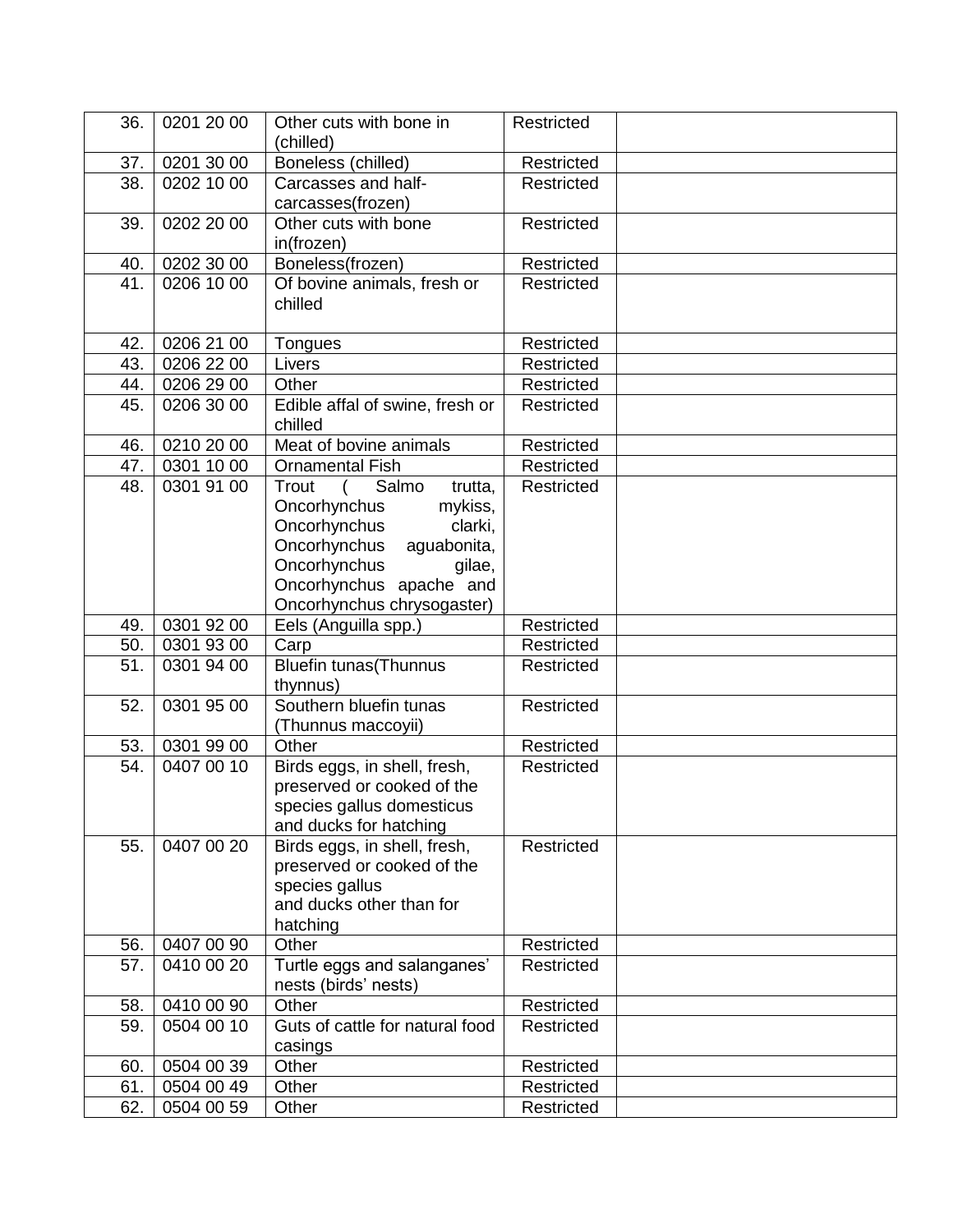| 63. | 0511 10 00 | Bovine semen                         | Restricted        |                                                                                                                                                                                                               |
|-----|------------|--------------------------------------|-------------------|---------------------------------------------------------------------------------------------------------------------------------------------------------------------------------------------------------------|
| 64. | 0511 91 90 | Other                                | Restricted        |                                                                                                                                                                                                               |
| 65. | 0511 99 29 | Other                                | Restricted        |                                                                                                                                                                                                               |
| 66. | 0511 99 91 | Frozen semen other than              | Restricted        |                                                                                                                                                                                                               |
|     |            | bovine embryo                        |                   |                                                                                                                                                                                                               |
| 67. | 0511 99 99 | Other                                | Restricted        |                                                                                                                                                                                                               |
| 68. | 0601 20 90 | Chicory plants and roots<br>Other    | Restricted        | Import permitted for sowing or<br>planting without<br>licence<br>a<br><i>in</i><br>accordance with<br>import permit<br>granted under Plants, Quarantine<br>(Regulation of Imports into India)<br>Order, 2003. |
| 69. | 0602 20 20 | Cactus                               | Restricted        | Import will be<br>subject to<br>the<br>Convention<br>provisions<br>of<br>0f<br>International Trade in Endangered<br>Species of Wild Fauna & Flora<br>(CITES).                                                 |
| 70. | 0701 10 00 | Potatoes, fresh or chilled<br>Seed   | Restricted        | Import permitted for sowing or<br>planting without a licence<br>- in<br>accordance with a import permit<br>granted under Plants, Quarantine<br>(Regulation of Imports into India)<br>Order, 2003.             |
| 71. | 0701 90 00 | Other                                | Restricted        |                                                                                                                                                                                                               |
| 72. | 0909 10 11 | seeds of anise                       | Restricted        | permitted<br>for<br>Import<br>sowing<br>without a licence in accordance<br>with import permit granted under<br>Plants Quarantine (Regulation of<br>Imports into India) Order, 2003.                           |
| 73. | 0909 10 21 | seeds of badian:                     | Restricted        | Import<br>permitted<br>for<br>sowing<br>without a licence in accordance<br>with import permit granted under<br>Plants, Quarantine (Regulation of<br>Imports into India) Order, 2003.                          |
| 74. | 0909 20 10 | seeds of coriander:                  | <b>Restricted</b> | Import<br>permitted<br>for<br>sowing<br>without a licence in accordance<br>with import permit granted under<br>Plants, Quarantine (Regulation of<br>Imports into India) Order, 2003.                          |
| 75. | 0909 30 11 | seeds of Cumin, black                | Restricted        | Import<br>permitted<br>for<br>sowing<br>without a licence in accordance<br>with import permit granted under<br>Plants, Quarantine (Regulation of<br>Imports into India) Order, 2003.                          |
| 76. | 0909 30 21 | seeds of Cumin, other than<br>black: | Restricted        | Import<br>permitted<br>for<br>sowing<br>without a licence in accordance<br>with import permit granted under<br>Plants, Quarantine (Regulation of<br>Imports into India) Order, 2003.                          |
| 77. | 0909 40 10 | seeds of caraway:                    | Restricted        | Import<br>permitted<br>for<br>sowing                                                                                                                                                                          |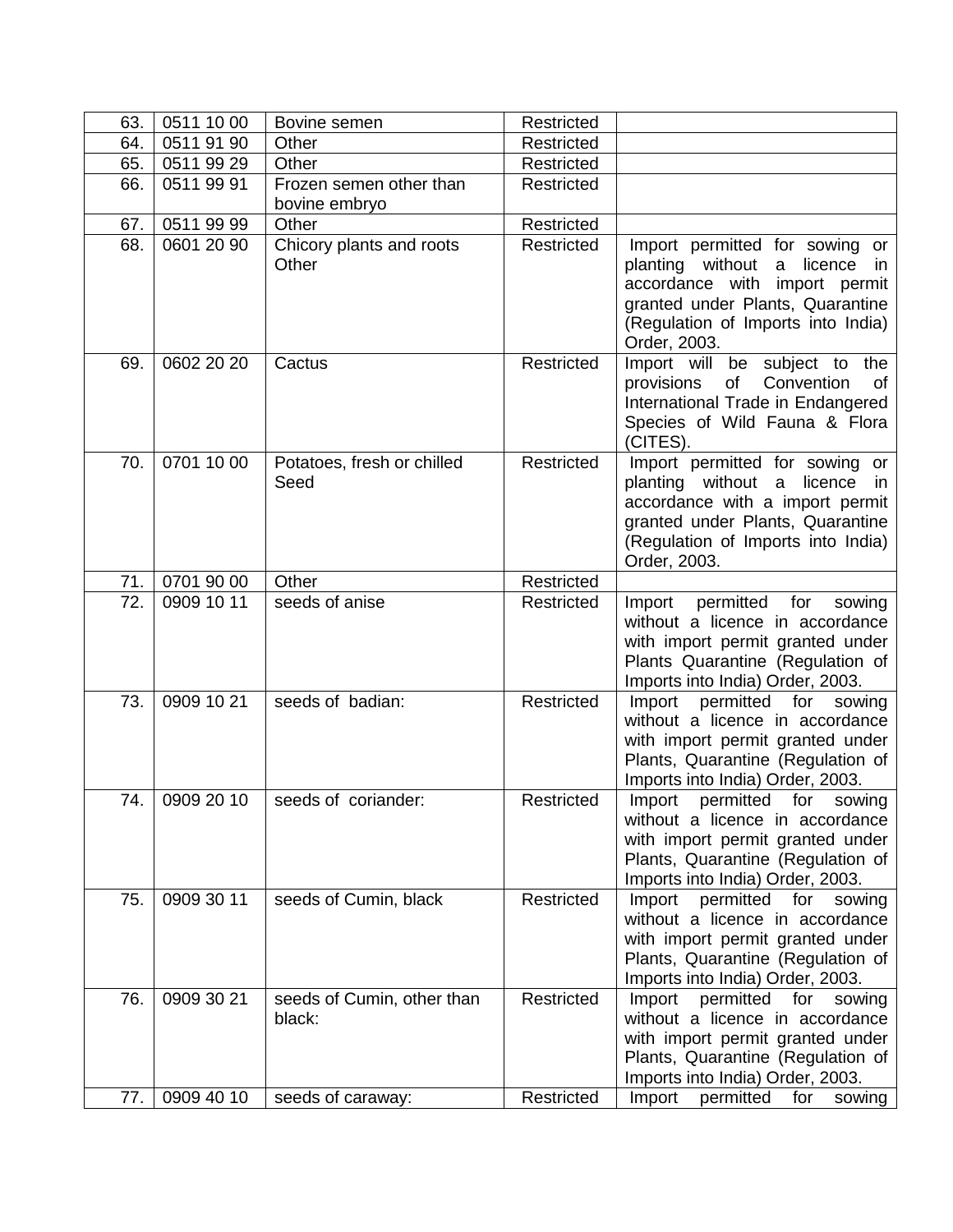|     |            |                                 |            | without a licence in accordance<br>with import permit granted under<br>Plants, Quarantine (Regulation of<br>Imports into India) Order, 2003.                                                                                                                                                                   |
|-----|------------|---------------------------------|------------|----------------------------------------------------------------------------------------------------------------------------------------------------------------------------------------------------------------------------------------------------------------------------------------------------------------|
| 78. | 0909 50 11 | seeds of Fennel                 | Restricted | Import permitted for<br>sowing<br>without a licence in accordance<br>with import permit granted under<br>Plants, Quarantine (Regulation of<br>Imports into India) Order, 2003.                                                                                                                                 |
| 79. | 0909 50 21 | seeds of Juniper berries:       | Restricted | permitted<br>Import<br>for<br>sowing<br>without a licence in accordance<br>with import permit granted under<br>Plants, Quarantine (Regulation of<br>Imports into India) Order, 2003.                                                                                                                           |
| 80. | 0910 10 10 | Ginger:Fresh                    | Restricted |                                                                                                                                                                                                                                                                                                                |
| 81. | 0910 99 26 | Poppy                           | Restricted |                                                                                                                                                                                                                                                                                                                |
| 82. | 1001 10 10 | Durum wheat-<br>Of seed quality | Restricted | permitted<br>Import<br>for<br>sowing<br>without a licence subject to the<br>new Policy on Seed Development,<br>1988 and in accordance with<br>under<br>import<br>permit<br>granted<br><b>Fruits</b><br>Plants,<br>Seeds<br>and<br>(Regulation of import into India)<br>Order, 1989.                            |
| 83. | 1001 90 10 | Wheat of seed quality           | Restricted | permitted<br>Import<br>for<br>sowing<br>without a licence subject to the<br>new Policy on Seed Development,<br>1988 and in accordance with<br>under<br>permit<br>import<br>granted<br>Plants.<br><b>Fruits</b><br>Seeds<br>and<br>(Regulation of import into India)<br>Order, 1989.                            |
| 84. | 1001 90 31 | Meslin-Of seed quality          | Restricted | Import subject to conditions at<br>Licensing note (2) below. Import<br>permitted for sowing without a<br>licence subject to the new Policy<br>on Seed Development, 1988 and<br>in accordance with import permit<br>granted under Plants, Fruits and<br>Seeds (Regulation of import into<br>India) Order, 1989. |
| 85. | 1002 00 10 | Rye-Of seed quality             | Restricted | Import subject to conditions at<br>Licensing note (2) below. Import<br>permitted for sowing without a<br>licence subject to the new Policy<br>on Seed Development, 1988 and<br>in accordance with import permit                                                                                                |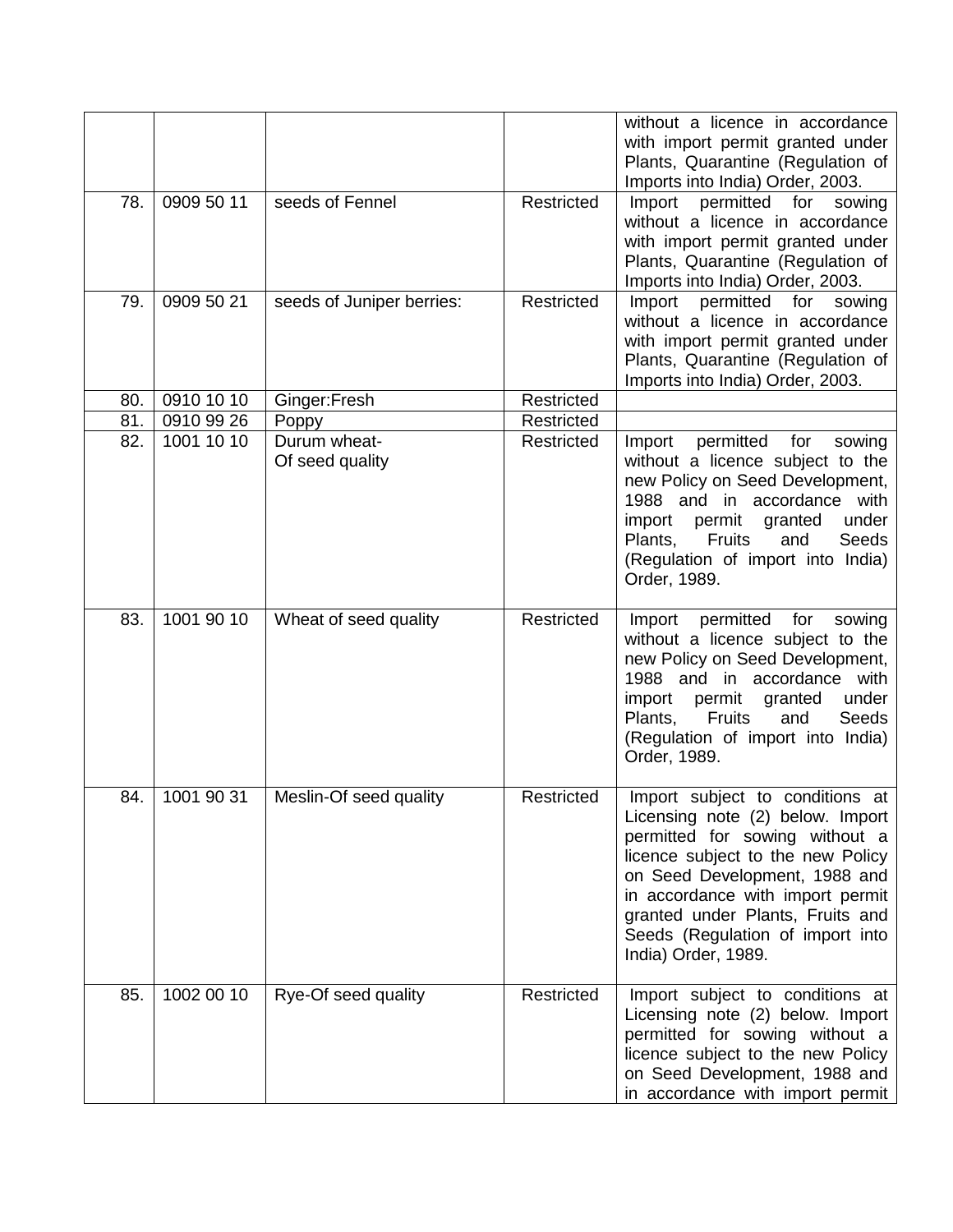|     |            |                                  |            | granted under Plants, Fruits and<br>Seeds (Regulation of import into<br>India) Order, 1989.                                                                                                                                                                                                                    |
|-----|------------|----------------------------------|------------|----------------------------------------------------------------------------------------------------------------------------------------------------------------------------------------------------------------------------------------------------------------------------------------------------------------|
| 86. | 1003 00 10 | Barley-Of seed quality           | Restricted | Import subject to conditions at<br>Licensing note (2) below. Import<br>permitted for sowing without a<br>licence subject to the new Policy<br>on Seed Development, 1988 and<br>in accordance with import permit<br>granted under Plants, Fruits and<br>Seeds (Regulation of import into<br>India) Order, 1989. |
| 87. | 1004 00 10 | Oats-Of seed quality             | Restricted | Import subject to conditions at<br>Licensing note (2) below. Import<br>permitted for sowing without a<br>licence subject to the new Policy<br>on Seed Development, 1988 and<br>in accordance with import permit<br>granted under Plants, Fruits and<br>Seeds (Regulation of import into<br>India) Order, 1989. |
| 88. | 1005 10 00 | Maize(corn)Seed                  | Restricted | Import subject to conditions at<br>Licensing note (2) below. Import<br>permitted for sowing without a<br>licence subject to the new Policy<br>on Seed Development, 1988 and<br>in accordance with import permit<br>granted under Plants, Fruits and<br>Seeds (Regulation of import into<br>India) Order, 1989. |
| 89. | 1006 10 10 | Rice in husk Of seed quality     | Restricted | Import subject to conditions at<br>Licensing note (2) below. Import<br>permitted for sowing without a<br>licence subject to the new Policy<br>on Seed Development, 1988 and<br>in accordance with import permit<br>granted under Plants, Fruits and<br>Seeds (Regulation of import into<br>India) Order, 1989. |
| 90. | 1007 00 10 | Grain Sorghum-Of seed<br>quality | Restricted | Import subject to conditions at<br>Licensing note (2) below. Import<br>permitted for sowing without a<br>licence subject to the new Policy<br>on Seed Development, 1988 and<br>in accordance with import permit                                                                                                |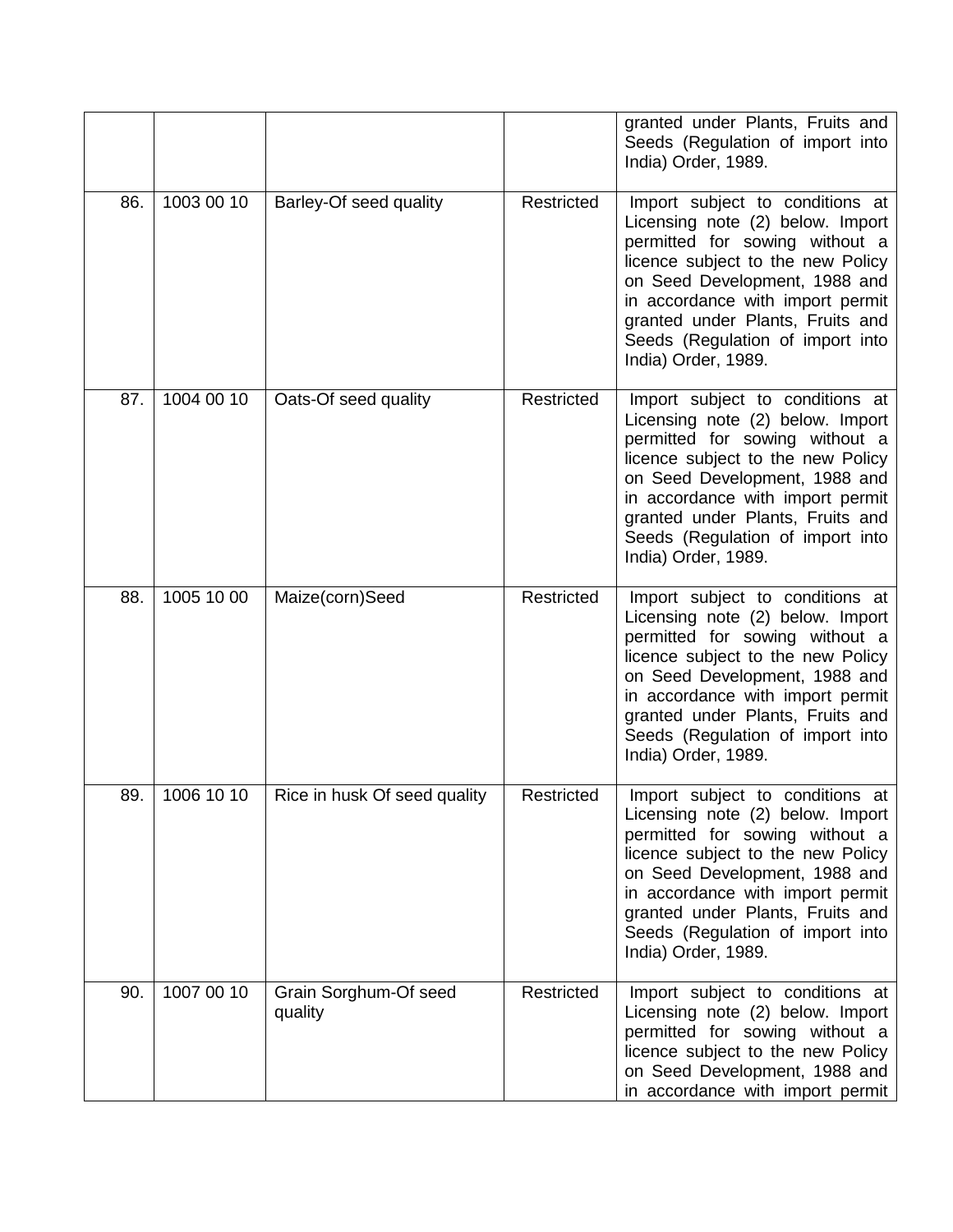|     |            |                                         |            | granted under Plants, Fruits and<br>Seeds (Regulation of import into<br>India) Order, 1989.                                                                                                                                                                                                                    |
|-----|------------|-----------------------------------------|------------|----------------------------------------------------------------------------------------------------------------------------------------------------------------------------------------------------------------------------------------------------------------------------------------------------------------|
| 91. | 1008 10 10 | Buckwheat-Of seed quality               | Restricted | Import subject to conditions at<br>Licensing note (2) below. Import<br>permitted for sowing without a<br>licence subject to the new Policy<br>on Seed Development, 1988 and<br>in accordance with import permit<br>granted under Plants, Fruits and<br>Seeds (Regulation of import into<br>India) Order, 1989. |
| 92. | 1008 20 11 | Jawar-Of seed quality                   | Restricted | Import<br>permitted<br>for<br>sowing<br>without a licence subject to the<br>new Policy on Seed Development,<br>1988 and in accordance with<br>permit<br>under<br>import<br>granted<br>Fruits<br>Seeds<br>Plants,<br>and<br>(Regulation of import into India)<br>Order, 1989.                                   |
| 93. | 1008 20 21 | Bajra-Of seed quality                   | Restricted | Import subject to conditions at<br>Licensing note (2) below. Import<br>permitted for sowing without a<br>licence subject to the new Policy<br>on Seed Development, 1988 and<br>in accordance with import permit<br>granted under Plants, Fruits and<br>Seeds (Regulation of import into<br>India) Order, 1989. |
| 94. | 1008 20 31 | Ragi (Finger Millet)-Of seed<br>quality | Restricted | Import<br>permitted<br>for<br>sowing<br>without a licence subject to the<br>new Policy on Seed Development,<br>1988 and in accordance with<br>import<br>permit granted<br>under<br>Plants,<br>Fruits<br>Seeds<br>and<br>(Regulation of import into India)<br>Order, 1989.                                      |
| 95. | 1008 30 10 | Canary seed-Of seed quality             | Restricted | Import subject to conditions at<br>Licensing note (2) below. Import<br>permitted for sowing without a<br>licence subject to the new Policy<br>on Seed Development, 1988 and<br>in accordance with import permit<br>granted under Plants, Fruits and<br>Seeds (Regulation of import into                        |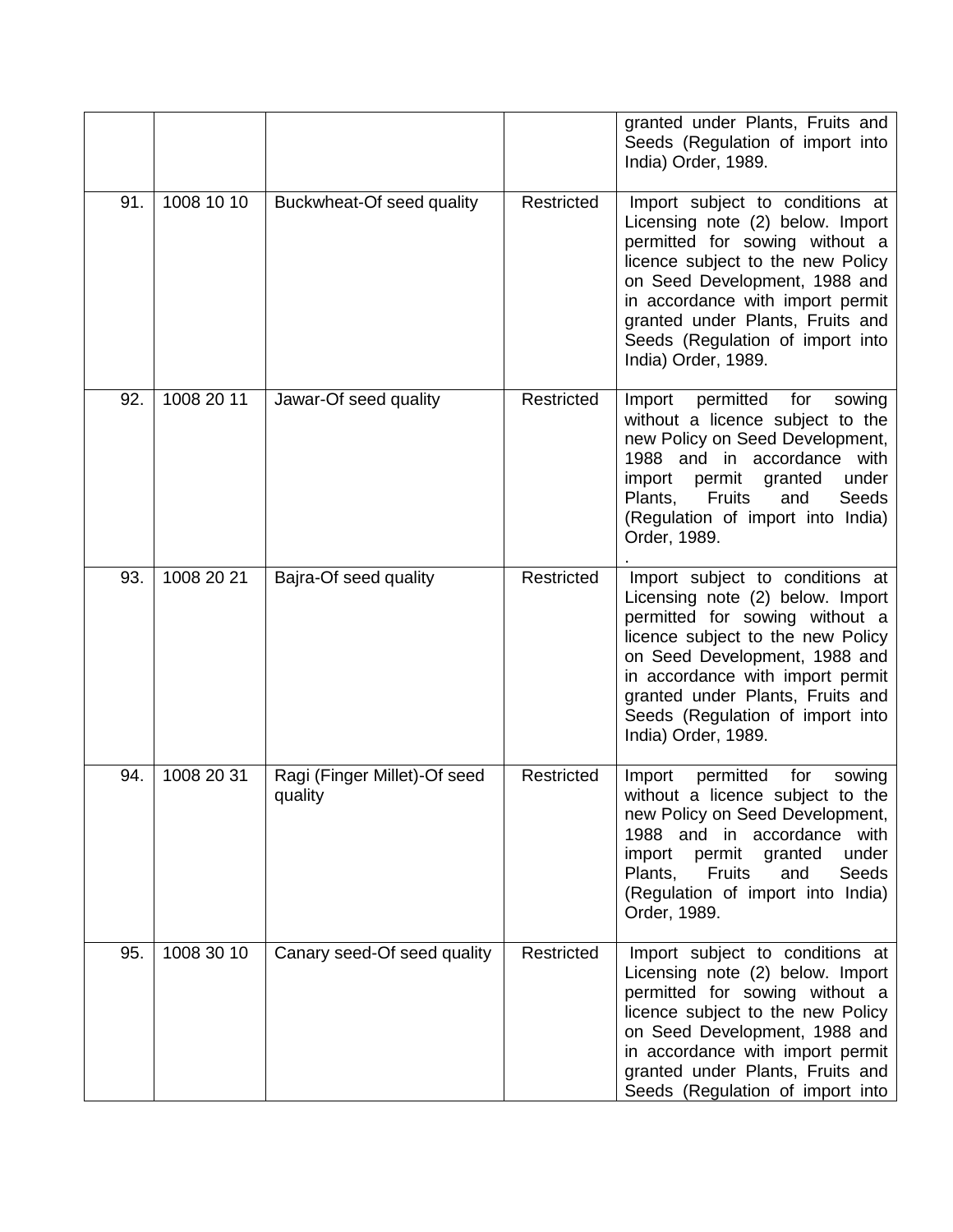|      |            |                                                    |                   | India) Order, 1989.                                                                                                                                                                                                                                                                                            |
|------|------------|----------------------------------------------------|-------------------|----------------------------------------------------------------------------------------------------------------------------------------------------------------------------------------------------------------------------------------------------------------------------------------------------------------|
| 96.  | 1008 90 10 | Other cereals -Of seed<br>quality                  | Restricted        | Import subject to conditions at<br>Licensing note (2) below. Import<br>permitted for sowing without a<br>licence subject to the new Policy<br>on Seed Development, 1988 and<br>in accordance with import permit<br>granted under Plants, Fruits and<br>Seeds (Regulation of import into<br>India) Order, 1989. |
| 97.  | 1106 20 10 | Flour, meal, powder of sago                        | Restricted        |                                                                                                                                                                                                                                                                                                                |
| 98.  | 1106 20 90 | Roots and tubers of dried<br>leguminous vegetables | <b>Restricted</b> |                                                                                                                                                                                                                                                                                                                |
| 99.  | 1201 00 10 | Soyabeans-Of seed quality                          | Restricted        | Import<br>permitted<br>for<br>sowing<br>without a licence subject to the<br>new Policy on Seed Development,<br>1988 and in accordance with<br>import permit granted under Plant<br>Quarantine (Regulation of Imports<br>into India) Order, 2003.                                                               |
| 100. | 1202 10 10 | HPS- Of seed quality                               | Restricted        | Import<br>permitted<br>for<br>sowing<br>without a licence subject to the<br>new Policy on Seed Development,<br>1988 and in accordance with<br>import permit granted under Plant<br>Quarantine (Regulation of Imports<br>into India) Order, 2003.                                                               |
| 101. | 1202 10 91 | Groundnut-Of seed quality                          | Restricted        | permitted for<br>Import<br>sowing<br>without a licence subject to the<br>new Policy on Seed Development,<br>1988 and in accordance with<br>import permit granted under Plant<br>Quarantine (Regulation of Imports<br>into India) Order, 2003.                                                                  |
| 102. | 12040010   | Linseed-Of seed quality                            | Restricted        | Import subject to conditions at<br>Licensing note (4) below. Import<br>permitted for sowing without a<br>licence subject to the new Policy<br>on Seed Development, 1988 and<br>in accordance with import permit<br>granted under Plant Quarantine<br>(Regulation of Imports into India)<br>Order, 2003.        |
| 103. | 1207 20 10 | Cotton- Of seed quality                            | Restricted        | Import permitted<br>for<br>sowing<br>without a licence subject to the<br>new Policy on Seed Development,<br>1988 and in accordance with<br>import permit granted under Plant                                                                                                                                   |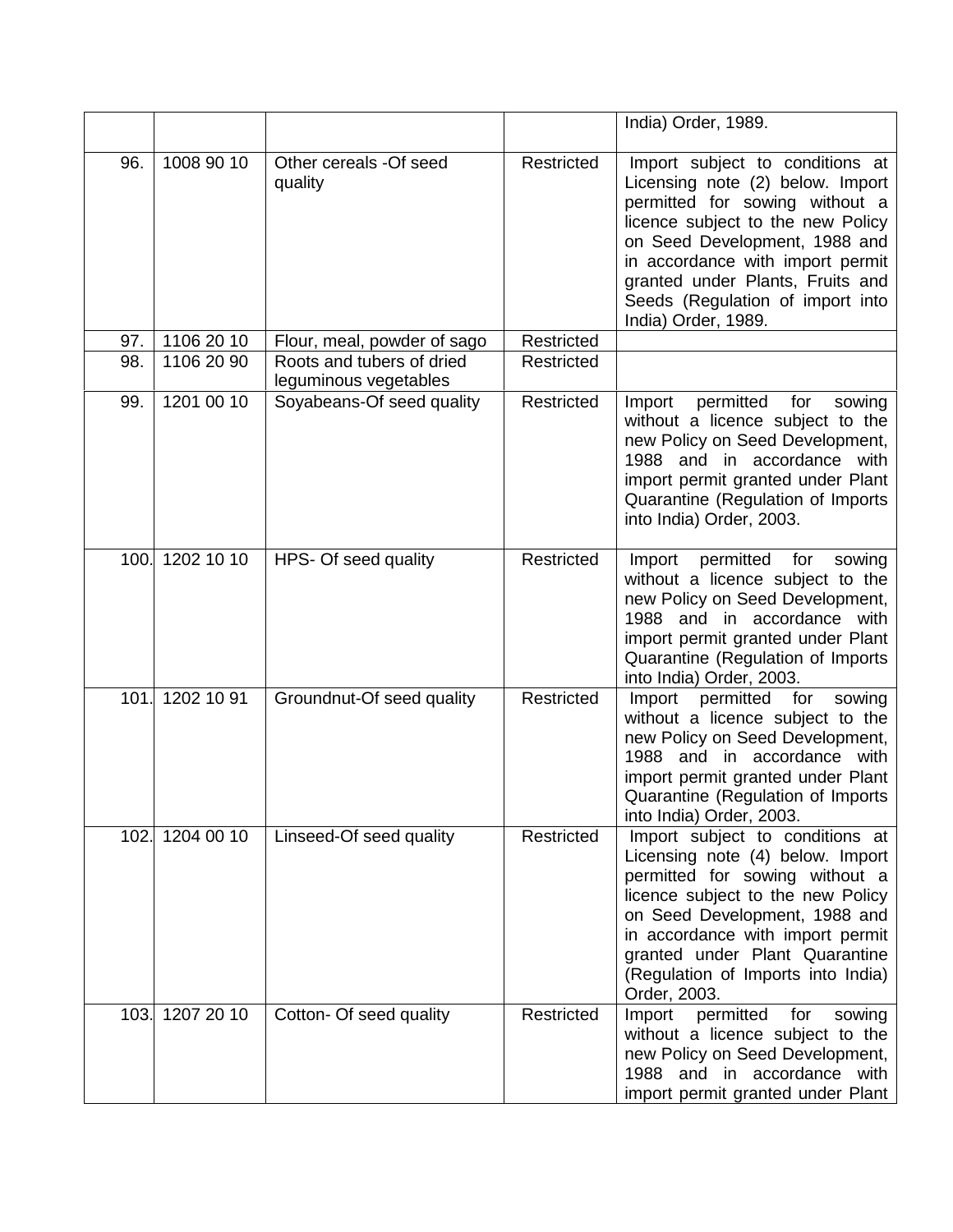|      |                 |                                    |            | Quarantine (Regulation of Imports<br>into India) Order, 2003.                                                                                                                                                                                                                                                |
|------|-----------------|------------------------------------|------------|--------------------------------------------------------------------------------------------------------------------------------------------------------------------------------------------------------------------------------------------------------------------------------------------------------------|
|      | 104. 1207 40 10 | Sesamum - Of seed quality          | Restricted | Import<br>permitted for<br>sowing<br>without a licence subject to the<br>new Policy on Seed Development,<br>and in accordance with<br>1988<br>import permit granted under Plant<br>Quarantine (Regulation of Imports<br>into India) Order, 2003.                                                             |
| 105. | 1207 50 10      | Mustard-Of seed quality            | Restricted | permitted<br>Import<br>for<br>sowing<br>without a licence subject to the<br>new Policy on Seed Development,<br>1988 and in accordance with<br>import permit granted under Plant<br>Quarantine (Regulation of Imports<br>into India) Order, 2003.                                                             |
| 106. | 1209 10 00      | Sugar beet seed                    | Restricted | Import<br>permitted<br>for<br>sowing<br>without a licence subject to the<br>new Policy on Seed Development,<br>1988 and in accordance with<br>import permit granted under Plant<br>Quarantine (Regulation of Imports<br>into India) Order, 2003.                                                             |
| 107. | 1209 91 40      | Seeds, fruit and spores -Of<br>pea | Restricted | permitted<br>for<br>Import<br>sowing<br>without a licence subject to the<br>new Policy on Seed Development,<br>1988 and in accordance with<br>import permit granted under Plant<br>Quarantine (Regulation of Imports<br>into India) Order, 2003.                                                             |
| 108. | 1209 99 90      | Other (Seeds, fruit and<br>spores) | Restricted | permitted<br>for<br>Import<br>sowing<br>without a licence subject to the<br>new Policy on Seed Development,<br>and in accordance with<br>1988<br>import permit granted under Plant<br>Quarantine (Regulation of Imports<br>into India) Order, 2003. However,<br>import of Pomegranate seeds will<br>be free. |
|      | 109. 1211 30 00 | Coca leaf (pants & parts)          | Restricted |                                                                                                                                                                                                                                                                                                              |
|      | 110. 1211 40 00 | Poppy straw                        | Restricted |                                                                                                                                                                                                                                                                                                              |
| 111. | 1211 90 15      | Jojoba seed                        | Restricted | permitted<br>Import<br>for<br>sowing<br>without a licence subject to the<br>new Policy on Seed Development,<br>1988 and in accordance with<br>import permit granted under Plant<br>Quarantine (Regulation of Imports<br>into India) Order, 2003.                                                             |
|      | 112. 1211 90 19 | Other                              | Restricted |                                                                                                                                                                                                                                                                                                              |
|      | 113. 12119044   | Serpentina Roots (Rauvolfia        | Restricted | Import will be subject to the                                                                                                                                                                                                                                                                                |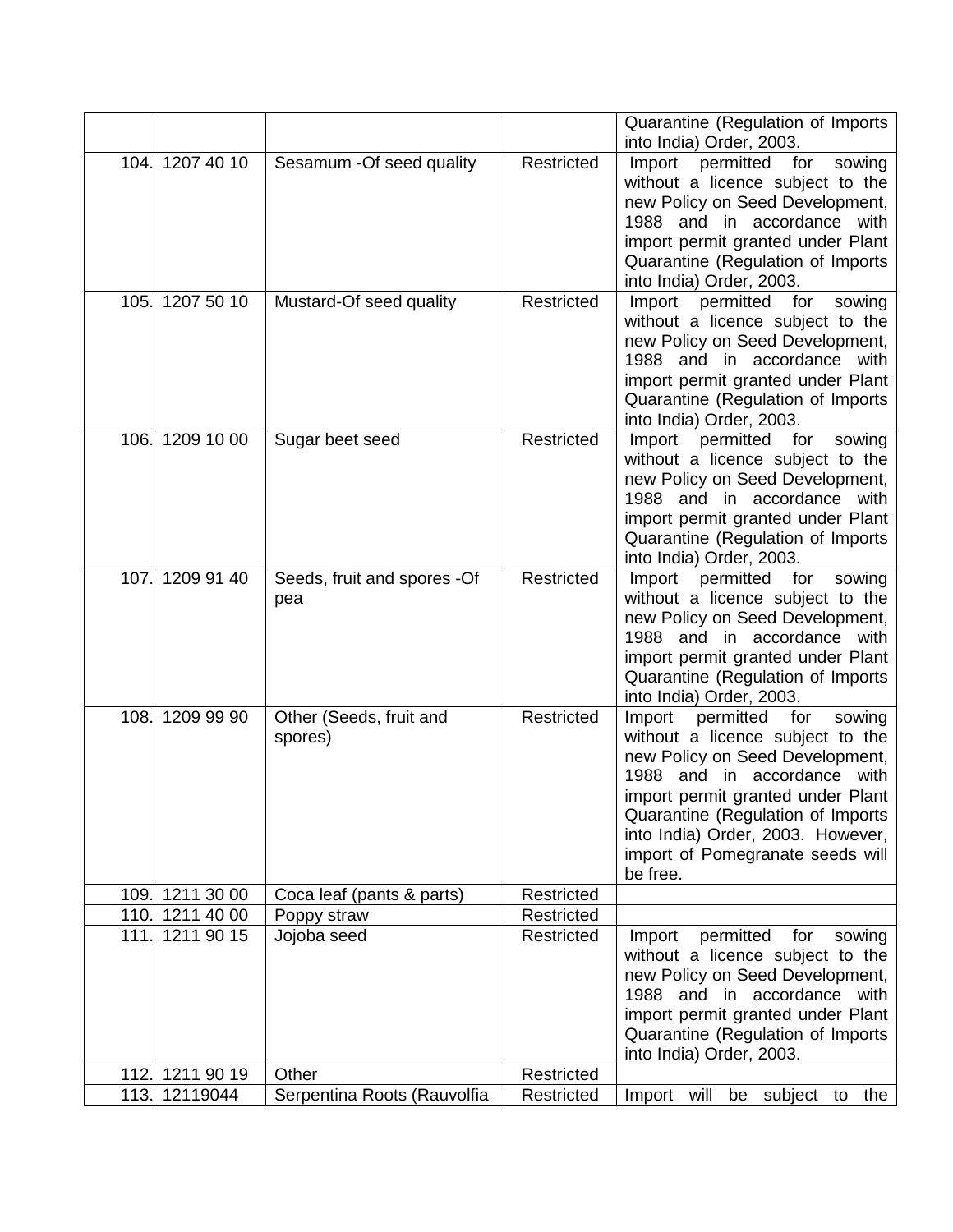|      |                 | serpentina and other species<br>of rauvolfia)                                                                                                              |            | Convention<br>provisions<br>of<br>of<br>International Trade in Endangered<br>Species of Wild Fauna & Flora<br>(CITES).                                                                                                                                                                                                                                                                                                                                                                                                                                  |
|------|-----------------|------------------------------------------------------------------------------------------------------------------------------------------------------------|------------|---------------------------------------------------------------------------------------------------------------------------------------------------------------------------------------------------------------------------------------------------------------------------------------------------------------------------------------------------------------------------------------------------------------------------------------------------------------------------------------------------------------------------------------------------------|
|      | 114. 12119046   | Kuth Root                                                                                                                                                  | Restricted | Import will be subject to the<br>of<br>Convention<br>provisions<br>οf<br>International Trade in Endangered<br>Species of Wild Fauna & Flora<br>(CITES) and Wildlife (Protection)<br>Act 1972.                                                                                                                                                                                                                                                                                                                                                           |
|      | 115. 12119080   | Agarwood                                                                                                                                                   | Restricted | Import will be subject to the<br>of<br>Convention<br>provisions<br>οf<br>International Trade in Endangered<br>Species of Wild Fauna & Flora<br>(CITES).                                                                                                                                                                                                                                                                                                                                                                                                 |
|      | 116. 1302 11 00 | Opium                                                                                                                                                      | Restricted |                                                                                                                                                                                                                                                                                                                                                                                                                                                                                                                                                         |
|      | 117. 1504 20 10 | Fish Body Oil (Crude)                                                                                                                                      | Restricted |                                                                                                                                                                                                                                                                                                                                                                                                                                                                                                                                                         |
| 118. | 1602 50 00      | meat, meat offal or blood -Of<br>bovine animals                                                                                                            | Restricted |                                                                                                                                                                                                                                                                                                                                                                                                                                                                                                                                                         |
|      | 119. 2514 00 00 | Slate, whether or not roughly<br>trimmed or merely cut, by<br>sawing or otherwise, into<br>blocks or slabs of a<br>rectangular (including<br>square) shape | Restricted |                                                                                                                                                                                                                                                                                                                                                                                                                                                                                                                                                         |
| 120. | 2515 11 00      | Marble and travertine -Crude<br>or roughly trimmed                                                                                                         | Restricted | Import of marble will be subject to<br>the conditions laid down in Policy<br>Circular No.12 (RE-08)/2004-2009<br>date 27.06.2008, Policy Circular<br>No.13 (RE-2008)/2004-09 dated<br>30.6.2008,<br>Policy<br>Circular<br>No.20(RE-2008)/2004-09<br>dated<br>16.07.2008, Policy Circular No.25<br>(RE-2008)/2004-09<br>dated<br>08.08.2008, Policy Circular No. 28<br>(RE-2008)/2004-09<br>dated<br>20.08.2008, Policy Circular No. 65<br>(RE-2008)/2004-09<br>dated<br>26.02.09 and Policy Circular No.<br>(RE-2008)/2004-09<br>dated<br>67<br>2.03.09 |
| 121. | 2515 12 10      | Marble and travertine -<br><b>Blocks</b>                                                                                                                   | Restricted | Import of marble will be subject to<br>the conditions laid down in Policy<br>Circular No.12 (RE-08)/2004-2009<br>date 27.06.2008, Policy Circular<br>No.13 (RE-2008)/2004-09 dated<br>30.6.2008,<br>Policy<br>Circular<br>No.20(RE-2008)/2004-09<br>dated<br>16.07.2008, Policy Circular No.25                                                                                                                                                                                                                                                          |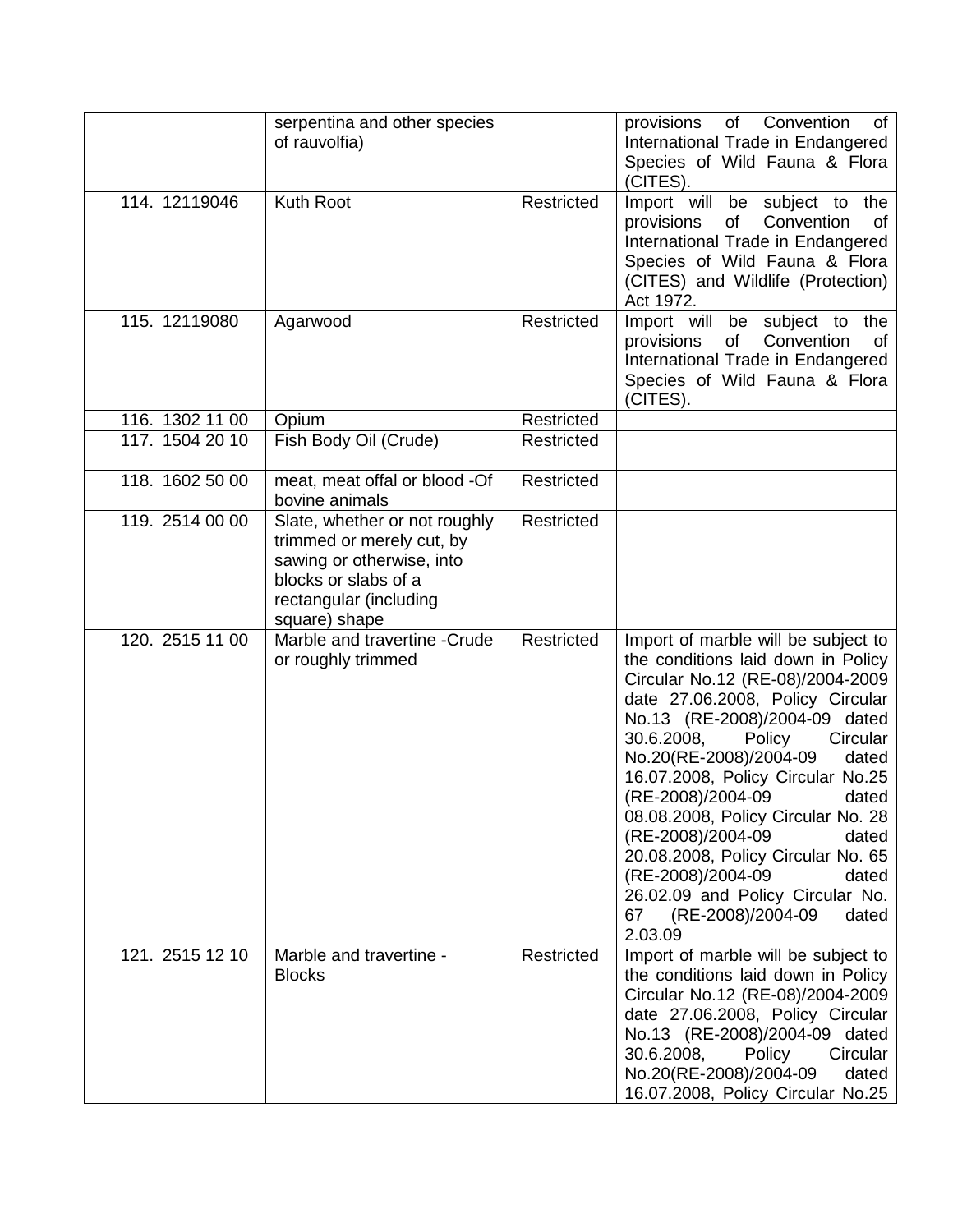|      |                 |                                 |            | (RE-2008)/2004-09<br>dated          |
|------|-----------------|---------------------------------|------------|-------------------------------------|
|      |                 |                                 |            | 08.08.2008, Policy Circular No. 28  |
|      |                 |                                 |            | (RE-2008)/2004-09<br>dated          |
|      |                 |                                 |            | 20.08.2008, Policy Circular No. 65  |
|      |                 |                                 |            | (RE-2008)/2004-09<br>dated          |
|      |                 |                                 |            | 26.02.09 and Policy Circular No.    |
|      |                 |                                 |            | 67 (RE-2008)/2004-09<br>dated       |
|      |                 |                                 |            | 2.03.09                             |
| 122. | 2515 12 20      | Marble and travertine -Slabs    | Restricted | Import of marble will be subject to |
|      |                 |                                 |            | the conditions laid down in Policy  |
|      |                 |                                 |            | Circular No.12 (RE-08)/2004-2009    |
|      |                 |                                 |            |                                     |
|      |                 |                                 |            | date 27.06.2008, Policy Circular    |
|      |                 |                                 |            | No.13 (RE-2008)/2004-09 dated       |
|      |                 |                                 |            | 30.6.2008, Policy<br>Circular       |
|      |                 |                                 |            | No.20(RE-2008)/2004-09<br>dated     |
|      |                 |                                 |            | 16.07.2008, Policy Circular No.25   |
|      |                 |                                 |            | (RE-2008)/2004-09<br>dated          |
|      |                 |                                 |            | 08.08.2008, Policy Circular No. 28  |
|      |                 |                                 |            | (RE-2008)/2004-09<br>dated          |
|      |                 |                                 |            | 20.08.2008, Policy Circular No. 65  |
|      |                 |                                 |            | (RE-2008)/2004-09<br>dated          |
|      |                 |                                 |            | 26.02.09 and Policy Circular No.    |
|      |                 |                                 |            | 67 (RE-2008)/2004-09<br>dated       |
|      |                 |                                 |            | 2.03.09                             |
| 123. | 2515 12 90      | Marble and travertine -Other    | Restricted | Import of marble will be subject to |
|      |                 |                                 |            | the conditions laid down in Policy  |
|      |                 |                                 |            | Circular No.12 (RE-08)/2004-2009    |
|      |                 |                                 |            | date 27.06.2008, Policy Circular    |
|      |                 |                                 |            | No.13 (RE-2008)/2004-09 dated       |
|      |                 |                                 |            | 30.6.2008,<br>Circular<br>Policy    |
|      |                 |                                 |            | No.20(RE-2008)/2004-09<br>dated     |
|      |                 |                                 |            | 16.07.2008, Policy Circular No.25   |
|      |                 |                                 |            | (RE-2008)/2004-09<br>dated          |
|      |                 |                                 |            | 08.08.2008, Policy Circular No. 28  |
|      |                 |                                 |            | (RE-2008)/2004-09<br>dated          |
|      |                 |                                 |            | 20.08.2008, Policy Circular No. 65  |
|      |                 |                                 |            | (RE-2008)/2004-09<br>dated          |
|      |                 |                                 |            | 26.02.09 and Policy Circular No.    |
|      |                 |                                 |            | (RE-2008)/2004-09<br>67<br>dated    |
|      |                 |                                 |            | 2.03.09                             |
|      | 124. 2515 20 90 | Ecaussine and other             | Restricted |                                     |
|      |                 | calcareous monumental or        |            |                                     |
|      |                 | building stone -Other           |            |                                     |
|      | 125. 2516 11 00 | Crude or roughly trimmed        | Restricted |                                     |
|      | 126. 2516 12 00 | Merely cut, by sawing<br>or     | Restricted |                                     |
|      |                 | otherwise, into blocks or       |            |                                     |
|      |                 | slabs<br>of<br>a<br>rectangular |            |                                     |
|      |                 | (including square) shape        |            |                                     |
|      | 127. 2516 20 00 | Sandstone                       | Restricted |                                     |
|      | 128. 2516 90 10 | Pakur stone                     | Restricted |                                     |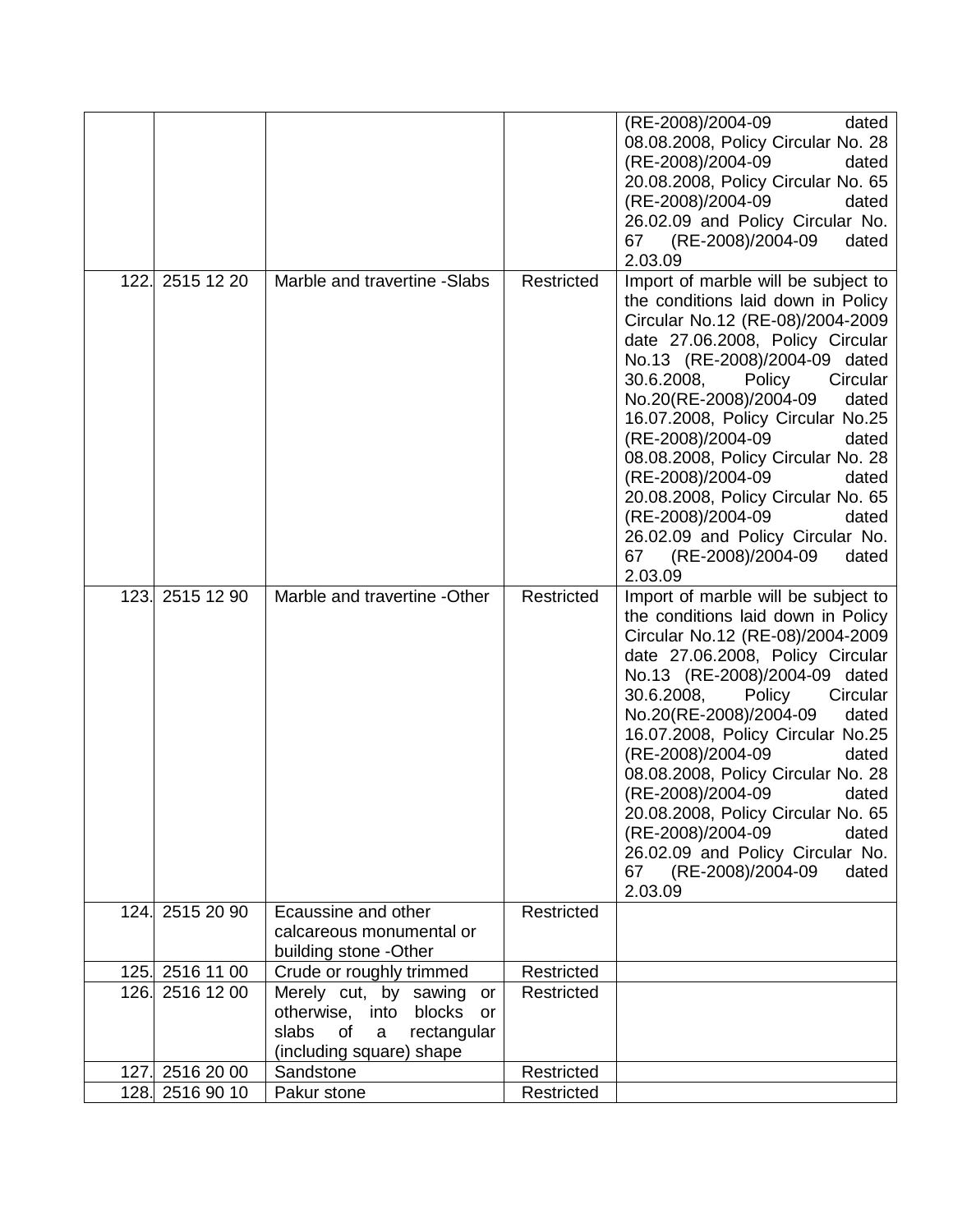| 129. | 2516 90 20      | Stone boulders                                                                 | Restricted |                                                                                                                                                                                                 |
|------|-----------------|--------------------------------------------------------------------------------|------------|-------------------------------------------------------------------------------------------------------------------------------------------------------------------------------------------------|
|      | 130. 2516 90 90 | Other                                                                          | Restricted |                                                                                                                                                                                                 |
| 131. | 2517 41 00      | Pebbles, gravel of marble                                                      | Restricted |                                                                                                                                                                                                 |
|      | 132. 2517 49 00 | Other                                                                          | Restricted |                                                                                                                                                                                                 |
|      | 133. 2524 90 14 | Amosite (In rock form)                                                         | Restricted | Import is restricted in terms of<br><b>PIC</b><br>Interim<br>Procedure<br>of<br>Rotterdam Convention on Prior<br>Informed Consent procedure for<br>hazardous<br>chemicals<br>and<br>pesticides. |
|      | 134. 2524 90 24 | Amosite (Fibre raw, beaten<br>or washed or graded to<br>length)                | Restricted | Import is restricted in terms of<br>Interim<br><b>PIC</b><br>Procedure<br>of<br>Rotterdam Convention on Prior<br>Informed Consent procedure for<br>hazardous<br>chemicals<br>and<br>pesticides. |
|      | 135. 2524 90 34 | Amosite (flakes or Powder)                                                     | Restricted | Import is restricted in terms of<br><b>PIC</b><br>Procedure<br>Interim<br>of<br>Rotterdam Convention on Prior<br>Informed Consent procedure for<br>chemicals<br>hazardous<br>and<br>pesticides. |
|      | 136. 2612 10 00 | Uranium ores and<br>concentrates                                               | Restricted | Import subject to Atomic Energy<br>Act, 1962 and Rules there under.                                                                                                                             |
|      | 137. 2612 20 00 | Thorium ores and<br>concentrates<br>(like Monazite sand/ore)                   | Restricted | Import subject to Atomic Energy<br>Act, 1962 and Rules there under.                                                                                                                             |
|      | 138. 2615 90 20 | Niobium tantalum ores and<br>concentrates                                      | Restricted | Import subject to Atomic Energy<br>Act, 1962 and Rules there under.                                                                                                                             |
|      | 139. 2619 00 10 | Converted slag (scull) of<br>blast furnace                                     | Restricted |                                                                                                                                                                                                 |
|      | 140. 2619 00 90 | Other(slag,dross)                                                              | Restricted |                                                                                                                                                                                                 |
| 141. | 2620 11 00      | Hard zinc spelter                                                              | Restricted |                                                                                                                                                                                                 |
| 142. | 2620 19 00      | Other (slag, ash, residues<br>containing arsenic, metals or<br>their compounds | Restricted | Import of<br>zinc ash and<br>zinc<br>skimmings<br>permitted.(<br>Zinc<br>skimmings containing zinc 65%<br>and above, lead and cadmium<br>than<br>1.25%<br>0.1%<br>and<br>less<br>respectively). |
|      | 143. 2620 21 00 | Leaded gasoline sludges<br>and leaded anti-knock<br>compound sludges           | Restricted |                                                                                                                                                                                                 |
|      | 144. 2620 29 00 | Other (slag, ash residues<br>containing lead mainly)                           | Restricted |                                                                                                                                                                                                 |
|      | 145. 2620 30 10 | <b>Brass dross</b>                                                             | Restricted | Import of ashes and residue<br>containing<br>mainly<br>copper<br>is<br>permitted viz. Spent cleaned metal<br>catalyst containing zinc.                                                          |
|      | 146. 2620 30 90 | Other((slag, ash residues)                                                     | Restricted | Import of ashes<br>and<br>residue                                                                                                                                                               |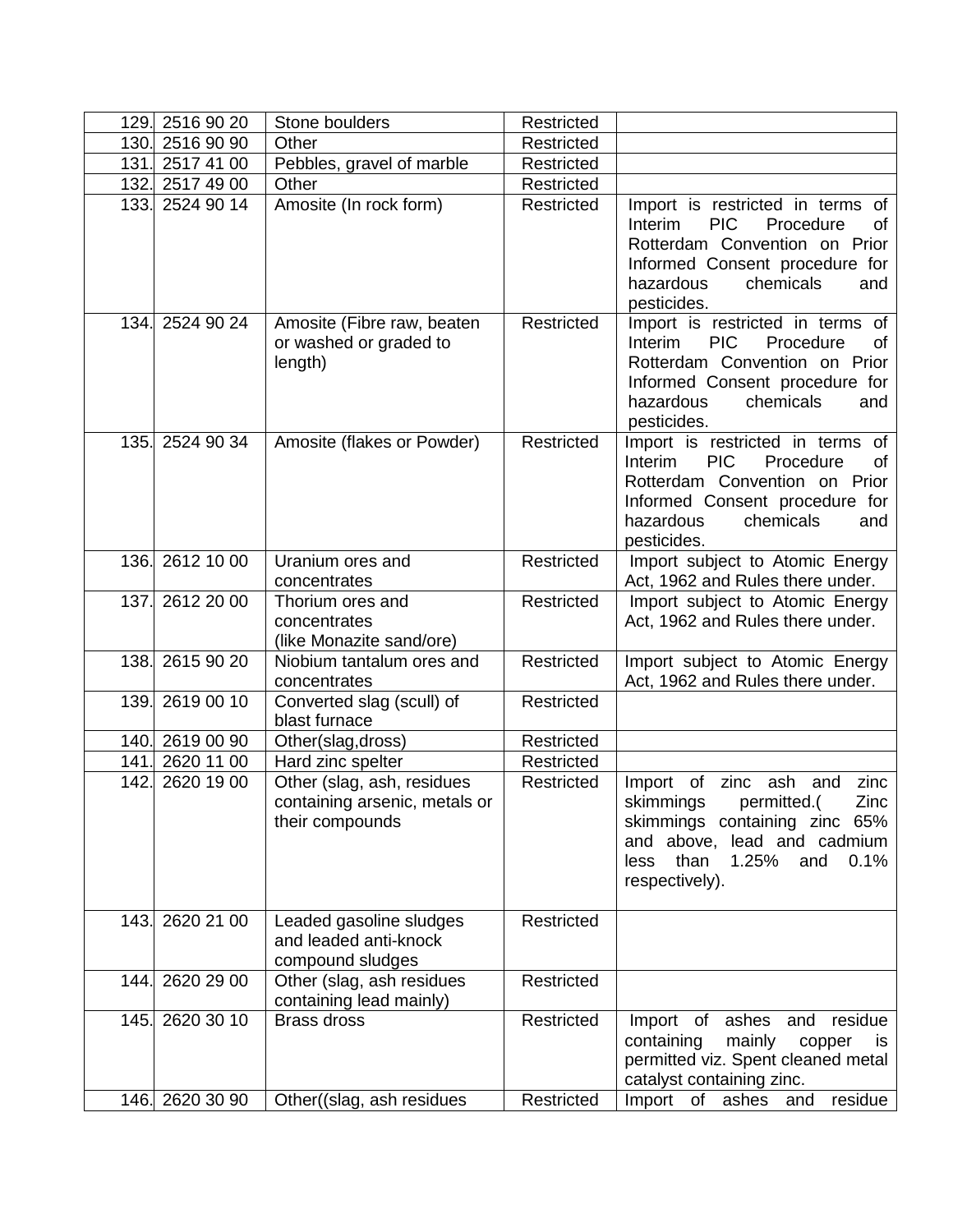|      |                 | containing copper)                                                                                                                                                                   |            | containing<br>mainly<br>copper<br>is.<br>permitted viz. Spent cleaned metal<br>catalyst containing zinc.                                                                                                                        |
|------|-----------------|--------------------------------------------------------------------------------------------------------------------------------------------------------------------------------------|------------|---------------------------------------------------------------------------------------------------------------------------------------------------------------------------------------------------------------------------------|
|      | 147. 2620 40 10 | Aluminum dross                                                                                                                                                                       | Restricted |                                                                                                                                                                                                                                 |
|      | 148. 2620 40 90 | Other (slag, ash residues<br>containing aluminium)                                                                                                                                   | Restricted |                                                                                                                                                                                                                                 |
|      | 149. 2620 60 00 | containing arsenic mercury,<br>thallium or their mixture of a<br>kind used for the extraction<br>of arsenic or those metals or<br>for the manufacture of their<br>chemical compounds | Restricted |                                                                                                                                                                                                                                 |
| 150. | 2620 91 00      | Containing antimony,<br>beryllium, cadmium,<br>chromium or their mixtures                                                                                                            | Restricted |                                                                                                                                                                                                                                 |
| 151. | 2620 99 00      | Other                                                                                                                                                                                | Restricted | Import of spent cleaned metal<br>catalyst containing<br>nickel<br>is<br>permitted without a licence to units<br>registered<br>with<br>Ministry<br>οf<br>Environment<br>and<br>Forest,<br>Government of India.                   |
| 152. | 2621 10 00      | Ash and residues from the<br>incineration of municipal<br>waste                                                                                                                      | Restricted |                                                                                                                                                                                                                                 |
|      | 153. 2621 90 00 | Other                                                                                                                                                                                | Restricted |                                                                                                                                                                                                                                 |
| 154. | 2710 91 00      | Containing<br>polychlorinated<br>biphenyls<br>(PCBs)<br>terphenyls<br>polychlorinated<br>(PCTs)or<br>polybrominated<br>biphenyls (PBBs)                                              | Restricted | Import is restricted in terms of<br><b>PIC</b><br>Interim<br>Procedure<br>οf<br>Rotterdam Convention on Prior<br>Informed Consent procedure for<br>hazardous<br>chemicals<br>and<br>pesticides.                                 |
|      | 155. 2710 99 00 | Other                                                                                                                                                                                | Restricted |                                                                                                                                                                                                                                 |
|      | 156. 2716 00 00 | <b>Electrical Energy</b>                                                                                                                                                             | Restricted | Import subject to license to be<br>issued by DGFT in consultation<br>with Ministry of External Affairs,<br>Ministry of Power and Department<br>of Commerce, Government of<br>India. However, import from SEZ<br>will be 'Free'. |
| 157. | 2844 10 00      | Natural<br>its<br>uranium<br>and<br>alloys,<br>compounds;<br>dispersions(including<br>cermets), ceramic products<br>mixtures<br>and<br>containing<br>natural uranium or natural      | Restricted | Import subject to Atomic Energy<br>Act, 1962 and Rules there under.                                                                                                                                                             |
|      | 158. 2844 20 00 | uranium compounds<br>Uranium enriched in U235                                                                                                                                        | Restricted | Import subject to Atomic Energy                                                                                                                                                                                                 |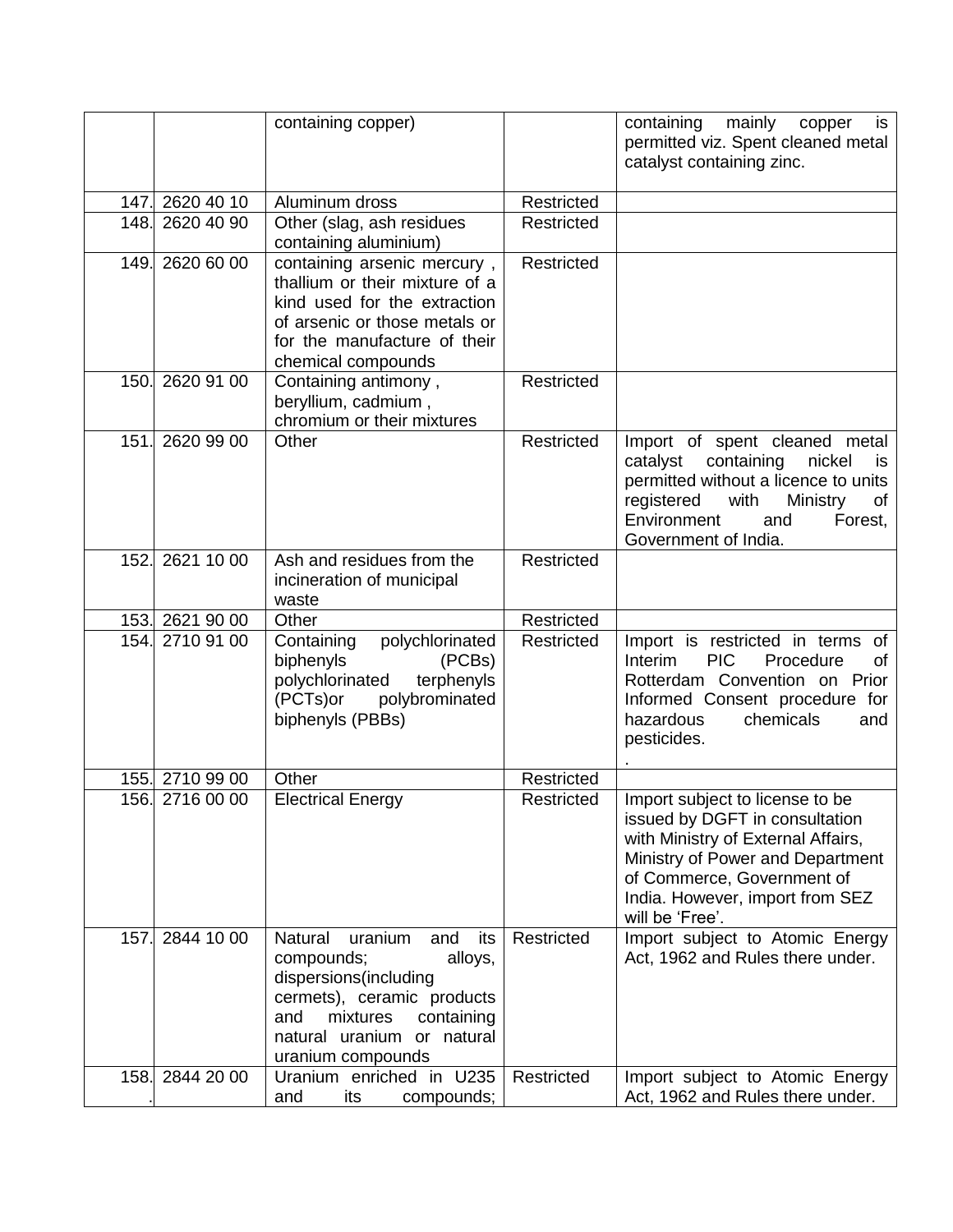|      |                 | plutonium<br>its<br>and<br>compounds;<br>alloys,<br>dispersions(including<br>cermets), ceramic products<br>mixtures<br>containing<br>and<br>uranium enriched in U235,<br>plutonium or compounds of<br>these products                                                                                          |            |                                                                                                           |
|------|-----------------|---------------------------------------------------------------------------------------------------------------------------------------------------------------------------------------------------------------------------------------------------------------------------------------------------------------|------------|-----------------------------------------------------------------------------------------------------------|
| 159. | 2844 30 10      | Uranium depleted in U235<br>and or thorium and their<br>alloys, unwrought or wrought<br>and compounds thereof<br>Compounds of thorium or of<br>uranium depleted in U235:                                                                                                                                      | Restricted | Import subject to Atomic Energy<br>Act, 1962 and Rules there under.                                       |
|      | 160. 2844 30 21 | Thorium oxide                                                                                                                                                                                                                                                                                                 | Restricted | Import subject to Atomic Energy<br>Act, 1962 and Rules there under.                                       |
| 161. | 2844 30 22      | Thorium hydroxide                                                                                                                                                                                                                                                                                             | Restricted | Import subject to Atomic Energy<br>Act, 1962 and Rules there under.                                       |
| 162. | 2844 30 23      | Thorium nitrate                                                                                                                                                                                                                                                                                               | Restricted | Import subject to Atomic Energy<br>Act, 1962 and Rules there under.                                       |
|      | 163. 2844 30 29 | Other                                                                                                                                                                                                                                                                                                         | Restricted | Import subject to Atomic Energy<br>Act, 1962 and Rules there under.                                       |
|      | 164. 2844 30 30 | Waste and scrap of uranium<br>depleted<br>in U235 or of<br>thorium                                                                                                                                                                                                                                            | Restricted | Import subject to Atomic Energy<br>Act, 1962 and Rules there under.                                       |
| 165. | 2844 30 90      | Other                                                                                                                                                                                                                                                                                                         | Restricted | Import subject to Atomic Energy<br>Act, 1962 and Rules there under.                                       |
| 166. | 2844 40 00      | Radioactive elements and<br>isotopes and<br>compounds<br>other than those of sub-<br>headings 2844 10,2844 20<br>2844<br>$30$ ;<br>alloys,<br>or<br>dispersions(including<br>cermets), ceramic products<br>amixtures containing these<br>elements,<br>isotopes<br>or<br>radioactive<br>compounds;<br>residues | Restricted | Import subject to Atomic Energy<br>Act, 1962 and Rules there under.                                       |
| 167. | 2844 50 00      | (irradiated)<br>fuel<br>Spent<br>elements<br>(cartridges)<br>of<br>nuclear reactors                                                                                                                                                                                                                           | Restricted | Import subject to Atomic Energy<br>Act, 1962 and Rules there under.                                       |
| 168. | 2845 10 00      | Heavy water (deuterium<br>oxide)                                                                                                                                                                                                                                                                              | Restricted | Import subject to Atomic Energy<br>Act, 1962 and Rules there under.                                       |
| 169. | 2845 90 10      | Nuclear fuels not elsewhere<br>included or specified                                                                                                                                                                                                                                                          | Restricted | Import subject to Atomic Energy<br>Act, 1962 and Rules there under.                                       |
| 170. | 2845 90 90      | Other                                                                                                                                                                                                                                                                                                         | Restricted | Import subject to Atomic Energy<br>Act, 1962 and Rules there under.                                       |
| 171. | 2903 14 00      | Carbon tetrachloride (CCl4 -<br>Tetrachloromethane)                                                                                                                                                                                                                                                           | Restricted | Import is permitted by actual user<br>against a licence from a countr<br>which is a party to the "Montrea |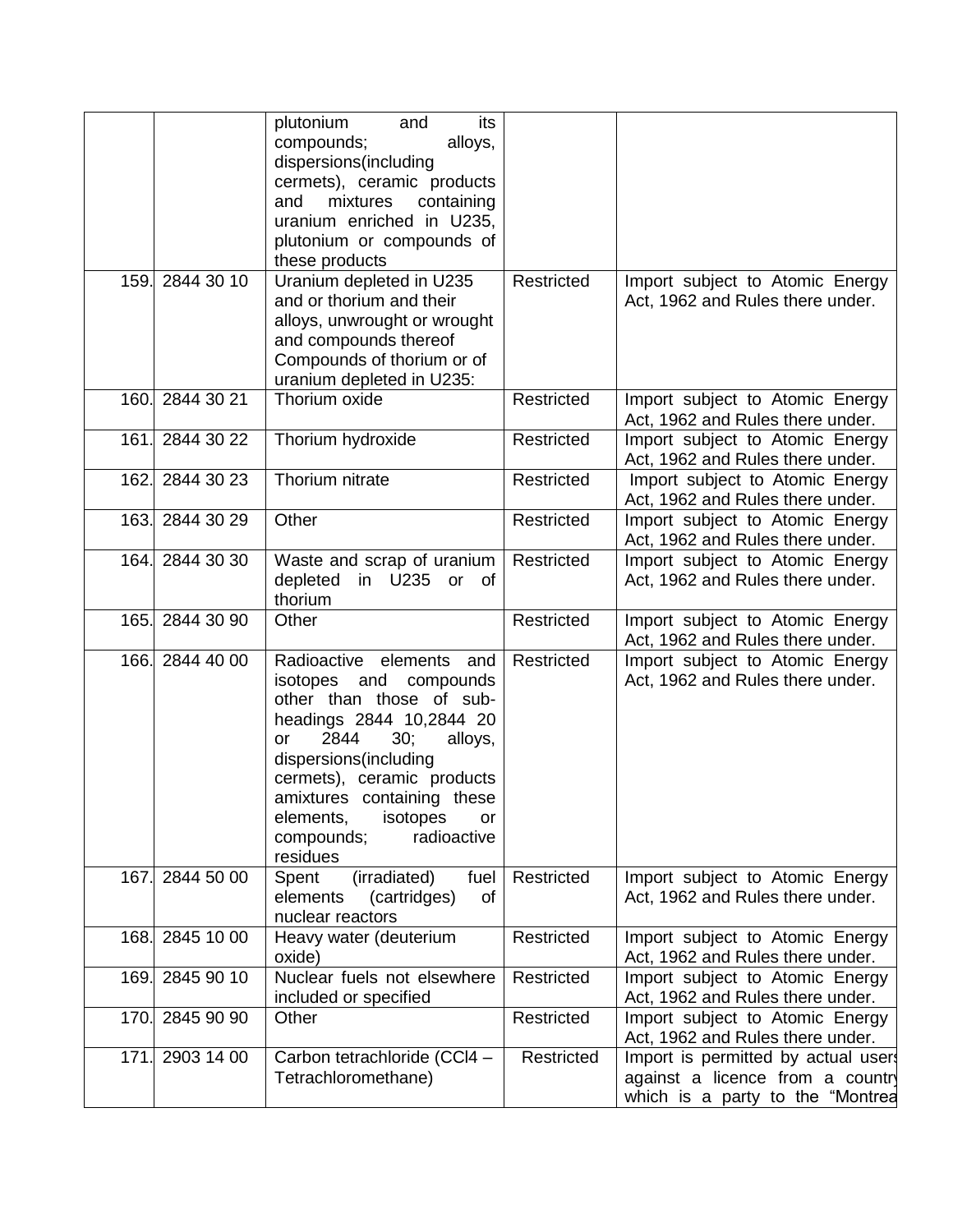|      |                 |                           |            | Protocol<br><b>Substances</b><br>tha<br><b>on</b><br>Deplete the Ozone Layer". List o<br>countries which are parties to the<br>Montreal Protocol will be notified by<br>Director General of Foreign Trade<br>from time to time. However import<br>from countries, which are not partie<br>the<br>Montreal<br>Protocol<br>to<br>prohibited.                                                                                                         |
|------|-----------------|---------------------------|------------|----------------------------------------------------------------------------------------------------------------------------------------------------------------------------------------------------------------------------------------------------------------------------------------------------------------------------------------------------------------------------------------------------------------------------------------------------|
| 172. | 2903 19 20      | Trichloroethane           | Restricted | Import is permitted by actual user<br>against a licence from a country<br>which is a party to the "Montrea<br><b>Substances</b><br>Protocol<br>on<br>tha<br>Deplete the Ozone Layer". List of<br>countries which are parties to the<br>Montreal Protocol will be notified by<br>Director General of Foreign Trade<br>from time to time. However impor<br>from countries, which are not parties<br>Protocol<br>the<br>Montreal<br>to<br>prohibited. |
| 173. | 2903 41 00      | Trichlorofluoro methane   | Restricted | Import is permitted by actual user<br>against a licence from a country<br>which is a party to the "Montrea<br>Protocol<br><b>Substances</b><br>tha<br>on<br>Deplete the Ozone Layer". List of<br>countries which are parties to the<br>Montreal Protocol will be notified by<br>Director General of Foreign Trade<br>from time to time. However impor<br>from countries, which are not parties<br>the<br>Montreal<br>Protocol<br>to<br>prohibited. |
|      | 174. 2903 42 00 | Dichlorodifluoro methane  | Restricted | Import is permitted by actual user.<br>against a licence from a countr<br>which is a party to the "Montrea<br>Substances<br>Protocol<br>on<br>tha<br>Deplete the Ozone Layer". List of<br>countries which are parties to the<br>Montreal Protocol will be notified by<br>Director General of Foreign Trade<br>from time to time. However impor<br>from countries, which are not partie<br>the<br>Montreal<br>Protocol<br>to<br>prohibited.         |
| 175. | 2903 43 00      | Trichlorotrifluoroethanes | Restricted | Import is permitted by actual user<br>against a licence from a country<br>which is a party to the "Montrea                                                                                                                                                                                                                                                                                                                                         |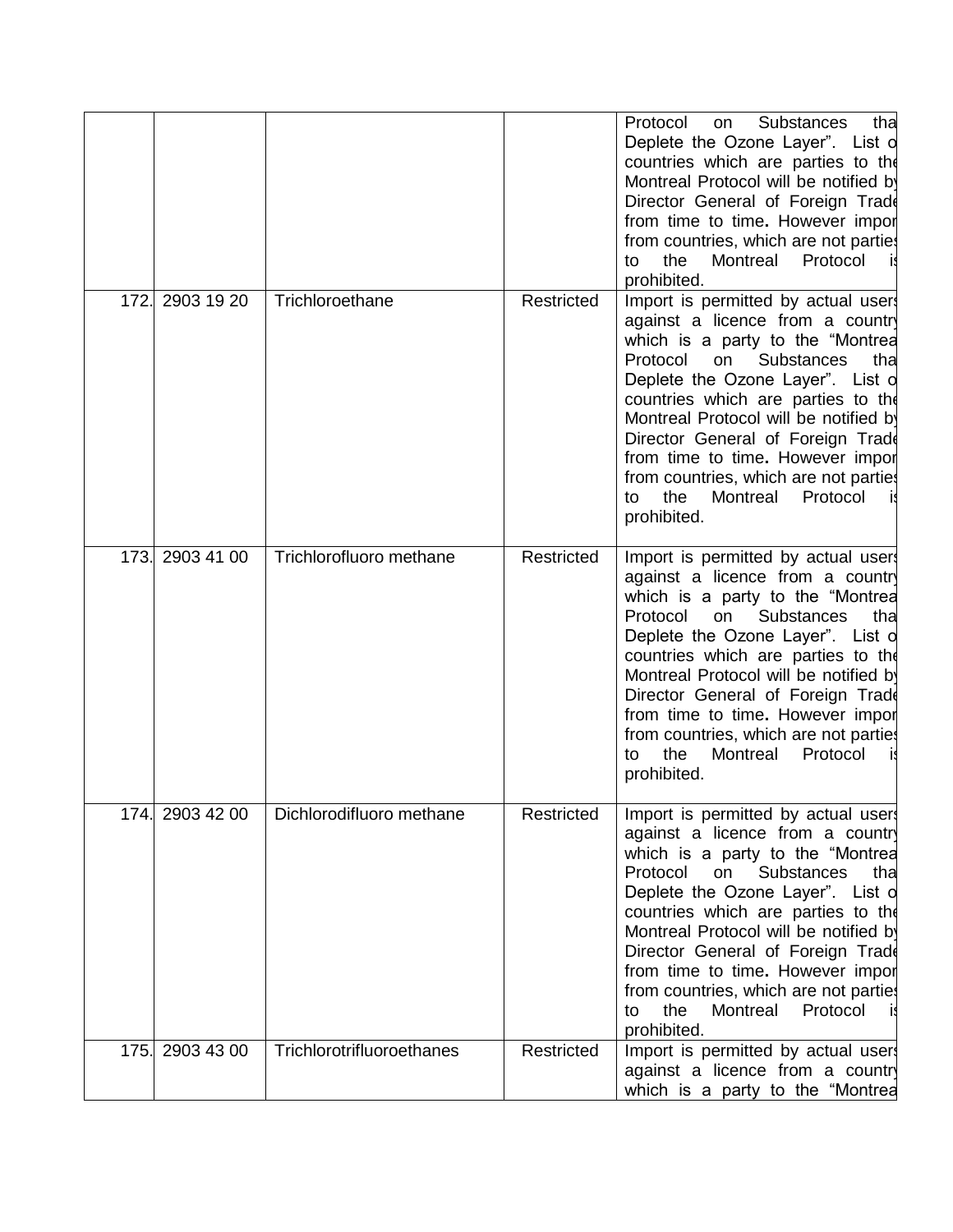|      |                  |                                    |                   | Protocol<br><b>Substances</b><br>tha<br><b>on</b><br>Deplete the Ozone Layer". List o<br>countries which are parties to the<br>Monitor Protocol will be notified by<br>Director General of Foreign Trade<br>from time to time. However impor<br>from countries, which are not parties<br>Protocol<br>the<br>Montreal<br>to<br>prohibited.                                                                                                          |
|------|------------------|------------------------------------|-------------------|----------------------------------------------------------------------------------------------------------------------------------------------------------------------------------------------------------------------------------------------------------------------------------------------------------------------------------------------------------------------------------------------------------------------------------------------------|
| 176. | 2903 44 10       | 1,2 Dichlorotetra-<br>fluoroethane | Restricted        | Import is permitted by actual user<br>against a licence from a country<br>which is a party to the "Montrea<br>Protocol<br><b>Substances</b><br>on<br>tha<br>Deplete the Ozone Layer". List o<br>countries which are parties to the<br>Montreal Protocol will be notified by<br>Director General of Foreign Trade<br>from time to time. However impor<br>from countries, which are not parties<br>the<br>Montreal<br>Protocol<br>to<br>prohibited.  |
| 177. | 2903 44 20       | Chloropenta fluoroethane           | <b>Restricted</b> | Import is permitted by actual user<br>against a licence from a country<br>which is a party to the "Montrea<br>Protocol<br><b>Substances</b><br>tha<br>on<br>Deplete the Ozone Layer". List of<br>countries which are parties to the<br>Montreal Protocol will be notified by<br>Director General of Foreign Trade<br>from time to time. However impor<br>from countries, which are not parties<br>the<br>Montreal<br>Protocol<br>to<br>prohibited. |
|      | 178.  2903 44 90 | Other                              | Restricted        | Import is permitted by actual user.<br>against a licence from a countr<br>which is a party to the "Montrea<br>Protocol<br>Substances<br>on<br>tha<br>Deplete the Ozone Layer". List of<br>countries which are parties to the<br>Montreal Protocol will be notified by<br>Director General of Foreign Trade<br>from time to time. However impor<br>from countries, which are not parties<br>the<br>Montreal<br>Protocol<br>to<br>prohibited.        |
|      | 179. 2903 45 11  | Chlorotrifluoro-methane            | Restricted        | Import is permitted by actual user<br>against a licence from a countr<br>which is a party to the "Montrea                                                                                                                                                                                                                                                                                                                                          |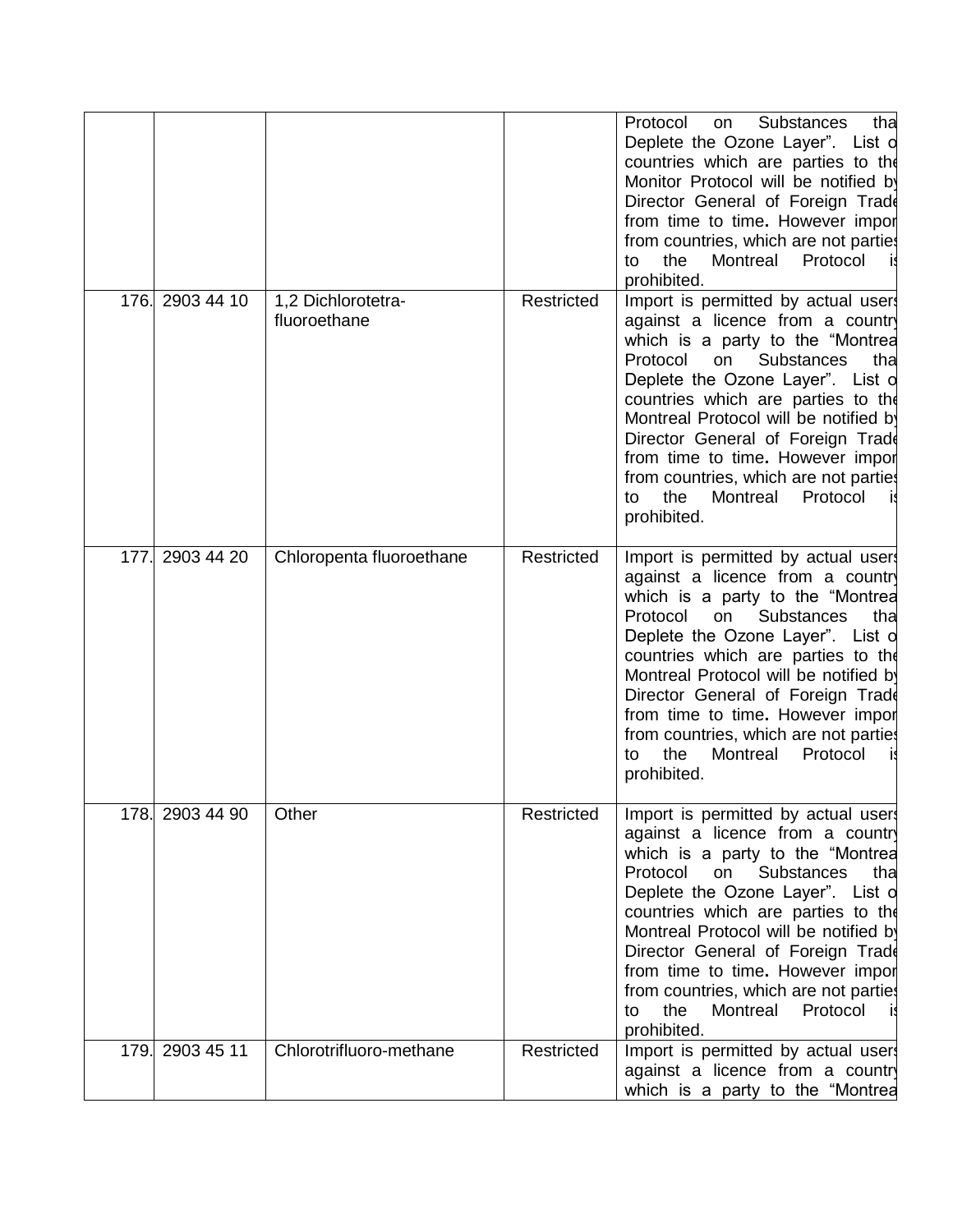|      |                 |                                                                                                                                                                                                                                                                               |                   | Protocol<br>Substances<br>tha<br><b>on</b><br>Deplete the Ozone Layer". List o<br>countries which are parties to the<br>Montreal Protocol will be notified by<br>Director General of Foreign Trade<br>from time to time. However import<br>from countries, which are not parties<br>the<br>Montreal<br>Protocol<br>to<br>prohibited.                                                                                                            |
|------|-----------------|-------------------------------------------------------------------------------------------------------------------------------------------------------------------------------------------------------------------------------------------------------------------------------|-------------------|-------------------------------------------------------------------------------------------------------------------------------------------------------------------------------------------------------------------------------------------------------------------------------------------------------------------------------------------------------------------------------------------------------------------------------------------------|
| 180. | 2903 45 12      | Pentachloro fluoroethane                                                                                                                                                                                                                                                      | Restricted        | Import is permitted by actual user<br>against a licence from a country<br>which is a party to the "Montrea<br>Protocol<br>Substances<br>on<br>tha<br>Deplete the Ozone Layer". List o<br>countries which are parties to the<br>Montreal Protocol will be notified by<br>Director General of Foreign Trade<br>from time to time. However import<br>from countries, which are not parties<br>Montreal<br>Protocol<br>the<br>to<br>prohibited.     |
| 181. | 2903 45 13      | Tetrachlorodi-fluoroethane<br>Heptachlorodi-<br>fluoropropane, Hexachlorodi-<br>fluoropropane,<br>Pentachlorotri-<br>fluoropropane,<br>Tetrachlorotetra-<br>fluoropropane,<br>Trichloropenta-<br>fluoropropane, Dichlorohexa-<br>fluoropropane, Chlorohepta-<br>fluoropropane | <b>Restricted</b> | Import is permitted by actual user<br>against a licence from a country<br>which is a party to the "Montrea<br><b>Substances</b><br>Protocol<br>on<br>tha<br>Deplete the Ozone Layer". List of<br>countries which are parties to the<br>Montreal Protocol will be notified by<br>Director General of Foreign Trade<br>from time to time. However impor<br>from countries, which are not parties<br>the<br>Montreal Protocol<br>to<br>prohibited. |
| 182. | 2903 45 21      | Heptachlorodi-fluoropropane                                                                                                                                                                                                                                                   | Restricted        | Import is permitted by actual users<br>against a licence from a country<br>which is a party to the "Montrea<br>Protocol<br>Substances<br>on<br>tha<br>Deplete the Ozone Layer". List of<br>countries which are parties to the<br>Montreal Protocol will be notified by<br>Director General of Foreign Trade<br>from time to time. However import<br>from countries, which are not parties<br>the<br>Montreal<br>Protocol<br>to<br>prohibited.   |
|      | 183. 2903 45 22 | Hexachlorodi-fluoropropane                                                                                                                                                                                                                                                    | Restricted        | Import is permitted by actual user.<br>against a licence from a country<br>which is a party to the "Montrea                                                                                                                                                                                                                                                                                                                                     |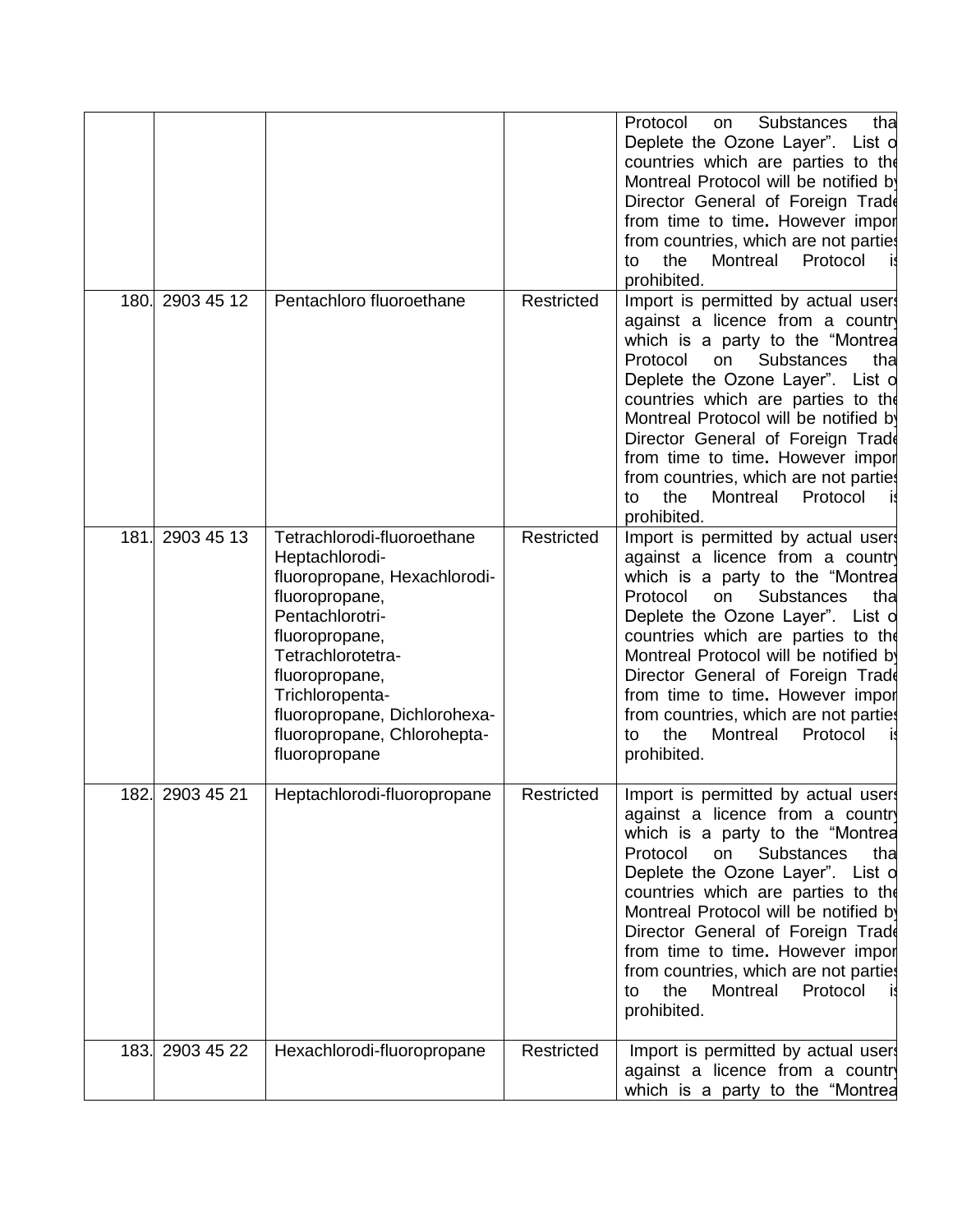|      |                 |                                    |            | Protocol<br><b>Substances</b><br>tha<br><b>on</b><br>Deplete the Ozone Layer". List o<br>countries which are parties to the<br>Montreal Protocol will be notified by<br>Director General of Foreign Trade<br>from time to time. However import<br>from countries, which are not parties<br>the<br>Montreal<br>Protocol<br>to<br>prohibited.                                                                                                        |
|------|-----------------|------------------------------------|------------|----------------------------------------------------------------------------------------------------------------------------------------------------------------------------------------------------------------------------------------------------------------------------------------------------------------------------------------------------------------------------------------------------------------------------------------------------|
|      | 184. 2903 45 23 | Pentachlorotri-fluoropropane       | Restricted | Import is permitted by actual user<br>against a licence from a country<br>which is a party to the "Montrea<br><b>Substances</b><br>Protocol<br>on<br>tha<br>Deplete the Ozone Layer". List o<br>countries which are parties to the<br>Montreal Protocol will be notified by<br>Director General of Foreign Trade<br>from time to time. However import<br>from countries, which are not parties<br>Protocol<br>the<br>Montreal<br>to<br>prohibited. |
| 185. | 2903 45 24      | Tetrachlorotetra-<br>fluoropropane | Restricted | Import is permitted by actual user<br>against a licence from a country<br>which is a party to the "Montrea<br>Protocol<br><b>Substances</b><br>on<br>tha<br>Deplete the Ozone Layer". List of<br>countries which are parties to the<br>Montreal Protocol will be notified by<br>Director General of Foreign Trade<br>from time to time. However impor<br>from countries, which are not parties<br>the<br>Montreal<br>Protocol<br>to<br>prohibited. |
|      | 186. 2903 45 25 | Trichloropenta-fluoropropane       | Restricted | Import is permitted by actual user<br>against a licence from a country<br>which is a party to the "Montrea<br><b>Substances</b><br>Protocol<br>on<br>tha<br>Deplete the Ozone Layer". List of<br>countries which are parties to the<br>Montreal Protocol will be notified by<br>Director General of Foreign Trade<br>from time to time. However impor<br>from countries, which are not parties<br>Montreal<br>Protocol<br>the<br>to<br>prohibited. |
|      | 187. 2903 45 26 | Dichlorohexa-fluoropropane         | Restricted | Import is permitted by actual user                                                                                                                                                                                                                                                                                                                                                                                                                 |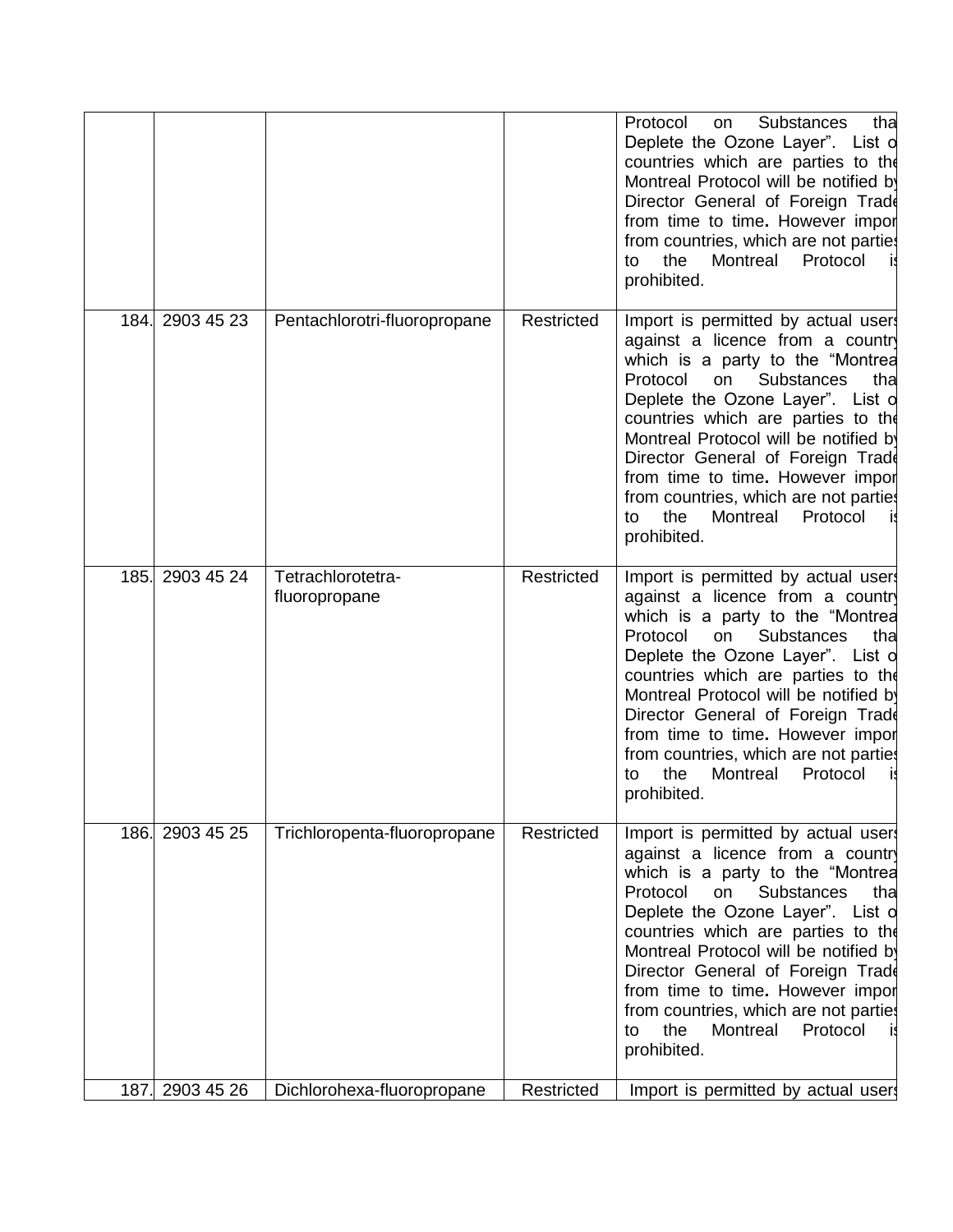|      |                 |                                 |            | against a licence from a country<br>which is a party to the "Montrea<br>Protocol<br>Substances<br>on<br>tha<br>Deplete the Ozone Layer". List of<br>countries which are parties to the<br>Montreal Protocol will be notified by<br>Director General of Foreign Trade<br>from time to time. However import<br>from countries, which are not parties<br>the<br>Montreal<br>Protocol<br>to<br>prohibited.                                      |
|------|-----------------|---------------------------------|------------|---------------------------------------------------------------------------------------------------------------------------------------------------------------------------------------------------------------------------------------------------------------------------------------------------------------------------------------------------------------------------------------------------------------------------------------------|
| 188. | 2903 45 27      | Chlorohepta-fluoropropane       | Restricted | Import is permitted by actual user<br>against a licence from a country<br>which is a party to the "Montrea<br>Substances<br>Protocol<br>on<br>tha<br>Deplete the Ozone Layer". List of<br>countries which are parties to the<br>Montreal Protocol will be notified by<br>Director General of Foreign Trade<br>from time to time. However impor<br>from countries, which are not parties<br>the<br>Montreal<br>Protocol<br>to<br>prohibited. |
| 189. | 2903 45 90      | Other                           | Restricted | Import is permitted by actual user<br>against a licence from a country<br>which is a party to the "Montrea<br>Protocol<br>Substances<br>on<br>tha<br>Deplete the Ozone Layer". List o<br>countries which are parties to the<br>Montreal Protocol will be notified by<br>Director General of Foreign Trade<br>from time to time. However impor<br>from countries, which are not parties<br>to<br>the<br>Montreal<br>Protocol<br>prohibited.  |
|      | 190. 2903 46 10 | Bromochlorodifluoro-<br>Methane | Restricted | Import is permitted by actual users<br>against a licence from a country<br>which is a party to the "Montreal<br>Protocol on Substances that<br>Deplete the Ozone Layer". List of<br>countries which are parties to the<br>Montreal Protocol will be notified by<br>Director General of Foreign Trade<br>from time to time. However import<br>from countries, which are not<br>parties to the Montreal Protocol is<br>prohibited.            |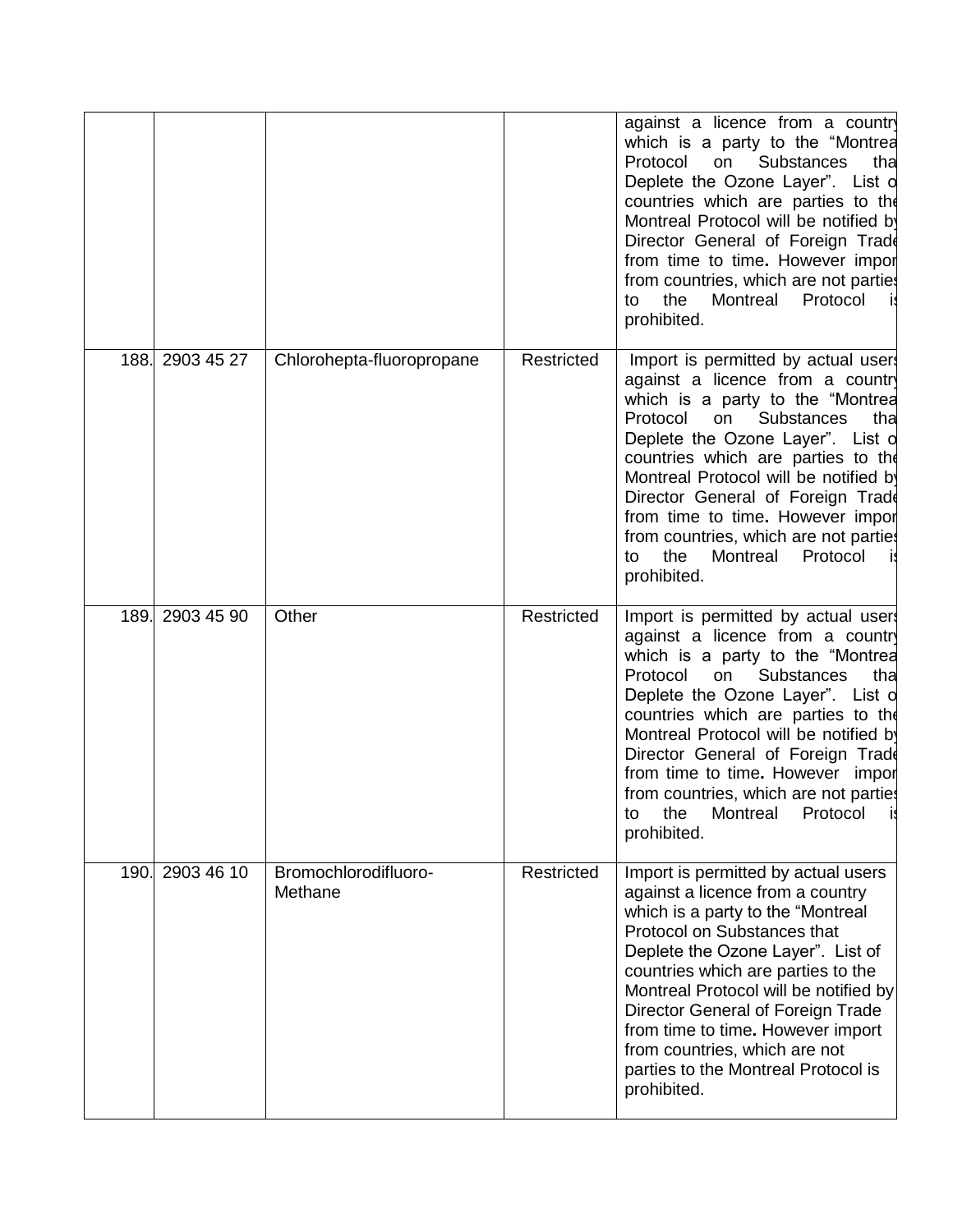| 191. | 2903 46 20      | Bromotrifluoro-methane                                                                                                | Restricted | Import is permitted by actual users<br>against a licence from a country<br>which is a party to the "Montreal<br>Protocol on Substances that<br>Deplete the Ozone Layer". List of<br>countries which are parties to the<br>Montreal Protocol will be notified by<br>Director General of Foreign Trade<br>from time to time. However import<br>from countries, which are not<br>parties to the Montreal Protocol is<br>prohibited. |
|------|-----------------|-----------------------------------------------------------------------------------------------------------------------|------------|----------------------------------------------------------------------------------------------------------------------------------------------------------------------------------------------------------------------------------------------------------------------------------------------------------------------------------------------------------------------------------------------------------------------------------|
| 192. | 2903 46 30      | Dibromotetra-fluoroethanes                                                                                            | Restricted | Import is permitted by actual users<br>against a licence from a country<br>which is a party to the "Montreal<br>Protocol on Substances that<br>Deplete the Ozone Layer". List of<br>countries which are parties to the<br>Montreal Protocol will be notified by<br>Director General of Foreign Trade<br>from time to time. However import<br>from countries, which are not<br>parties to the Montreal Protocol is<br>prohibited. |
| 193. | 2903 47 00      | Other perhalogenated<br>derivatives                                                                                   | Restricted | Import is permitted by actual users<br>against a licence from a country<br>which is a party to the "Montreal<br>Protocol on Substances that<br>Deplete the Ozone Layer". List of<br>countries which are parties to the<br>Montreal Protocol will be notified by<br>Director General of Foreign Trade<br>from time to time. However import<br>from countries, which are not<br>parties to the Montreal Protocol is<br>prohibited. |
|      | 194. 2903 49 10 | Halogenated derivatives of<br>methane, ethane or propane<br>halogenated only with<br>flourine and chlorine<br>(HCFCS) | Restricted | Import is permitted by actual users<br>against a licence from a country<br>which is a party to the "Montreal<br>Protocol on Substances that<br>Deplete the Ozone Layer". List of<br>countries which are parties to the<br>Montreal Protocol will be notified by<br>Director General of Foreign Trade<br>from time to time. However import<br>from countries, which are not<br>parties to the Montreal Protocol is<br>prohibited. |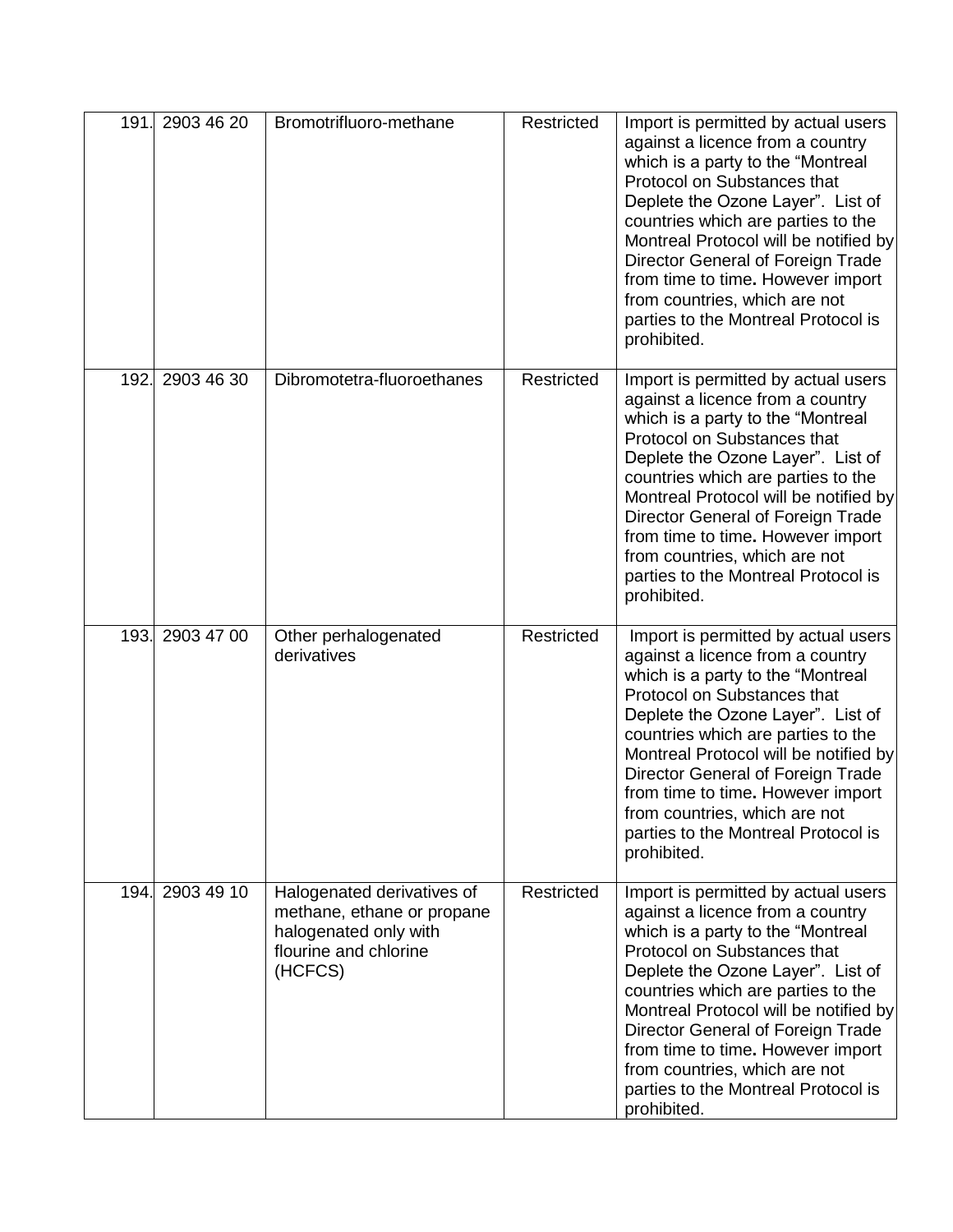|              | 195. 2903 49 90          | Other                                                                                                                                                                                                                                                       | Restricted               | Import is permitted by actual users<br>against a licence from a country<br>which is a party to the "Montreal<br>Protocol on Substances that<br>Deplete the Ozone Layer". List of<br>countries which are parties to the<br>Montreal Protocol will be notified by<br>Director General of Foreign Trade<br>from time to time. However import<br>from countries, which are not<br>parties to the Montreal Protocol is<br>prohibited. |
|--------------|--------------------------|-------------------------------------------------------------------------------------------------------------------------------------------------------------------------------------------------------------------------------------------------------------|--------------------------|----------------------------------------------------------------------------------------------------------------------------------------------------------------------------------------------------------------------------------------------------------------------------------------------------------------------------------------------------------------------------------------------------------------------------------|
|              | 196. 2903 62 21          | DDT-Technical 75 Wdp                                                                                                                                                                                                                                        | Restricted               |                                                                                                                                                                                                                                                                                                                                                                                                                                  |
|              | 197. 2903 62 29          | Other                                                                                                                                                                                                                                                       | Restricted               |                                                                                                                                                                                                                                                                                                                                                                                                                                  |
|              | 198. 2905 51 00          | Ethchlorvynol (INN)                                                                                                                                                                                                                                         | Restricted               |                                                                                                                                                                                                                                                                                                                                                                                                                                  |
|              | 199. 2905 59 00          | other                                                                                                                                                                                                                                                       | Restricted               |                                                                                                                                                                                                                                                                                                                                                                                                                                  |
|              | 200. 2915 24 00          | Acetic anhydride                                                                                                                                                                                                                                            | Restricted               |                                                                                                                                                                                                                                                                                                                                                                                                                                  |
| 201.<br>202. | 2921 46 00<br>2922 14 00 | Amfetamine<br>(INN), benzfetamine-<br>Dexamfetamine (INN),<br>etilamfetamine(INN)<br>Fencamfamin(INN),<br>Lefetamine(INN),<br>Levamfetamine<br>(INN), mefenorex (INN) and<br>phentermine(INN); salts<br>thereof<br>Dextropropoxyphene(INN)<br>and its salts | Restricted<br>Restricted |                                                                                                                                                                                                                                                                                                                                                                                                                                  |
|              | 203. 2922 31 00          | Amfepramone(INN), methado<br>ne(INN) and<br>normethadone(INN);salts<br>thereof                                                                                                                                                                              | Restricted               |                                                                                                                                                                                                                                                                                                                                                                                                                                  |
|              | 204. 2922 44 00          | Tilidine (INN) and its salts                                                                                                                                                                                                                                | Restricted               |                                                                                                                                                                                                                                                                                                                                                                                                                                  |
|              | 205. 2924 11 00          | Meprobamate (INN)                                                                                                                                                                                                                                           | Restricted               |                                                                                                                                                                                                                                                                                                                                                                                                                                  |
|              | 206. 2924 24 00          | Ethinamate (INN)                                                                                                                                                                                                                                            | Restricted               |                                                                                                                                                                                                                                                                                                                                                                                                                                  |
|              | 207. 2925 12 00          | Glutethimide (INN)                                                                                                                                                                                                                                          | Restricted               |                                                                                                                                                                                                                                                                                                                                                                                                                                  |
|              | 208. 2926 30 00          | Fenproporex (INN) and its<br>salts methadone (INN)<br>intermediate (4-cyano-2-<br>Dimethy lamino-4, 4-<br>diphenylbutane)                                                                                                                                   | Restricted               |                                                                                                                                                                                                                                                                                                                                                                                                                                  |
|              | 209. 2930 90 80          | Allyl isothiocyanate                                                                                                                                                                                                                                        | Restricted               |                                                                                                                                                                                                                                                                                                                                                                                                                                  |
|              | 210. 29310030            | Tetra-ethyl Lead                                                                                                                                                                                                                                            | Restricted               |                                                                                                                                                                                                                                                                                                                                                                                                                                  |
| 211.         | 2932 95 00               | Tetrahydrocannabinols (all<br>isomers)                                                                                                                                                                                                                      | Restricted               |                                                                                                                                                                                                                                                                                                                                                                                                                                  |
|              | 212. 2933 33 00          | Alfentanil (INN),<br>anileridine(INN), bezitramide                                                                                                                                                                                                          | Restricted               |                                                                                                                                                                                                                                                                                                                                                                                                                                  |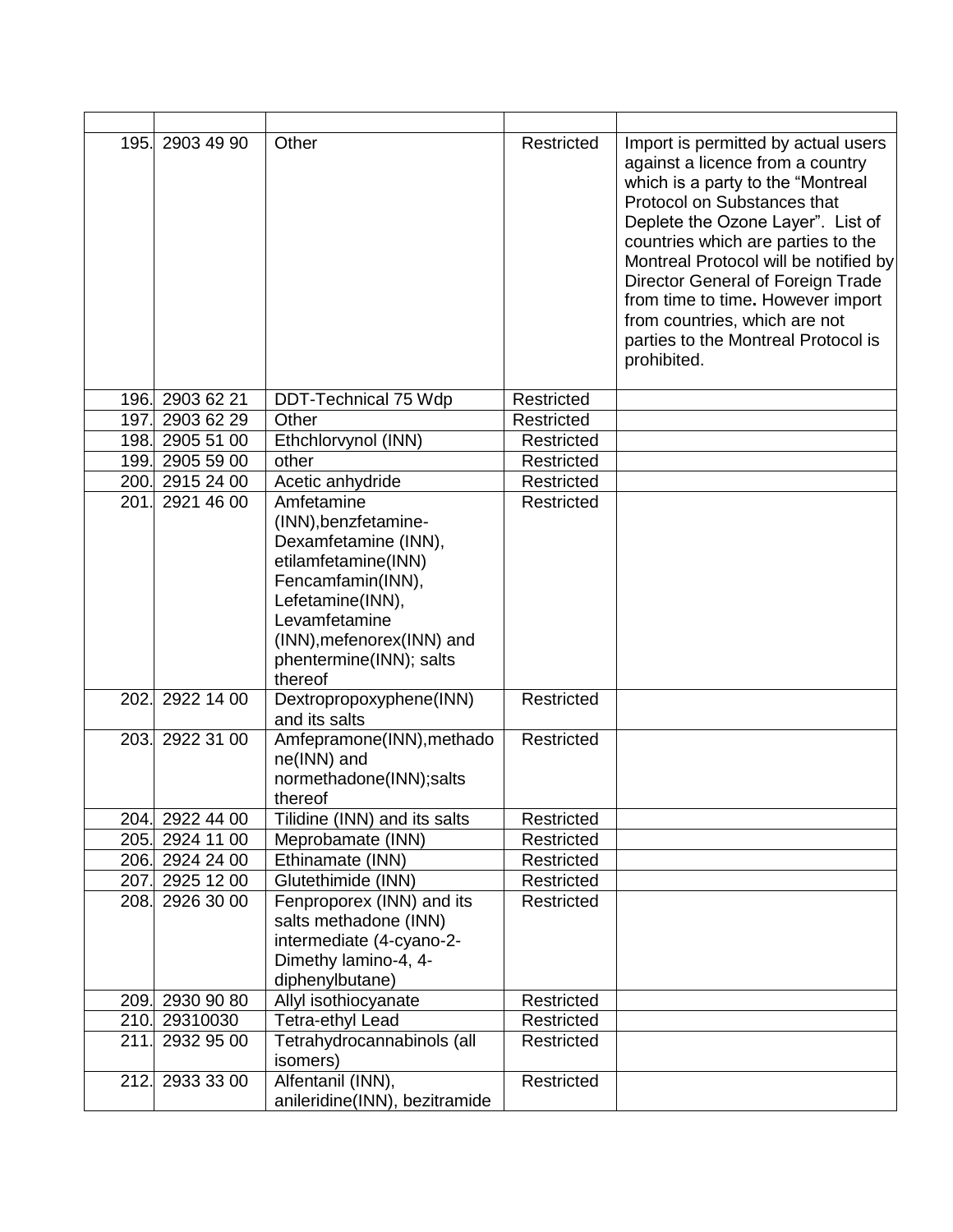|      |            | (INN), bromazepam (INN),             |            |  |
|------|------------|--------------------------------------|------------|--|
|      |            | difenoxin(INN),                      |            |  |
|      |            | diphenoxylate (INN),                 |            |  |
|      |            | dipipanone(INN), fentanyl            |            |  |
|      |            | (INN), keto bemidone (INN),          |            |  |
|      |            | methylphenidate (INN),               |            |  |
|      |            | pentazocine (INN),                   |            |  |
|      |            | pethidine(INN), pethidine            |            |  |
|      |            | intermediate A,                      |            |  |
|      |            | phencyclindine (INN) (PCP),          |            |  |
|      |            |                                      |            |  |
|      |            | phenoperidine (INN),                 |            |  |
|      |            | pipradrol (INN), piritramide         |            |  |
|      |            | (INN), propiram (INN) and            |            |  |
|      |            | trimeperidine (INN; salts            |            |  |
|      |            | thereof                              |            |  |
| 213. | 2933 41 00 | Levorphanol (INN) and its            | Restricted |  |
|      |            | salts                                |            |  |
| 214. | 2933 52 00 | Malonylurea (barbituric acid)        | Restricted |  |
|      |            | and its salts                        |            |  |
| 215. | 2933 53 00 | (INN),<br>Allobarbital               | Restricted |  |
|      |            | amobarbital (INN),<br>barbital       |            |  |
|      |            | $(INN)$ ,<br>butalbital<br>$(INN)$ , |            |  |
|      |            | butobarbital<br>(INN),               |            |  |
|      |            | (INN),<br>cyclobarbital              |            |  |
|      |            | methylphenobarbital<br>$(INN)$ ,     |            |  |
|      |            | pentobarbital<br>(INN),              |            |  |
|      |            | secbutabarbital<br>(INN),            |            |  |
|      |            | secobarbital<br>and<br>$(INN)$ ,     |            |  |
|      |            | vinylbital (INN); salts thereof      |            |  |
| 216. | 2933 55 00 | Loprazolam (INN),                    | Restricted |  |
|      |            | mecloqualone (INN),                  |            |  |
|      |            | methaqualone (INN) and               |            |  |
|      |            | zipeprol (INN); salts thereof        |            |  |
| 217. | 2933 59 40 | 1-Amino-4-Methyl piperazine          | Restricted |  |
| 218. | 2933 72 00 | Clobazam (INN) and                   | Restricted |  |
|      |            | methyprylon (INN)                    |            |  |
| 219. | 2933 91 00 | Alprazolam (INN),                    | Restricted |  |
|      |            | camazepam (INN)                      |            |  |
|      |            | chloridiazepoxide (INN),             |            |  |
|      |            | clonazepam (INN),                    |            |  |
|      |            | clorazepate, delorazepam             |            |  |
|      |            | (INN), diazepam (INN),               |            |  |
|      |            | estazolam (INN), ethyl               |            |  |
|      |            | loflazepate (INN),                   |            |  |
|      |            | flurazepam (INN),                    |            |  |
|      |            | halazepam (INN), lorazepam           |            |  |
|      |            | (INN), lorametazepam                 |            |  |
|      |            | (INN) mazindol (INN),                |            |  |
|      |            | nimetazepam (INN),                   |            |  |
|      |            | midazolam (INN),                     |            |  |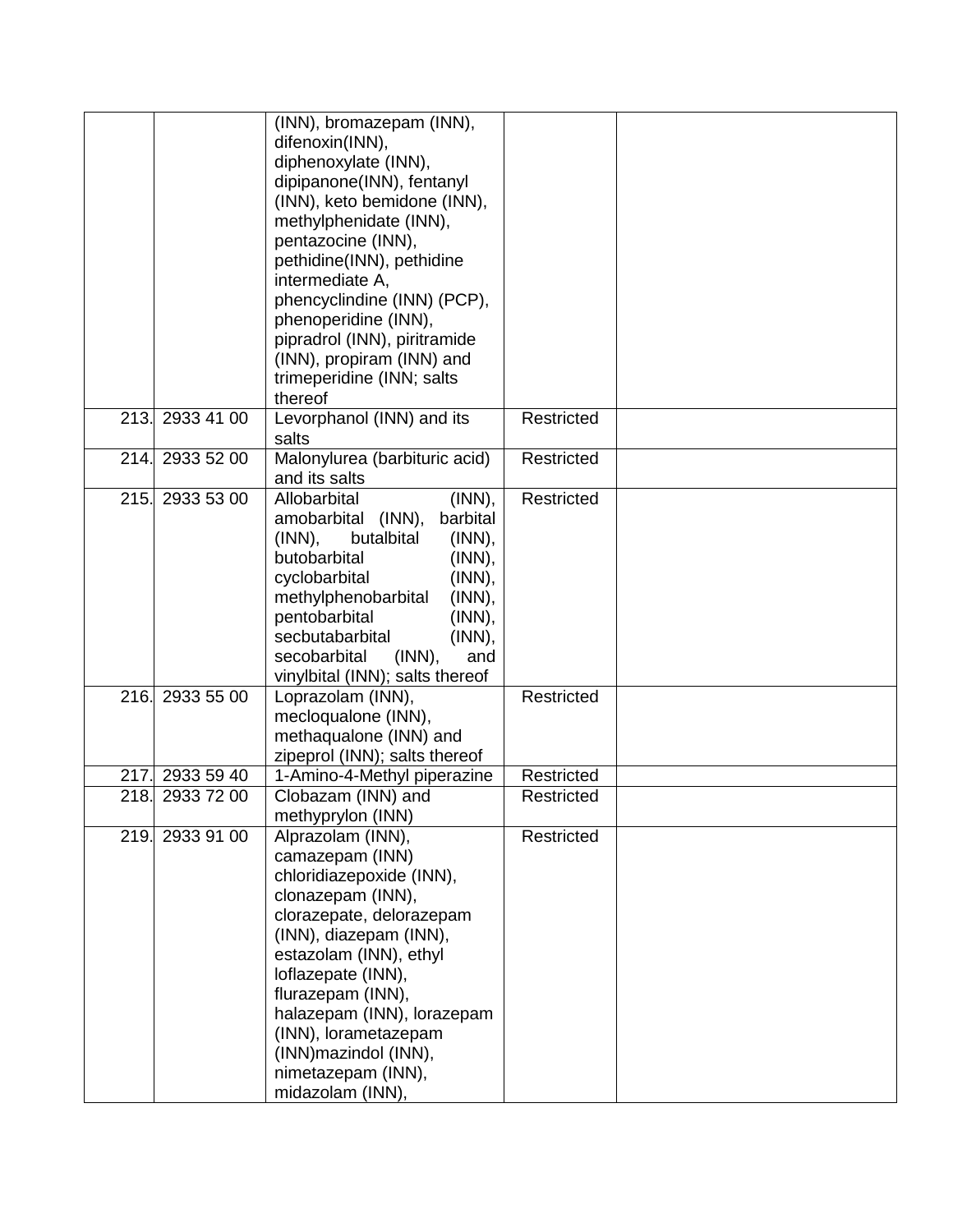|      |                 | nimetazepam (INN),<br>nitrazepam (INN),                  |            |  |
|------|-----------------|----------------------------------------------------------|------------|--|
|      |                 | nordazepam (INN),                                        |            |  |
|      |                 | oxazepam (INN), pinazepam                                |            |  |
|      |                 | (INN), prazepam (INN),                                   |            |  |
|      |                 | pyrovalerone (INN),                                      |            |  |
|      |                 | tamazepam (INN),                                         |            |  |
|      |                 | tetrazepam (INN) and                                     |            |  |
|      |                 | triazolam (INN); salts thereof                           |            |  |
| 220. | 2934 91 00      | Aminorex (INN), brotizolam                               | Restricted |  |
|      |                 | (INN), clotiazepam (INN),                                |            |  |
|      |                 | claxazolam (INN),                                        |            |  |
|      |                 | dextromoramide (INN),                                    |            |  |
|      |                 | haloxazolam (INN),                                       |            |  |
|      |                 | ketazolam (INN), mesocarb                                |            |  |
|      |                 | (INN), oxazolam (INN),                                   |            |  |
|      |                 | pemoline (INN),                                          |            |  |
|      |                 | phendimetrazine (INN),                                   |            |  |
|      |                 | phenmetrazine (INN) and                                  |            |  |
|      |                 | sufentanil (INN); salts                                  |            |  |
|      |                 | thereof                                                  |            |  |
| 221  | 2936 29 20      | Nicotinic acid & nicotinamide                            | Restricted |  |
|      | 2939 11 00      | (niacinamide/niacine)                                    | Restricted |  |
| 222. |                 | Concentrates of poppy                                    |            |  |
|      |                 | straw; buprenorphine (INN),<br>codeine, dihydrococodeine |            |  |
|      |                 |                                                          |            |  |
|      |                 | (INN), ethylmorphine,<br>etorphine (INN), heroin,        |            |  |
|      |                 | hydrocodone (INN),                                       |            |  |
|      |                 | hydromorphone (INN),                                     |            |  |
|      |                 | morphine, nicomorphine                                   |            |  |
|      |                 | (INN), oxycodone (INN),                                  |            |  |
|      |                 | oxymorphone (INN),                                       |            |  |
|      |                 | pholcodine (INN), thebacon                               |            |  |
|      |                 | (INN) and thebaine; salts                                |            |  |
|      |                 | thereof                                                  |            |  |
|      | 223. 2939 41 10 | Ephedrine alkaloids                                      | Restricted |  |
|      | 224. 2939 41 20 | Ephedrine hydrochloride                                  | Restricted |  |
|      | 225. 2939 42 00 | Pseudoephedrine (INN) and                                | Restricted |  |
|      |                 | its salts                                                |            |  |
|      | 226. 2939 43 00 | Cathine (INN) and its salts                              | Restricted |  |
| 227. | 2939 51 00      | Fenetylline (INN) and its                                | Restricted |  |
|      |                 | salts                                                    |            |  |
| 228. | 2939 59 00      | Other                                                    | Restricted |  |
| 229. | 2939 91 00      | Cocaine, ecgonine,                                       | Restricted |  |
|      |                 | levometamfetamin,                                        |            |  |
|      |                 | metamfetamine(INN),                                      |            |  |
|      |                 | metamfetamine                                            |            |  |
|      |                 | racemate; salts, esters and                              |            |  |
|      |                 |                                                          |            |  |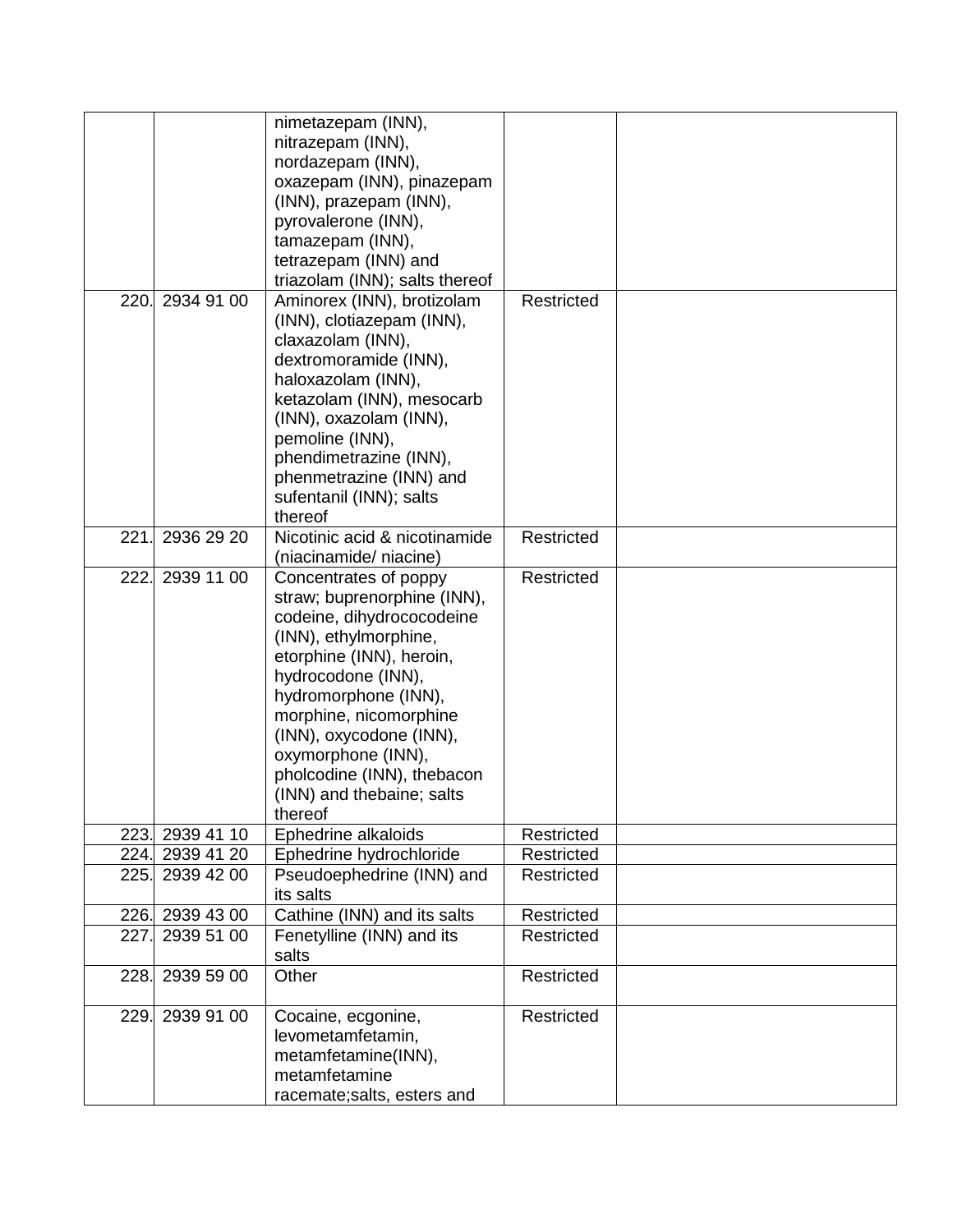|      |                 | other derivatives thereof                                       |                   |                                                                                                                                                                                                        |
|------|-----------------|-----------------------------------------------------------------|-------------------|--------------------------------------------------------------------------------------------------------------------------------------------------------------------------------------------------------|
|      | 230. 3006 92 00 | <b>Waste Pharmaceuticals</b>                                    | Restricted        |                                                                                                                                                                                                        |
|      | 231. 3101 00 91 | Animal dung                                                     | Restricted        |                                                                                                                                                                                                        |
|      | 232. 3101 00 92 | Animal excreta                                                  | Restricted        |                                                                                                                                                                                                        |
|      | 233. 33013010   | Agar oil                                                        | Restricted        | Import will be subject to the<br>of<br>Convention<br>provisions<br>0f<br>International Trade in Endangered<br>Species of Wild Fauna & Flora<br>(CITES).                                                |
|      | 234. 3404 90 31 | <b>Poly Brominated Biphenyls</b>                                | Restricted        | Import is restricted in terms of<br><b>PIC</b><br>Interim<br>procedure<br>0f<br>Rotterdam convention on Prior<br>Informed Consent procedure for<br>hazardous<br>chemicals<br>and<br>pesticides.        |
|      | 235. 3404 90 32 | <b>Poly Chlorinated Biphenyls</b>                               | Restricted        | Import is restricted in terms of<br><b>PIC</b><br>Interim<br>procedure<br>of<br>Rotterdam convention on Prior<br>Informed Consent procedure for<br>hazardous<br>chemicals<br>and<br>pesticides.        |
|      | 236. 3404 90 33 | <b>Poly Chlorinated Terphenyls</b>                              | Restricted        | Import is restricted in terms of<br><b>Interim</b><br><b>PIC</b><br>procedure<br>οf<br>Rotterdam convention on Prior<br>Informed Consent procedure for<br>hazardous<br>chemicals<br>and<br>pesticides. |
|      | 237. 3601 00 10 | <b>Blasting powder</b>                                          | Restricted        |                                                                                                                                                                                                        |
|      | 238. 3601 00 20 | Gun powder                                                      | Restricted        |                                                                                                                                                                                                        |
| 239. | 3601 00 90      | Other                                                           | Restricted        |                                                                                                                                                                                                        |
|      | 240. 3602 00 10 | Industrial explosives                                           | Restricted        |                                                                                                                                                                                                        |
| 241. | 3602 00 90      | Other                                                           | Restricted        |                                                                                                                                                                                                        |
|      | 242. 3603 00 11 | For Mine blasting                                               | <b>Restricted</b> |                                                                                                                                                                                                        |
|      | 243. 3603 00 19 | Other                                                           | Restricted        |                                                                                                                                                                                                        |
|      | 244. 3603 00 20 | Detonating fuses                                                | Restricted        |                                                                                                                                                                                                        |
|      | 245. 3603 00 31 | Non-ordnance                                                    | Restricted        |                                                                                                                                                                                                        |
|      | 246. 3603 00 39 | Other                                                           | Restricted        |                                                                                                                                                                                                        |
|      | 247. 3603 00 41 | Non-ordnance                                                    | Restricted        |                                                                                                                                                                                                        |
|      | 248. 3603 00 49 | Other                                                           | Restricted        |                                                                                                                                                                                                        |
|      | 249. 3603 00 51 | Containing explosives<br>electrically ignited, non-<br>ordnance | Restricted        |                                                                                                                                                                                                        |
|      | 250. 3603 00 59 | Other                                                           | Restricted        |                                                                                                                                                                                                        |
|      | 251. 3604 10 00 | Fireworks                                                       | Restricted        |                                                                                                                                                                                                        |
|      | 252. 3604 90 10 | Ship signals                                                    | Restricted        |                                                                                                                                                                                                        |
|      | 253. 3604 90 90 | Other                                                           | Restricted        |                                                                                                                                                                                                        |
|      | 254. 3605 00 10 | Safety matches                                                  | Restricted        |                                                                                                                                                                                                        |
|      | 255. 3605 00 90 | Other                                                           | Restricted        |                                                                                                                                                                                                        |
|      | 256. 3606 90 10 | Combustible preparations                                        | Restricted        |                                                                                                                                                                                                        |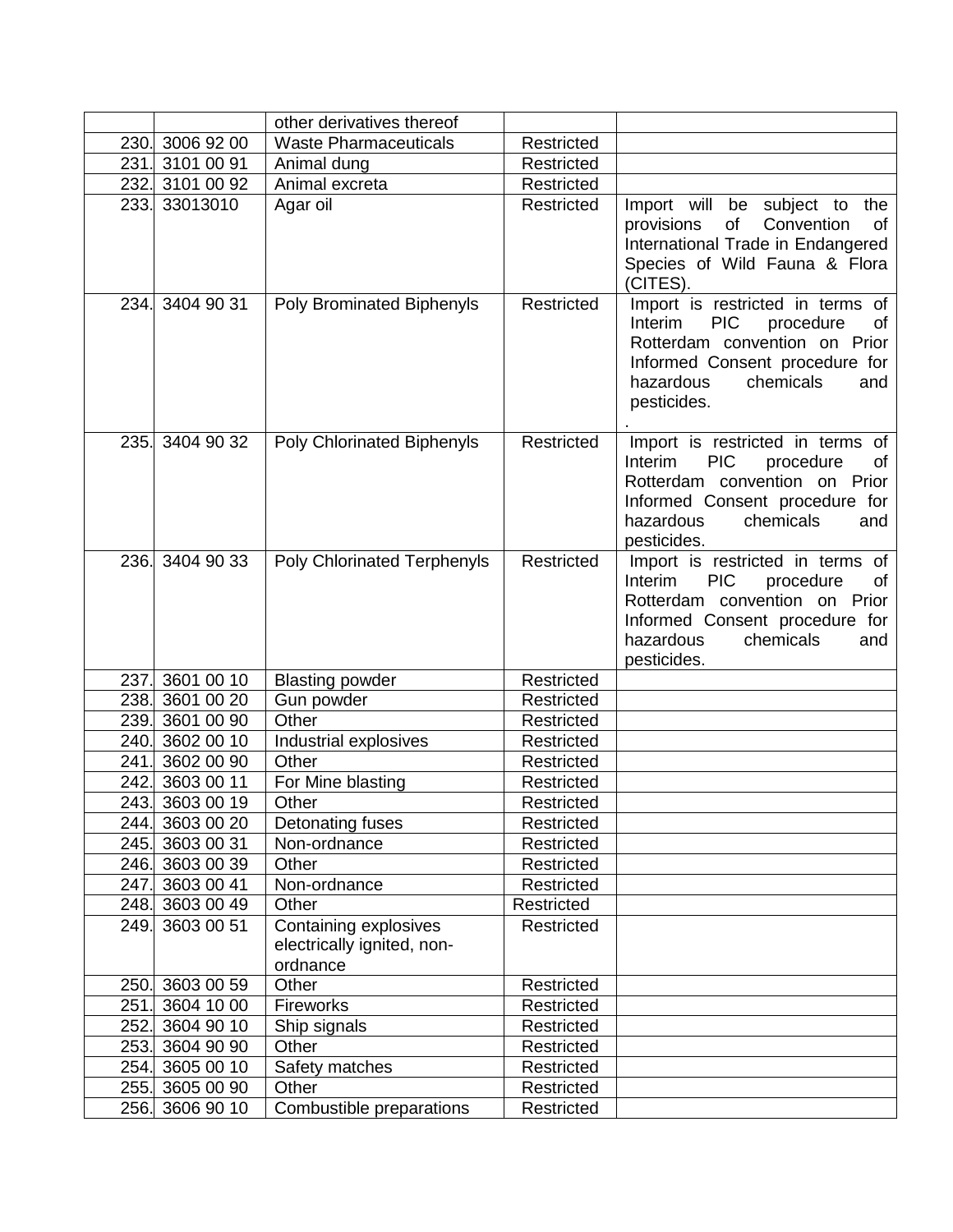| 257.         | 3606 90 91               | Ferro-cerium, in all forms                                                                                      | Restricted |                                                                                                                                                 |
|--------------|--------------------------|-----------------------------------------------------------------------------------------------------------------|------------|-------------------------------------------------------------------------------------------------------------------------------------------------|
| 258.         | 3606 90 92               | Pyrophoric alloys, in all                                                                                       | Restricted |                                                                                                                                                 |
|              |                          | forms                                                                                                           |            |                                                                                                                                                 |
| 259.         | 3606 90 93               | DNPT (Dinitroso penta-                                                                                          | Restricted |                                                                                                                                                 |
|              |                          | methylene tetramine)<br><b>Others</b>                                                                           |            |                                                                                                                                                 |
| 260.<br>261. | 3606 90 99<br>3808 10 17 |                                                                                                                 | Restricted |                                                                                                                                                 |
|              |                          | D.D.T. (excluding D D.T. of<br>heading 29 03 62)                                                                | Restricted |                                                                                                                                                 |
| 262.         | 3808 20 50               | Copper oxychloride                                                                                              | Restricted |                                                                                                                                                 |
| 263.         | 3824 71 10               | Chemical products<br>containing ozone depleting<br>substances                                                   | Restricted |                                                                                                                                                 |
| 264.         | 3824 79 10               | Chemical products<br>containing ozone depleting<br>substances                                                   | Restricted |                                                                                                                                                 |
| 265.         | 3824 90 35               | Poly Brominated<br><b>Biphenyls, Poly Chlorinated</b><br>Biphenyls, Poly Chlorinated<br>Terphenyls, Crocidolite | Restricted | Import is restricted in terms of Interi<br>Procedure of Rotterdam Convention<br>Informed Consent procedure for haz<br>chemicals and pesticides. |
| 266.         | 3824 90 36               | Goods of a kind known as<br>"Hazardous Wastes"                                                                  | Restricted |                                                                                                                                                 |
| 267.         | 3825 10 00               | Municipal waste                                                                                                 | Restricted |                                                                                                                                                 |
| 268.         | 3825 20 00               | Sewage sludge                                                                                                   | Restricted |                                                                                                                                                 |
| 269.         | 3825 30 00               | <b>Clinical waste</b>                                                                                           | Restricted |                                                                                                                                                 |
| 270.         | 3825 41 00               | Halogenated                                                                                                     | Restricted |                                                                                                                                                 |
| 271.         | 3825 49 00               | Other                                                                                                           | Restricted |                                                                                                                                                 |
| 272.         | 3825 50 00               | Wastes of metal picking<br>liquors, hydraulic fluids,<br>brake fluids and anti-freeze<br>fluids                 | Restricted |                                                                                                                                                 |
| 273.         | 3825 61 00               | Mainly containing organic<br>constituents                                                                       | Restricted |                                                                                                                                                 |
| 274.         | 3825 69 00               | Other                                                                                                           | Restricted |                                                                                                                                                 |
| 275.         | 3825 90 00               | Other                                                                                                           | Restricted |                                                                                                                                                 |
|              | 276. 3915 10 00          | Of polymers of ethylene                                                                                         | Restricted |                                                                                                                                                 |
| 277.         | 3915 20 00               | Of polymers of styrene                                                                                          | Restricted |                                                                                                                                                 |
| 278.         | 3915 30 10               | Of co-polymers of vinyl<br>chloride                                                                             | Restricted |                                                                                                                                                 |
|              | 279. 3915 30 90          | Other                                                                                                           | Restricted |                                                                                                                                                 |
|              | 280. 3915 90 10          | Of polypropylene                                                                                                | Restricted |                                                                                                                                                 |
| 281.         | 3915 90 21               | Of co-polymers of vinyl<br>acetate                                                                              | Restricted |                                                                                                                                                 |
| 282.         | 3915 90 29               | Other                                                                                                           | Restricted |                                                                                                                                                 |
| 283.         | 3915 90 30               | Of acrylic polymers and<br>methyacrylic co-polymers                                                             | Restricted |                                                                                                                                                 |
|              | 284. 3915 90 41          | Of alkyds and polyesters                                                                                        | Restricted |                                                                                                                                                 |
|              | 285. 3915 90 49          | Of epoxide resins                                                                                               | Restricted |                                                                                                                                                 |
|              | 286. 3915 90 50          | Of Polyamides                                                                                                   | Restricted |                                                                                                                                                 |
|              | 287. 3915 90 61          | Of phenoplast                                                                                                   | Restricted |                                                                                                                                                 |
|              |                          |                                                                                                                 |            |                                                                                                                                                 |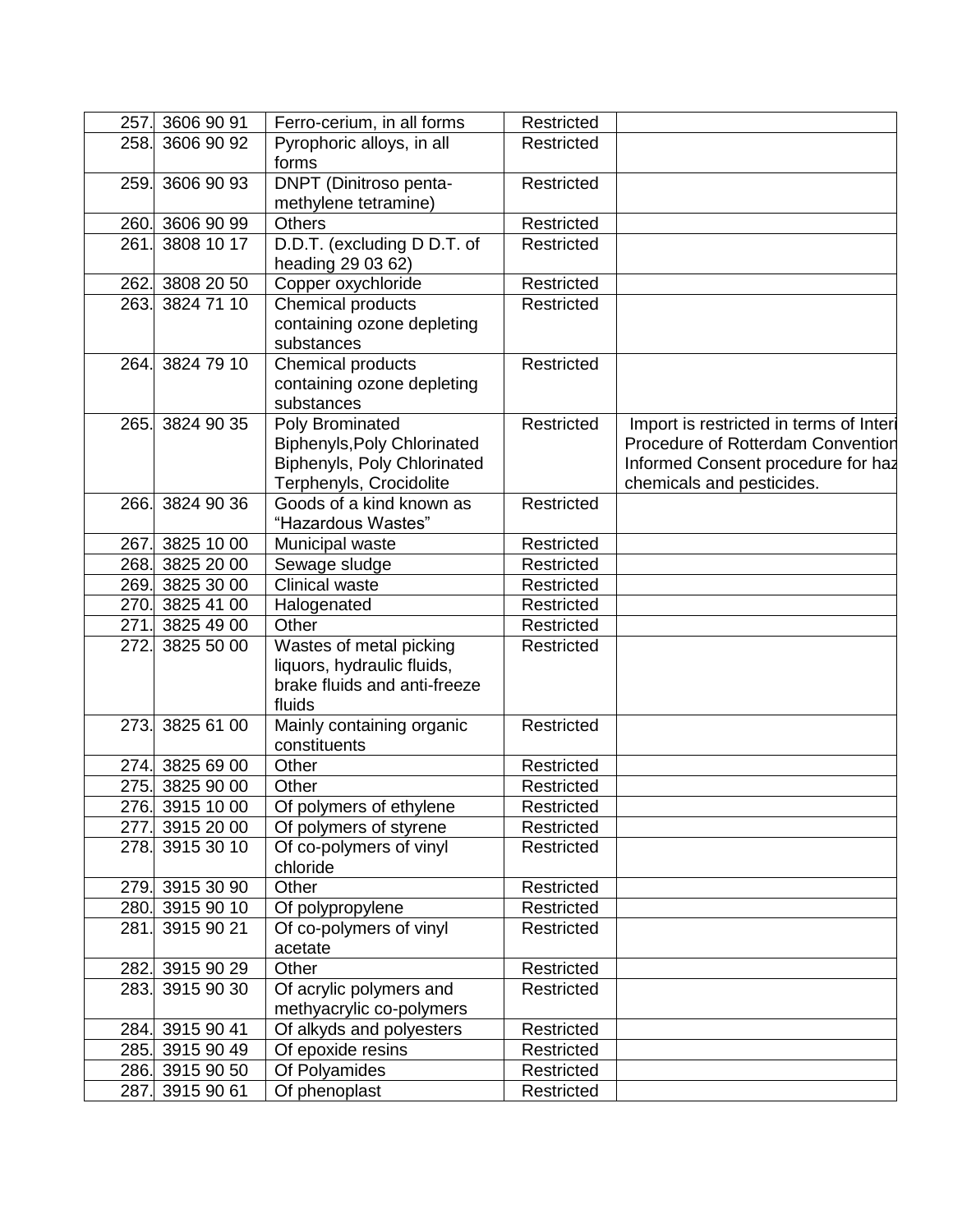|      | 288. 3915 90 62 | Of aminoplast                                             | Restricted |                                                                              |
|------|-----------------|-----------------------------------------------------------|------------|------------------------------------------------------------------------------|
|      | 289. 3915 90 63 | Of polyurethanes                                          | Restricted |                                                                              |
|      | 290. 3915 90 71 | Of regenerated cellulose                                  | Restricted |                                                                              |
| 291. | 3915 90 72      | Cellulose plastic waste such                              | Restricted |                                                                              |
|      |                 | as cellulose nitrates film                                |            |                                                                              |
|      |                 | scrap non- plasticised                                    |            |                                                                              |
| 292. | 3915 90 73      | Cellulose plastic waste such                              | Restricted |                                                                              |
|      |                 | as cellulose nitrates                                     |            |                                                                              |
|      |                 | plasticised                                               |            |                                                                              |
|      | 293. 3915 90 74 | Cellulose plastic waste such                              | Restricted |                                                                              |
|      |                 | as cellulose acetate film                                 |            |                                                                              |
|      |                 | scrap non plasticised                                     |            |                                                                              |
|      | 294. 3915 90 75 | Cellulose plastic waste film<br>as such cellulose acetate | Restricted |                                                                              |
|      |                 | plasticised                                               |            |                                                                              |
|      | 295. 3915 90 90 | Other                                                     | Restricted |                                                                              |
|      | 296. 4004 00 00 | Waste, parings and scrap of                               | Restricted | Import of used rubber tyres with                                             |
|      |                 | rubber (other than hard                                   |            | one cut in bead wire and import of                                           |
|      |                 | rubber) and powders and                                   |            | used rubber tubes cut in two                                                 |
|      |                 | granules obtained there                                   |            | pieces, however, is free.                                                    |
|      |                 | from.                                                     |            |                                                                              |
| 297. | 4012 11 00      | Of a kind used on Motor cars                              | Restricted | (i) Import of retreaded tyres for                                            |
|      |                 | (including station wagons                                 |            | buses, lorries and earth moving                                              |
|      |                 | and racing cars)                                          |            | equipment including bigger size                                              |
|      |                 |                                                           |            | vehicles and light commercial                                                |
|      |                 |                                                           |            | vehicles is permitted freely if the                                          |
|      |                 |                                                           |            | per tyres c.i.f value is US \$175                                            |
|      |                 |                                                           |            | and above. (ii) Import of retreaded                                          |
|      |                 |                                                           |            | tyres for passenger automobile                                               |
|      |                 |                                                           |            | vehicles including two wheelers,<br>three wheelers and personal type         |
|      |                 |                                                           |            | vehicles is permitted freely if the                                          |
|      |                 |                                                           |            | per tyre c.i.f. value is US \$ 25 and                                        |
|      |                 |                                                           |            | above.                                                                       |
|      | 298. 4012 12 00 | Of a kind used on buses or                                | Restricted | (i) Import of retreaded tyres for                                            |
|      |                 | lorries                                                   |            | buses, lorries and earth moving                                              |
|      |                 |                                                           |            | equipment including bigger size                                              |
|      |                 |                                                           |            | vehicles and<br>light commercial                                             |
|      |                 |                                                           |            | vehicles is permitted freely if the                                          |
|      |                 |                                                           |            | per tyres c.i.f value is US \$175                                            |
|      |                 |                                                           |            | and above. (ii) Import of retreaded                                          |
|      |                 |                                                           |            | tyres for passenger automobile                                               |
|      |                 |                                                           |            | vehicles including two wheelers,                                             |
|      |                 |                                                           |            | three wheelers and personal type                                             |
|      |                 |                                                           |            | vehicles is permitted freely if the<br>per tyre c.i.f. value is US \$ 25 and |
|      |                 |                                                           |            | above.                                                                       |
|      | 299. 4012 13 00 | Of a kind used on aircraft                                | Restricted |                                                                              |
|      | 300. 4012 19 10 | For two wheeler                                           | Restricted |                                                                              |
|      | 301. 4012 19 90 | Other                                                     | Restricted |                                                                              |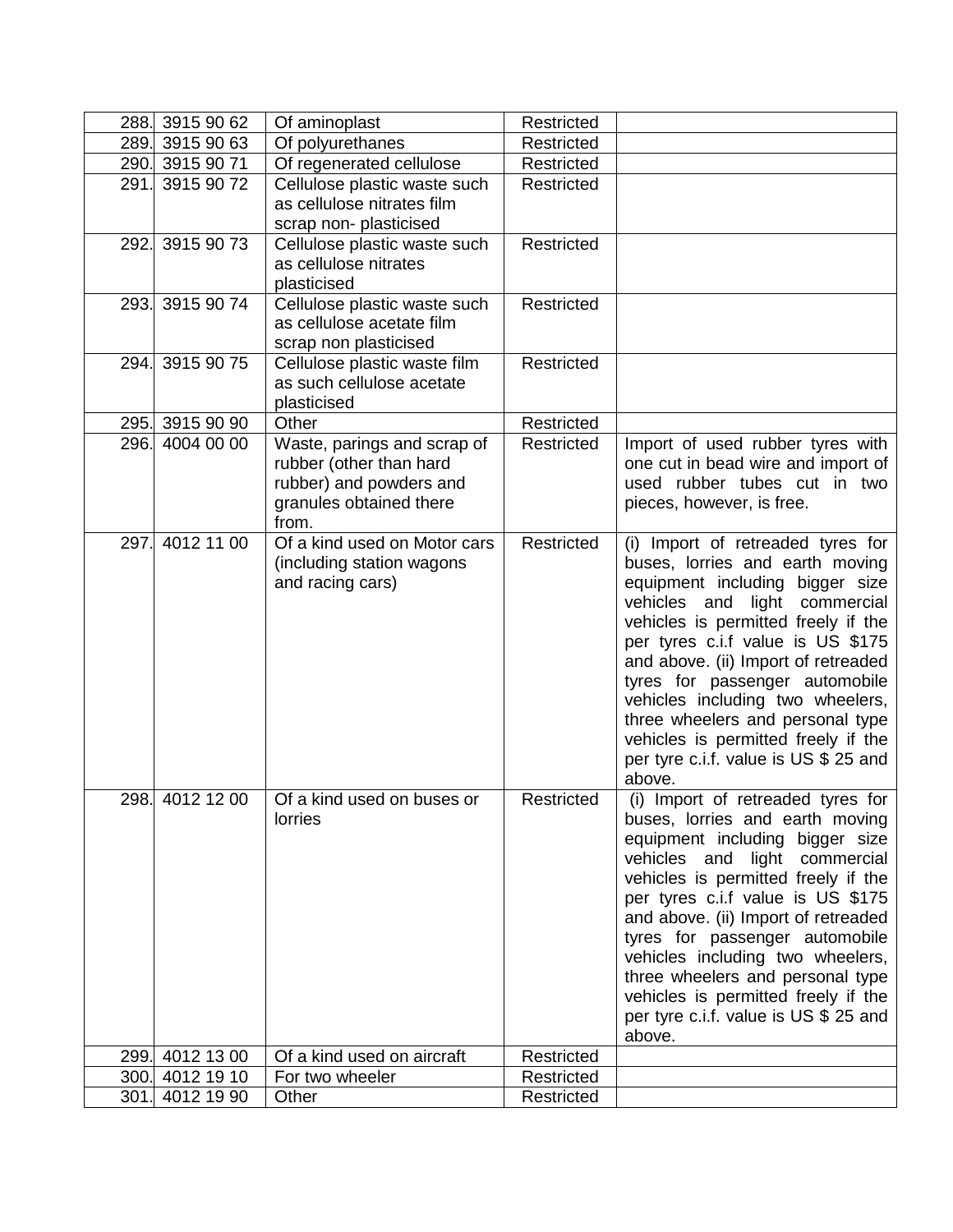| 302. | 4012 20 10      | For buses, lorries and earth   | Restricted        |                                     |
|------|-----------------|--------------------------------|-------------------|-------------------------------------|
|      |                 | moving equipment including     |                   |                                     |
|      |                 | bigger size vehicles and light |                   |                                     |
|      |                 | commercial vehicles            |                   |                                     |
|      | 303. 4012 20 20 | For passenger automobile       | Restricted        |                                     |
|      |                 | vehicles, including two        |                   |                                     |
|      |                 | wheelers, three wheelers       |                   |                                     |
|      |                 | and personal type vehicles     |                   |                                     |
|      | 304. 4403 99 22 | Sandal Wood                    | Restricted        | Import of Sandal Wood will be       |
|      |                 |                                |                   | subject to the conditions laid down |
|      |                 |                                |                   | in Policy Circular No. 1 (RE-06) /  |
|      |                 |                                |                   | 2004-09<br>dated<br>7.4.2006<br>as  |
|      |                 |                                |                   | amended from time to time.          |
|      |                 |                                |                   |                                     |
|      | 305. 4801 00 10 | Newsprint, in rolls or sheets  | Restricted        |                                     |
|      |                 | Glazed                         |                   |                                     |
|      | 306. 4801 00 90 | Newsprint, in rolls or sheets  | Restricted        |                                     |
|      |                 | Other                          |                   |                                     |
| 307. | 4802 55 50      | Bank, bond and cheque          | <b>Restricted</b> |                                     |
|      |                 | paper                          |                   |                                     |
|      | 308. 4802 55 60 | Currency note paper            | Restricted        |                                     |
|      | 309. 4802 55 70 | Paper for security printing,   | <b>Restricted</b> |                                     |
|      |                 | currency paper, stamp paper    |                   |                                     |
| 310. | 4802 56 50      | Bank, bond and cheque          | Restricted        |                                     |
|      |                 | paper                          |                   |                                     |
|      | 311. 4802 56 60 | Currency note paper            | Restricted        |                                     |
| 312. | 4802 56 70      | Paper for security printing,   | Restricted        |                                     |
|      |                 | currency paper, stamp paper    |                   |                                     |
| 313. | 4802 57 50      | Bank, bond and cheque          | Restricted        |                                     |
|      |                 | paper                          |                   |                                     |
|      | 314. 4802 57 60 | Currency note paper            | Restricted        |                                     |
|      | 315. 4802 57 70 | Paper for security printing,   | <b>Restricted</b> |                                     |
|      |                 | currency paper, stamp paper    |                   |                                     |
| 316. | 4802 58 40      | Bank, bond and cheque          | Restricted        |                                     |
|      |                 | paper                          |                   |                                     |
| 317. | 4802 58 50      | Paper for security printing,   | Restricted        |                                     |
|      |                 | currency paper, stamp paper    |                   |                                     |
| 318. | 4802 62 60      | Paper for security printing,   | Restricted        |                                     |
|      |                 | currency paper, stamp paper    |                   |                                     |
| 319. | 4802 69 60      | Paper for security printing,   | Restricted        |                                     |
|      |                 | currency paper, stamp paper    |                   |                                     |
|      | 320. 4802 69 90 | Other                          | Restricted        |                                     |
| 321. | 4907 00 10      | Unused postage, revenue or     | Restricted        |                                     |
|      |                 | similar stamps of current or   |                   |                                     |
|      |                 | new issue in the country in    |                   |                                     |
|      |                 | which they have, or will       |                   |                                     |
|      |                 | a recognized face<br>have,     |                   |                                     |
|      |                 | value                          |                   |                                     |
| 322. | 4907 00 20      | <b>Bank notes</b>              | Restricted        | Import by banks and dealers         |
|      |                 |                                |                   | authorised by RBI will not require  |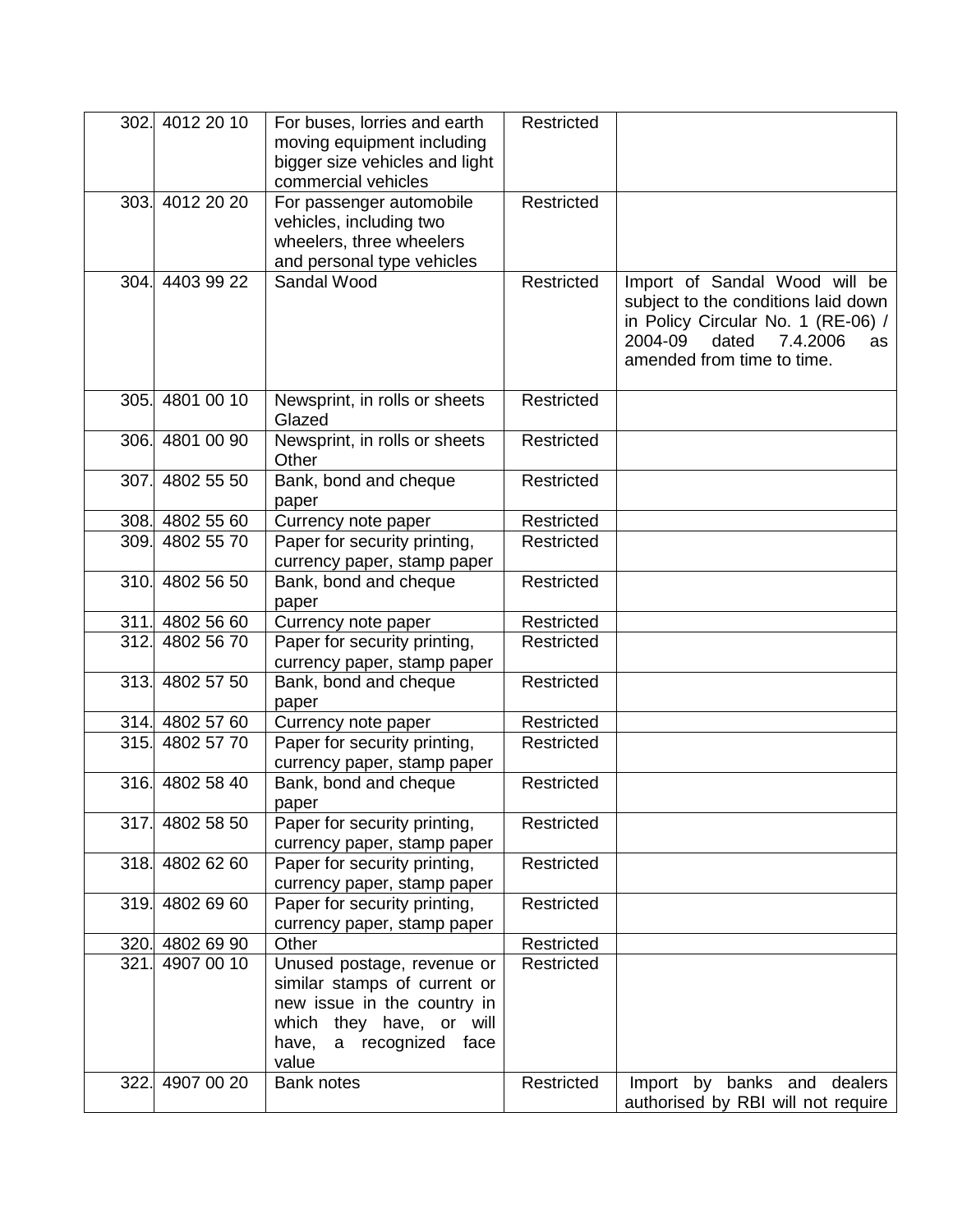|      |                 |                                                                                       |            | Other<br>licence<br>DGFT.<br>by<br>a                                                                                                                                                                            |
|------|-----------------|---------------------------------------------------------------------------------------|------------|-----------------------------------------------------------------------------------------------------------------------------------------------------------------------------------------------------------------|
|      | 323. 4907 00 90 | Other                                                                                 | Restricted | condition of RBI will apply.                                                                                                                                                                                    |
|      | 324. 6309 00 00 |                                                                                       | Restricted |                                                                                                                                                                                                                 |
|      |                 | Worn Clothing and other<br>worn articles                                              |            | Units in the Special Economic<br>zone will be allowed to sell worn<br>clothing in the Domestic Tariff<br>Area to the extent of 15% of the cif<br>value of imports made in the<br>previous year.                 |
|      | 325. 6310 10 10 | Woolen rags                                                                           | Restricted |                                                                                                                                                                                                                 |
|      | 326. 6310 10 20 | Cotton rags                                                                           | Restricted | Permitted for import in completely<br>mutilated form without a licence<br>subject to the condition that<br>mutilation must conform to the<br>requirement specified by Customs<br>Public Notice or Trade Notice. |
|      | 327. 6310 10 30 | <b>Gunny cuttings</b>                                                                 | Restricted |                                                                                                                                                                                                                 |
|      | 328. 6310 10 90 | Other                                                                                 | Restricted |                                                                                                                                                                                                                 |
|      | 329. 6310 90 10 | Woolen rags                                                                           | Restricted | Permitted for import in completely<br>mutilated form without a licence<br>subject to the condition that<br>mutilation must conform to the<br>requirement specified by Customs<br>Public Notice or Trade Notice. |
|      | 330. 6310 90 20 | Cotton rags                                                                           | Restricted |                                                                                                                                                                                                                 |
|      | 331. 6310 90 40 | Synthetic rags                                                                        | Restricted | Permitted for import in completely<br>mutilated form without a licence<br>subject to the condition that<br>mutilation must conform to the<br>requirement specified by Customs<br>Public Notice or Trade Notice. |
|      | 332. 6310 90 90 | Other                                                                                 | Restricted |                                                                                                                                                                                                                 |
|      | 333. 7108 20 00 | Monetary                                                                              | Restricted |                                                                                                                                                                                                                 |
|      | 334. 7204 21 10 | Empty<br>or discharged<br>cartridges of all bores and<br>sizes                        | Restricted |                                                                                                                                                                                                                 |
|      | 335. 7204 29 10 | discharged<br>Empty<br>or<br>cartridges of all bores and<br>sizes                     | Restricted |                                                                                                                                                                                                                 |
| 336. | 7326 90 99      | Other - articles of iron or<br>steel<br>Forged or stamped, but not<br>further worked: | Restricted |                                                                                                                                                                                                                 |
| 337. | 7404 00 11      | Empty or discharged<br>cartridges of all bores and<br>sizes                           | Restricted |                                                                                                                                                                                                                 |
|      | 338. 7404 00 19 | Other                                                                                 | Restricted | Import of the following types of                                                                                                                                                                                |
|      |                 | Of copper alloys:                                                                     |            | copper scrap is permitted without                                                                                                                                                                               |
|      |                 |                                                                                       |            | a licence to units registered with                                                                                                                                                                              |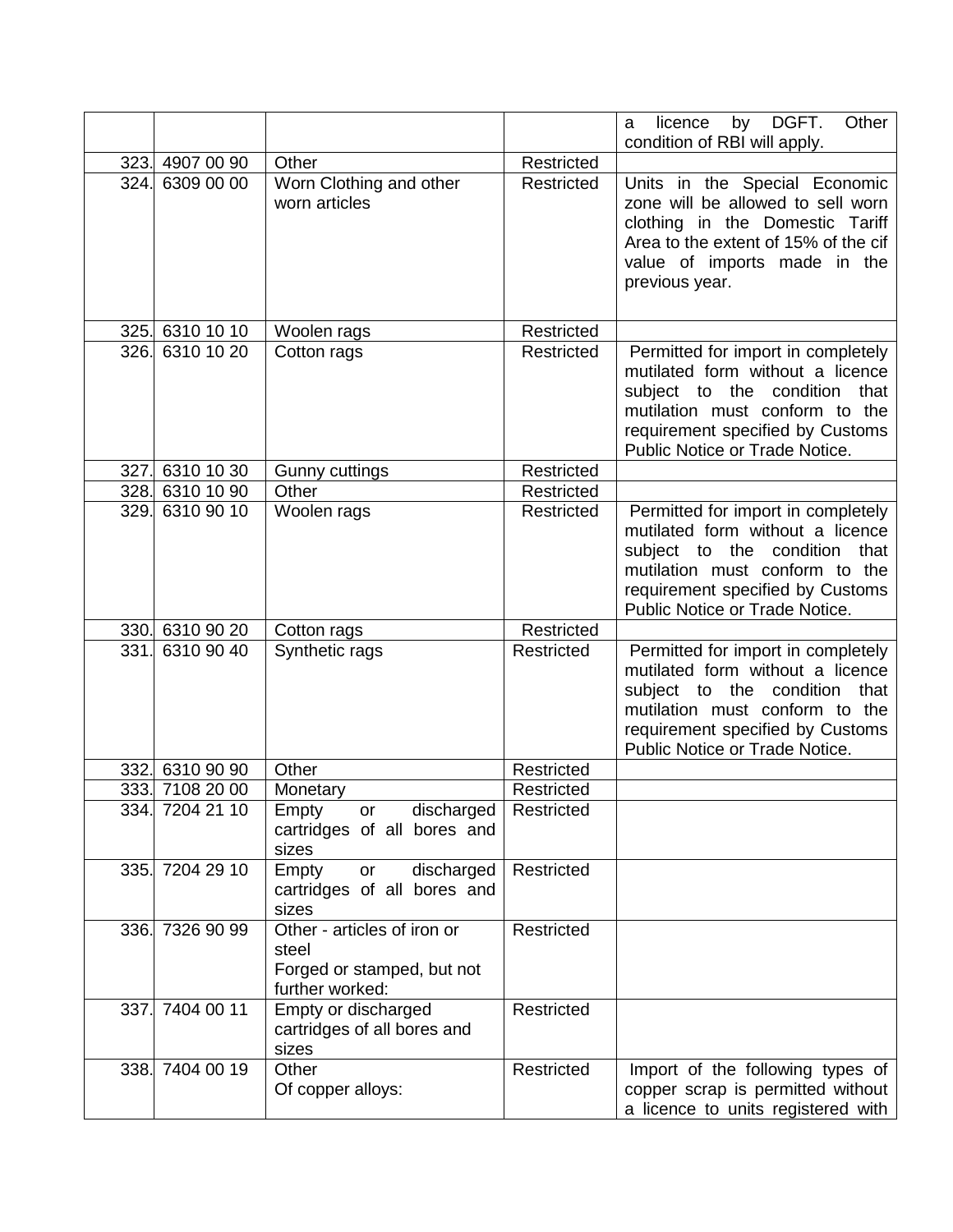|                 |                                                                               |            | Ministry of Environment<br>and<br>Forest, Government of India:<br>Copper wire covered under ISRI<br>code "Druid";<br>Jelly filled copper cables.                                                                                                                                                                                      |
|-----------------|-------------------------------------------------------------------------------|------------|---------------------------------------------------------------------------------------------------------------------------------------------------------------------------------------------------------------------------------------------------------------------------------------------------------------------------------------|
| 339. 7404 00 21 | Empty or discharged<br>cartridges of all bores and<br>sizes                   | Restricted |                                                                                                                                                                                                                                                                                                                                       |
| 340. 7404 00 29 | Other                                                                         | Restricted |                                                                                                                                                                                                                                                                                                                                       |
| 341. 7503 00 90 | Other(Nickel waste and<br>scrap)                                              | Restricted |                                                                                                                                                                                                                                                                                                                                       |
| 342. 7602 00 90 | Other waste and scrap                                                         | Restricted |                                                                                                                                                                                                                                                                                                                                       |
| 343. 7802 00 90 | Other(lead waste and scrap)                                                   | Restricted |                                                                                                                                                                                                                                                                                                                                       |
| 344. 7902 00 90 | Other (zinc waste and scrap)                                                  | Restricted | Import of the following kinds of<br>skimmings<br>is<br>permitted<br>zinc<br>without<br>licence<br>units<br>a<br>to<br>Ministry<br>registered<br>with<br>of<br>and<br>Environment<br>Forest,<br>Government of India, on actual<br>annual<br>basis upto the<br>user<br>quantity limits indicated<br>in the<br>registration certificate: |
| 345. 8002 00 90 | Other(Tin)                                                                    | Restricted |                                                                                                                                                                                                                                                                                                                                       |
| 346. 8101 97 00 | Waste and scrap(Tungsten)                                                     | Restricted |                                                                                                                                                                                                                                                                                                                                       |
| 347. 8102 97 00 | Waste and<br>scrap(Molybdenum)                                                | Restricted |                                                                                                                                                                                                                                                                                                                                       |
| 348. 8103 30 00 | Waste and scrap(Tantalum)                                                     | Restricted |                                                                                                                                                                                                                                                                                                                                       |
| 349. 8104 20 90 | Other(Magnesium)                                                              | Restricted |                                                                                                                                                                                                                                                                                                                                       |
| 350. 8105 30 00 | Waste and scrap(Cobalt)                                                       | Restricted |                                                                                                                                                                                                                                                                                                                                       |
| 351. 8106 00 20 | Waste and scrap of bismuth<br>and bismuth alloys, including<br>bismuth powder | Restricted |                                                                                                                                                                                                                                                                                                                                       |
| 352. 8107 30 00 | Waste and scrap(cadmium)                                                      | Restricted |                                                                                                                                                                                                                                                                                                                                       |
| 353. 8108 30 00 | Waste and scrap(Titanium)                                                     | Restricted |                                                                                                                                                                                                                                                                                                                                       |
| 354. 8109 30 00 | Waste and scrap(Zirconium)                                                    | Restricted |                                                                                                                                                                                                                                                                                                                                       |
| 355. 8110 20 00 | Waste and scrap(Antimony)                                                     | Restricted |                                                                                                                                                                                                                                                                                                                                       |
| 356. 8111 00 20 | Waste and scrap of<br>manganese base alloys                                   | Restricted |                                                                                                                                                                                                                                                                                                                                       |
| 357. 8112 13 00 | Waste and scrap(Beryllium)                                                    | Restricted |                                                                                                                                                                                                                                                                                                                                       |
| 358. 8112 22 00 | Waste and scrap(Chromium)                                                     | Restricted |                                                                                                                                                                                                                                                                                                                                       |
| 359. 8112 52 00 | Waste and scrap(Thallium)                                                     | Restricted |                                                                                                                                                                                                                                                                                                                                       |
| 360. 8112 92 00 | Unwrought; waste and<br>scrap; powders                                        | Restricted |                                                                                                                                                                                                                                                                                                                                       |
| 361. 8113 00 20 | Waste and scrap of cermets                                                    | Restricted |                                                                                                                                                                                                                                                                                                                                       |
| 362. 8401 10 00 | Nuclear reactors                                                              | Restricted |                                                                                                                                                                                                                                                                                                                                       |
| 363. 8401 20 00 | Machinery and apparatus for<br>isotopic separation, and                       | Restricted |                                                                                                                                                                                                                                                                                                                                       |
|                 | parts thereof                                                                 |            |                                                                                                                                                                                                                                                                                                                                       |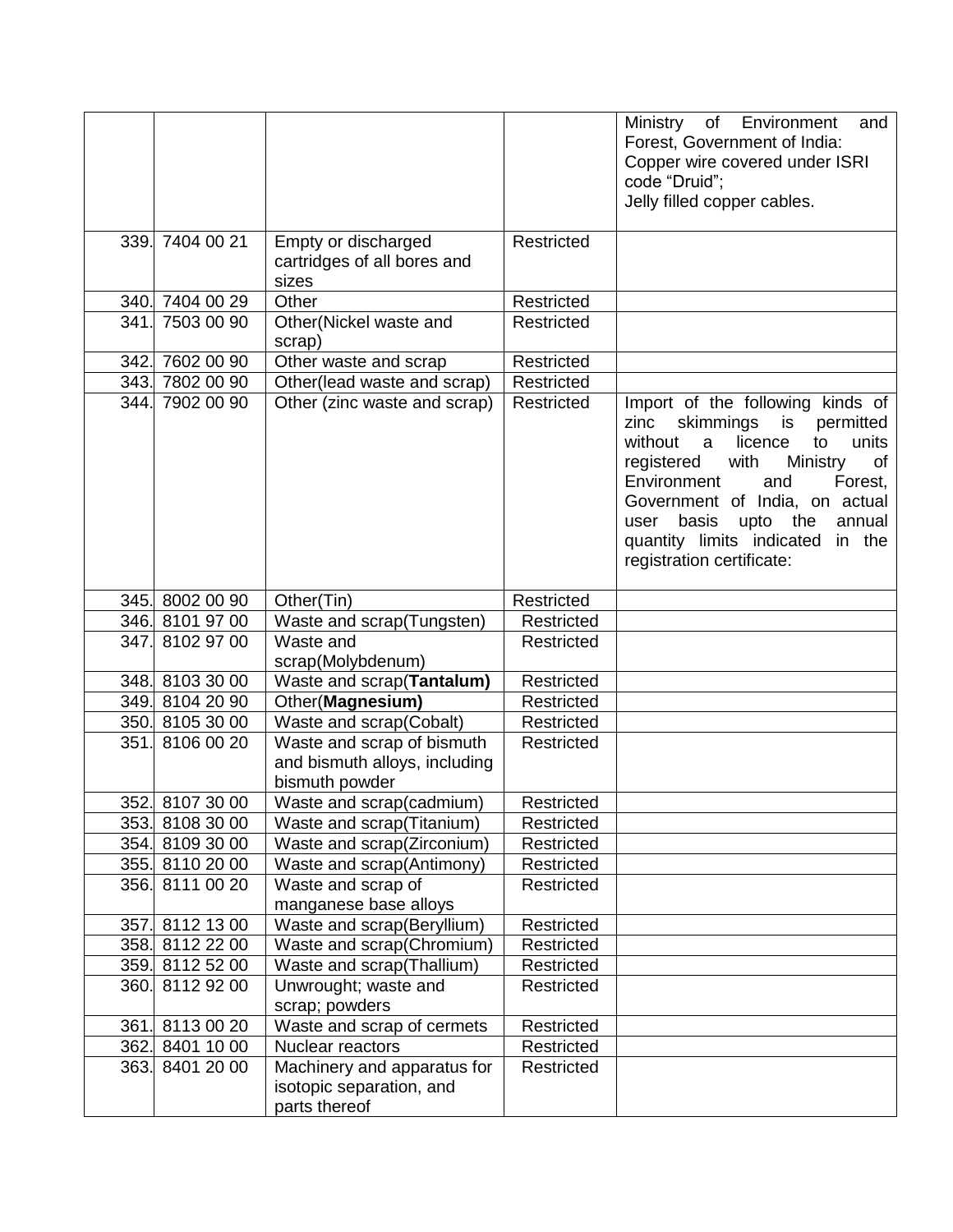|      | 364. 8401 30 00 | Fuel elements (cartridges),<br>non-irradiated        | Restricted | Radio-active materials is permitted<br>imported<br>be<br>on<br>the<br>to<br>recommendation of Department of<br>Atomic Energy.                                          |
|------|-----------------|------------------------------------------------------|------------|------------------------------------------------------------------------------------------------------------------------------------------------------------------------|
|      | 365. 8401 40 00 | Parts of Nuclear reactors                            | Restricted |                                                                                                                                                                        |
|      | 366. 8525 50 10 | Radio broadcast transmitter                          | Restricted | Not permitted to be imported<br>except against a licence to be<br>issued by the WPC wing of<br>Ministry of Communication and<br>Information Technology.                |
| 367. | 8525 50 20      | TV broadcast transmitter                             | Restricted | Not permitted to be imported<br>except against a licence to be<br>issued by the WPC wing of<br>Ministry of Communication and<br>Information Technology.                |
|      | 368. 8525 50 40 | Communication jamming<br>equipments                  | Restricted | Department<br><b>of</b><br>Central<br>Government may be permitted to<br>import against licence however,<br>import by any other category of<br>importers is prohibited. |
|      | 369. 8525 50 90 | Other                                                | Restricted |                                                                                                                                                                        |
|      | 370. 8525 60 12 | Marine radio communication<br>equipment              | Restricted | Not permitted to be imported<br>except against a licence to be<br>issued by the WPC wing of<br>Ministry of Communication and<br>Information Technology.                |
| 371. | 8525 60 92      | Other satellite<br>communication equipment           | Restricted | Not permitted to be imported<br>except against a licence to be<br>issued by the WPC wing of<br>Ministry of Communication and<br>Information Technology.                |
|      | 372. 8526 10 00 | Radar apparatus                                      | Restricted |                                                                                                                                                                        |
|      | 373. 8526 91 10 | Direction measuring<br>equipment                     | Restricted |                                                                                                                                                                        |
|      | 374. 8526 91 30 | Direction finding equipment                          | Restricted |                                                                                                                                                                        |
|      | 375. 8526 91 40 | Non directional beacon                               | Restricted |                                                                                                                                                                        |
|      | 376. 8526 91 50 | VHF omni range equipment                             | Restricted |                                                                                                                                                                        |
| 377. | 8526 91 90      | Other                                                | Restricted | of<br>Global<br>import<br>However,<br>Positioning<br>System<br>(GPS)<br>Receiver and Differential<br>Global<br>Positioning<br>System<br>(DGPS)<br>Receiver is free.    |
|      | 378. 8526 92 00 | Radio remote control<br>apparatus                    | Restricted |                                                                                                                                                                        |
|      | 379. 8529 10 11 | For communication Jamming<br>equipment(Dish Antenna) | Restricted | of<br>Central<br>Department<br>Government may be permitted to<br>import against licence however,<br>import by any other category of<br>importers is prohibited.        |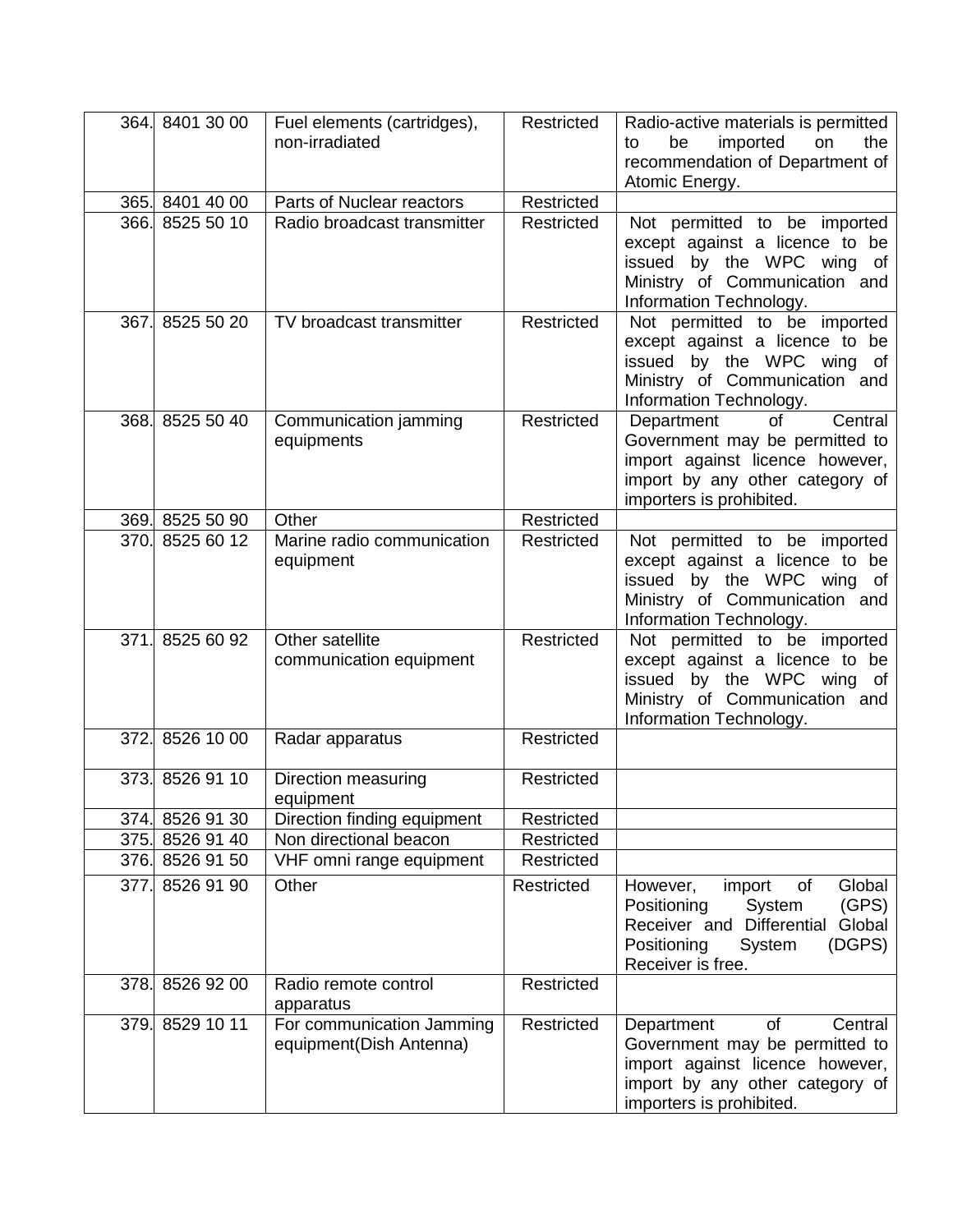|      | 380. 8529 10 22                    | For communication jamming<br>equipment(Other<br>Aerials/Antenna:)                                                                                                                                                                                                                                                                                                                                                                                 | Restricted               | of<br>Central<br>Department<br>Government may be permitted to<br>import against licence however,<br>import by any other category of<br>importers is prohibited. |
|------|------------------------------------|---------------------------------------------------------------------------------------------------------------------------------------------------------------------------------------------------------------------------------------------------------------------------------------------------------------------------------------------------------------------------------------------------------------------------------------------------|--------------------------|-----------------------------------------------------------------------------------------------------------------------------------------------------------------|
| 381. | 8529 10 92                         | For communication jamming<br>equipment(Other)                                                                                                                                                                                                                                                                                                                                                                                                     | Restricted               | Department<br>of<br>Central<br>Government may be permitted to<br>import against licence however,<br>import by any other category of<br>importers is prohibited. |
| 382. | 8529 90 20                         | For communication jamming<br>equipment                                                                                                                                                                                                                                                                                                                                                                                                            | Restricted               | Central<br>Department<br>of<br>Government may be permitted to<br>import against licence however,<br>import by any other category of<br>importers is prohibited. |
|      | 383. 8543 89 91                    | RF (Radio Frequency) power<br>and<br>amplifiers<br>noise<br>generators<br>for<br>communication<br>jamming<br>equipment,<br>static/mobile/manportable                                                                                                                                                                                                                                                                                              | Restricted               | Department<br>Central<br>οf<br>Government may be permitted to<br>import against licence however,<br>import by any other category of<br>importers is prohibited. |
| 384. | 8548 10 10                         | Battery scrap, namely the<br>following: Lead battery<br>plates covered by ISRI,<br>Code word Rails Battery lugs<br>covered by ISRI, Code word<br>Rakes                                                                                                                                                                                                                                                                                            | Restricted               |                                                                                                                                                                 |
| 385. | 8548 10 20                         | Battert wastes, namely the<br>following;Scrap drained/dry<br>while intact, lead batteries<br>covered by ISRI, Code word<br>Rains, Scrap wet whole intact<br>lead batteries covered by<br>ISRI, Code word Rink, Scrap<br>industrial intact lead cells<br>covered by ISRI Code word<br>Rono, Scrap whole intact<br>industrial<br>lead<br>batteries<br>covered by ISRI Code word<br>Roper, Edison<br>batteries<br>covered by ISRI Code word<br>Vaunt | Restricted               |                                                                                                                                                                 |
|      | 386. 8548 10 90                    | Other waste and scrap                                                                                                                                                                                                                                                                                                                                                                                                                             | Restricted               |                                                                                                                                                                 |
|      | 387. 8548 90 00                    | Other                                                                                                                                                                                                                                                                                                                                                                                                                                             | Restricted               |                                                                                                                                                                 |
|      | 388. 8710 00 00<br>389. 8801 00 10 | Tanks and other armoured<br>fighting vehicles, motorised,<br>whether or not fitted with<br>weapons, and parts of such<br>vehicle<br><b>Gliders and hang Gliders</b>                                                                                                                                                                                                                                                                               | Restricted<br>Restricted | Goods classified as sports goods                                                                                                                                |
|      |                                    |                                                                                                                                                                                                                                                                                                                                                                                                                                                   |                          |                                                                                                                                                                 |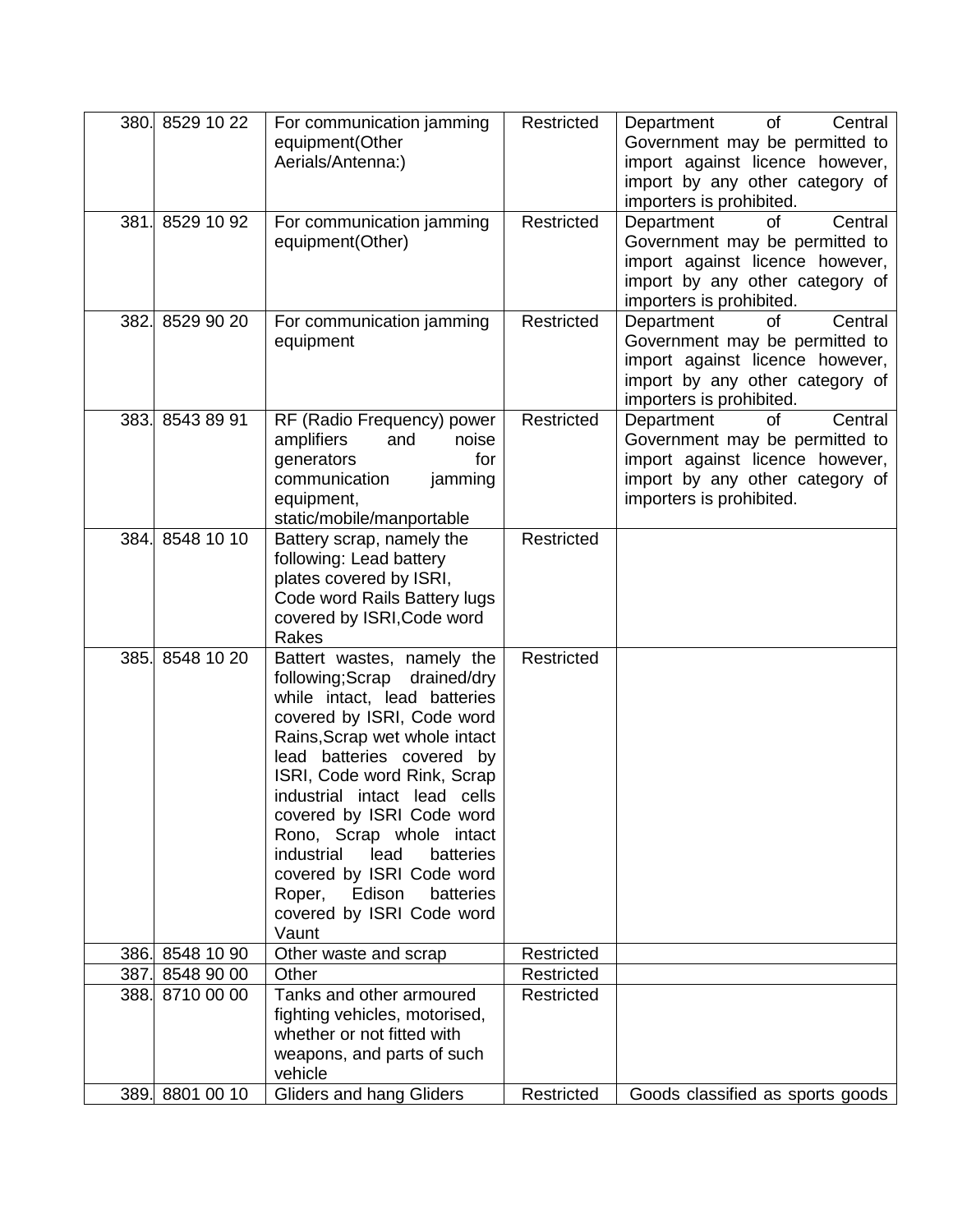|      |                 |                                                             |            | or equipment shall however be<br>allowed to be imported freely. |
|------|-----------------|-------------------------------------------------------------|------------|-----------------------------------------------------------------|
|      | 390. 8801 00 20 | <b>Balloons</b>                                             | Restricted | Goods classified as sports goods                                |
|      |                 |                                                             |            | or equipment shall however be                                   |
|      |                 |                                                             |            | allowed to be imported freely.                                  |
|      |                 |                                                             |            |                                                                 |
| 391. | 8801 00 90      | Other                                                       | Restricted | Goods classified as sports goods                                |
|      |                 |                                                             |            | or equipment shall however be                                   |
|      |                 |                                                             |            | allowed to be imported freely.                                  |
|      | 392. 8802 11 00 | Helicopters-Of an unladen                                   | Restricted |                                                                 |
|      |                 | weight not exceeding 2000                                   |            |                                                                 |
|      |                 | kg                                                          |            |                                                                 |
|      | 393. 8802 12 00 | Helicopters-Of an unladen                                   | Restricted |                                                                 |
|      |                 | weight exceeding 2000 kg                                    |            |                                                                 |
|      | 394. 8802 20 00 | Aeroplanes and other                                        | Restricted |                                                                 |
|      |                 | aircraft, of an unladen weight                              |            |                                                                 |
|      |                 | not exceeding 2000 kg                                       |            |                                                                 |
|      | 395. 8802 30 00 | Aeroplanes and other                                        | Restricted |                                                                 |
|      |                 | aircraft, of an unladen weight<br>exceeding 2000 kg but not |            |                                                                 |
|      |                 | exceeding 15000 kg                                          |            |                                                                 |
|      | 396. 8802 40 00 | Aeroplanes and other                                        | Restricted |                                                                 |
|      |                 | aircraft, of an unladen weight                              |            |                                                                 |
|      |                 | exceeding 15000 kg                                          |            |                                                                 |
| 397. | 8802 60 00      | Spacecraft (including                                       | Restricted |                                                                 |
|      |                 | satellites) and suborbital and                              |            |                                                                 |
|      |                 | spacecraft launch vehicles                                  |            |                                                                 |
|      | 398. 8906 10 90 | Warships                                                    | Restricted |                                                                 |
|      | 399. 9004 90 10 | Passive night vision goggles                                | Restricted |                                                                 |
|      | 400. 9013 10 10 | Telescopic sights for fitting to                            | Restricted |                                                                 |
|      |                 | arms                                                        |            |                                                                 |
| 401. | 9301 11 00      | Self-propelled(Artillery                                    | Restricted |                                                                 |
|      |                 | weapons)                                                    |            |                                                                 |
|      | 402. 9301 19 00 | Other                                                       | Restricted |                                                                 |
|      | 403. 9301 20 00 | Rocket launchers; flame                                     | Restricted |                                                                 |
|      |                 | throwers; grenade                                           |            |                                                                 |
|      |                 | launchers; torpedo tubes                                    |            |                                                                 |
|      |                 | and similar projectors                                      |            |                                                                 |
|      | 404. 9301 90 00 | Other                                                       | Restricted |                                                                 |
|      | 405. 9302 00 00 | <b>REVOLVERS AND</b>                                        | Restricted |                                                                 |
|      |                 | PISTOLS, OTHER THAN                                         |            |                                                                 |
|      |                 | THOSE OF heading 9303<br>OR 9304                            |            |                                                                 |
|      | 406. 9303 20 00 | Other sporting hunting or                                   | Restricted |                                                                 |
|      |                 | target shooting shotguns,                                   |            |                                                                 |
|      |                 | including combination                                       |            |                                                                 |
|      |                 | shotgun-rifles                                              |            |                                                                 |
| 407. | 9303 30 00      | Other sporting, hunting or                                  | Restricted |                                                                 |
|      |                 | target-shooting rifles                                      |            |                                                                 |
|      | 408. 9303 90 00 | Other                                                       | Restricted |                                                                 |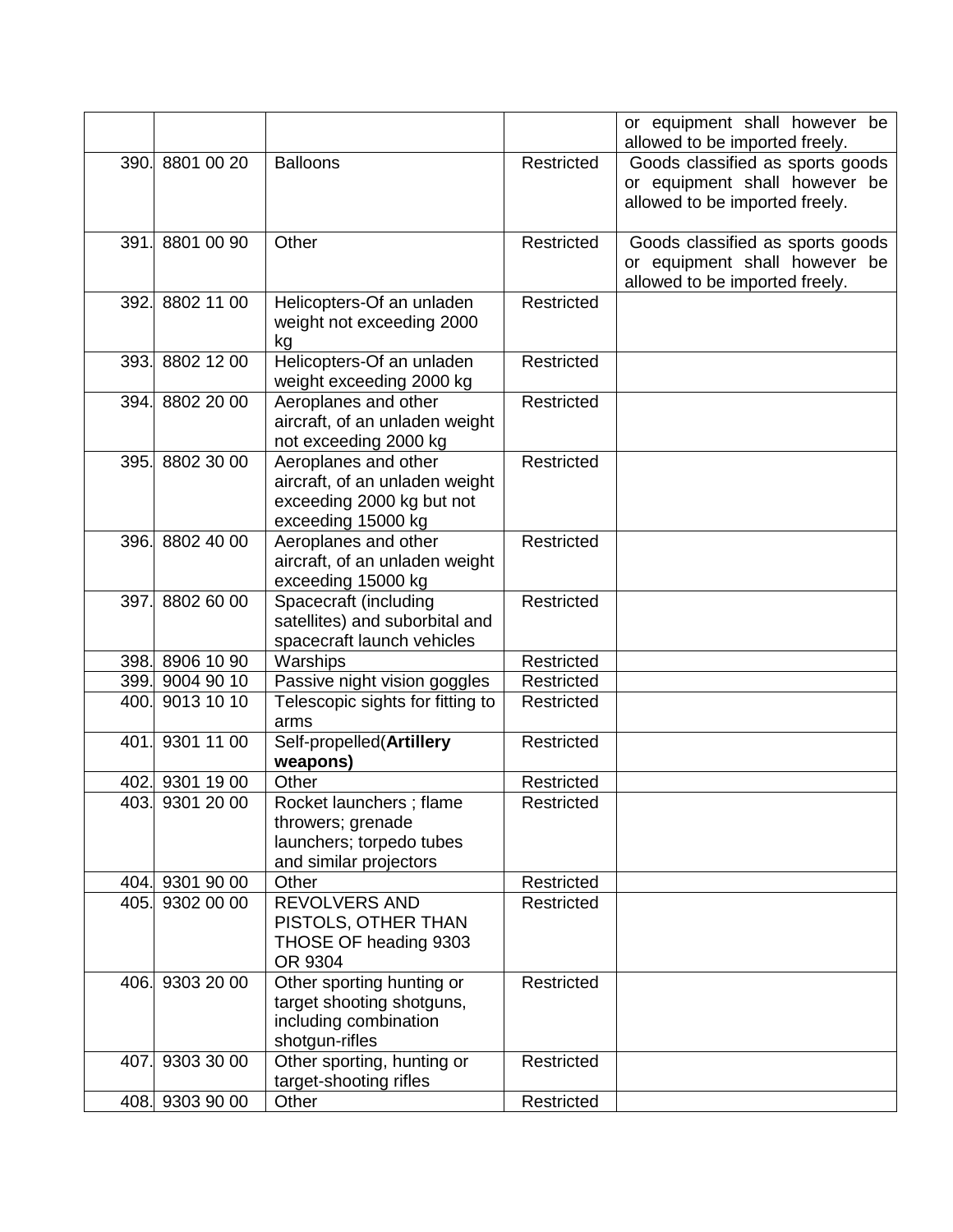|      | 409. 9304 00 00 | <b>OTHER ARMS (FOR</b><br>EXAMPLE, SPRING, AIR<br>OR GAS GUNS AND<br>PISTOLS, TRUNCHEONS),<br><b>EXCLUDING THOSE OF</b><br>HEADING 9307 | Restricted | However, import of 0.177 bore air<br>guns and air pistols registered<br>with Rifle Clubs or District/State/<br>National Rifles Association. Free<br>import of 0.177 bore air guns and<br>air pistols will also be allowed to<br>National Rifle Association of India<br>(NRAI) for supplying the same to<br>the eligible State Rifle Association<br>Clubs and to the<br>eligible<br>shooters. NRAI shall be required<br>to keep appropriate account of the<br>imported weapons. |
|------|-----------------|-----------------------------------------------------------------------------------------------------------------------------------------|------------|--------------------------------------------------------------------------------------------------------------------------------------------------------------------------------------------------------------------------------------------------------------------------------------------------------------------------------------------------------------------------------------------------------------------------------------------------------------------------------|
|      | 410. 9305 10 00 | Of revolvers or pistols                                                                                                                 | Restricted |                                                                                                                                                                                                                                                                                                                                                                                                                                                                                |
| 411. | 9305 91 00      | Of military weapons of<br>heading 9301                                                                                                  | Restricted |                                                                                                                                                                                                                                                                                                                                                                                                                                                                                |
|      | 412. 9305 99 00 | Other                                                                                                                                   | Restricted |                                                                                                                                                                                                                                                                                                                                                                                                                                                                                |
|      | 413. 9306 21 00 | Cartridges                                                                                                                              | Restricted |                                                                                                                                                                                                                                                                                                                                                                                                                                                                                |
|      | 414. 9306 29 00 | Other                                                                                                                                   | Restricted |                                                                                                                                                                                                                                                                                                                                                                                                                                                                                |
|      | 415. 9306 30 00 | Other Cartridges and parts<br>thereof                                                                                                   | Restricted |                                                                                                                                                                                                                                                                                                                                                                                                                                                                                |
|      | 416. 9306 90 00 | Other                                                                                                                                   | Restricted |                                                                                                                                                                                                                                                                                                                                                                                                                                                                                |
|      | 417. 9601 90 10 | Worked tortoise-shell and<br>articles thereof                                                                                           | Restricted |                                                                                                                                                                                                                                                                                                                                                                                                                                                                                |
|      | 418. 9601 90 20 | Worked mother of pearl and<br>articles thereof                                                                                          | Restricted |                                                                                                                                                                                                                                                                                                                                                                                                                                                                                |
|      | 419. 9601 90 30 | Worked bone (excluding<br>whale bone) and articles<br>thereof                                                                           | Restricted |                                                                                                                                                                                                                                                                                                                                                                                                                                                                                |
| 420. | 9601 90 40      | Worked horn, coral and<br>other animal carving material<br>and articles thereof                                                         | Restricted |                                                                                                                                                                                                                                                                                                                                                                                                                                                                                |
|      | 421. 9601 90 90 | Other                                                                                                                                   | Restricted |                                                                                                                                                                                                                                                                                                                                                                                                                                                                                |
|      | 422. 9705 00 10 | Stuffed animals and birds<br>(taxidermy)                                                                                                | Restricted | Allowed for import under saving<br>clause 3(1) of Foreign<br>Trade<br>(Exemption from Application of<br>Rules in Certain Cases) Order,<br>1993,<br>read<br>with<br>Customs<br>Notification 157 dated 28.03.90.                                                                                                                                                                                                                                                                 |
| 423. | 9705 00 90      | Other                                                                                                                                   | Restricted | Allowed for import under saving<br>clause 3(1) of Foreign Trade<br>(Exemption from Application of<br>Rules in Certain Cases) Order,<br>1993.<br>with<br><b>Customs</b><br>read<br>Notification 157 dated 28.03.90.                                                                                                                                                                                                                                                             |
| 424. | 9803 00 00      | All dutiable articles, imported<br>by a passenger or a member<br>of a crew in his baggage                                               | Restricted | As provided under Customs and<br>Baggage Rules by saving clause<br>of<br>3(1)(h)<br>Foreign<br>Trade<br>(Exemption from Application of                                                                                                                                                                                                                                                                                                                                         |